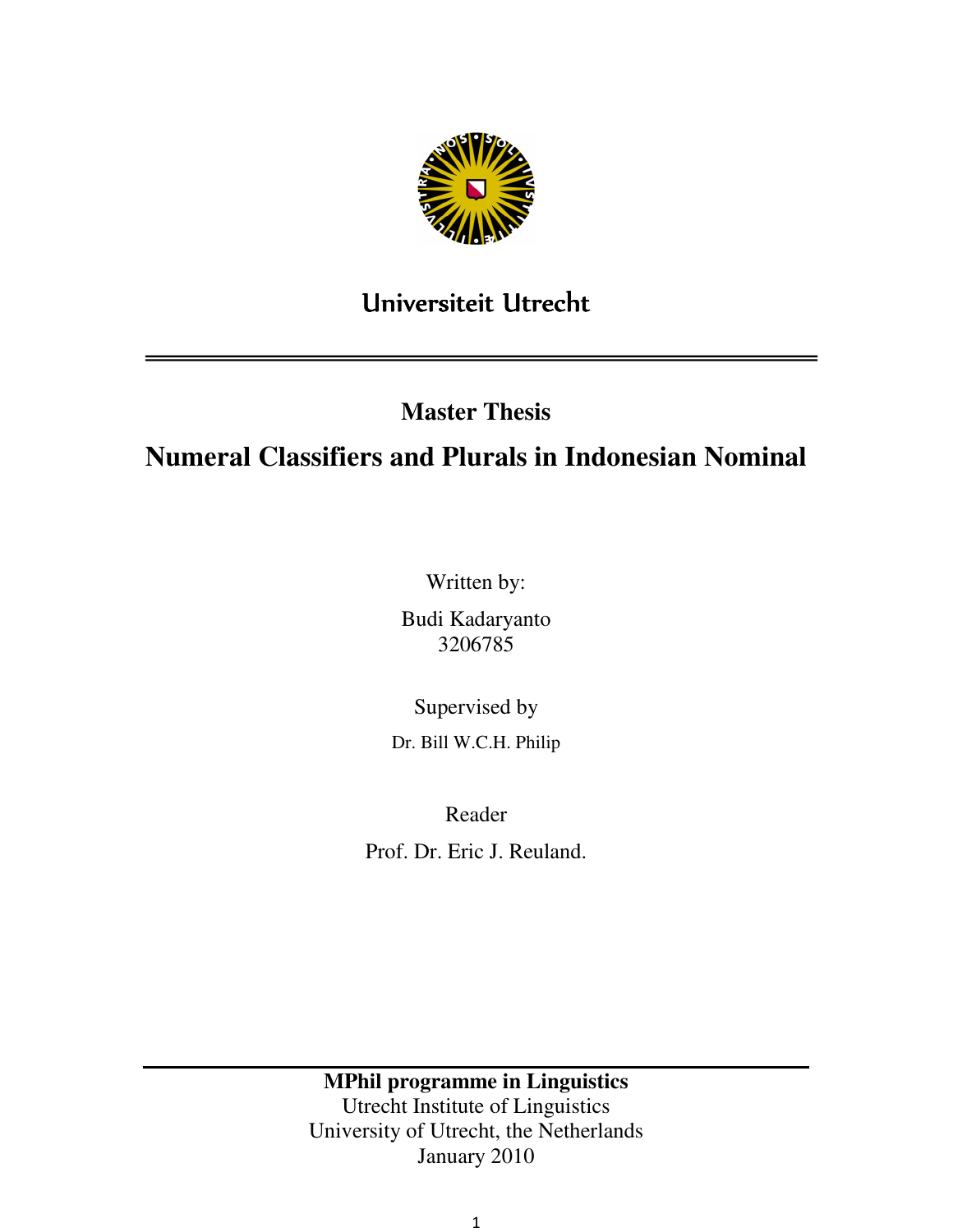#### **Acknowledgements**

I would like to acknowledge to those who have contributed to the completion of this thesis. First of all, thanks God for any gift He has given me. I am extremely grateful to Professor Eric J. Reuland, both as the Program Coordinator of the Linguistics Program in the Utrecht Institute of Linguistics (UiL OTS), and as the second reader for my thesis for any support and advice, from which I have surely benefited from. I am deeply indebted to my thesis supervisor, Dr. Bill W.C.H. Philip for the discussions, constructive ideas and valuable feedbacks from which I have learned a lot how to write an excellent scientific paper. Special acknowledgement also goes to Mana Kobuchi Philip, Bill's wife, for the discussions on Indonesian and Japanese nominals.

I would also acknowledge to Maaike Schoorlemmer who has helped me find solutions to the practicalities matter during my study. She is really friendly and helpful whenever I need her to consult and discuss every problem I have regarding academic matters.

My study in Utrecht Institute of Linguistics was made possible by Ibu Monique, Mbak Siska, Mbak Desi, Mbak Ayu, et.al on behalf of Nuffic / NESO Indonesia for the StuNed Program. I am also indebted to them.

Last but not least, I would like to express my deep thanks and love to my wife, Sri Rahayu, my son, Arsyad and my daughter Alya for their support, prays and patience being away from their father for quite a long time. Deep gratitude also goes to my Mom and my Dad who always pray, encourage, and motivate me whenever I am down and I need advice. Thanks also to Tante Nanda and Om Richard for being my "instant parents" during my study in the Netherlands.

This thesis is dedicated to my beloved family: Sri, Arsyad, Alya, my Mom and Dad. Finally, I am sure that I have missed many people to name in this list whose contribution is undoubtedly in great value for the completion of this thesis, please accept my gratitude and my apologies.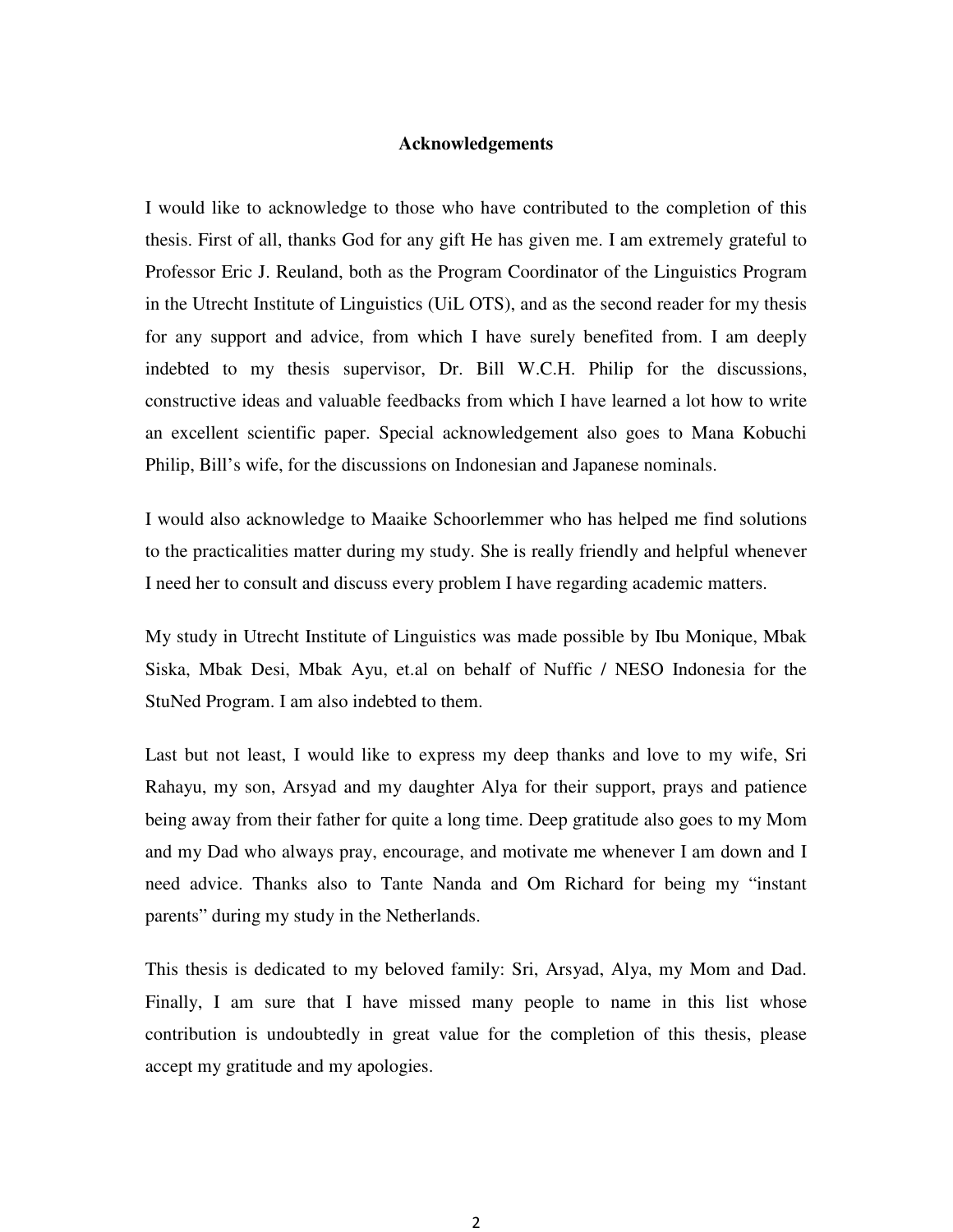**Numerals Classifiers and Plurals in Indonesian** 

By Budi Kadaryanto 3206785

> Written under supervision of Dr. Bill W.C.H. Philip

A Thesis Submitted to the Faculty of Humanities, Utrecht University as a Partial Fulfillment of the Requirements for the Degree of Master of Arts in Linguistics.

Utrecht, the Netherlands, January 2010.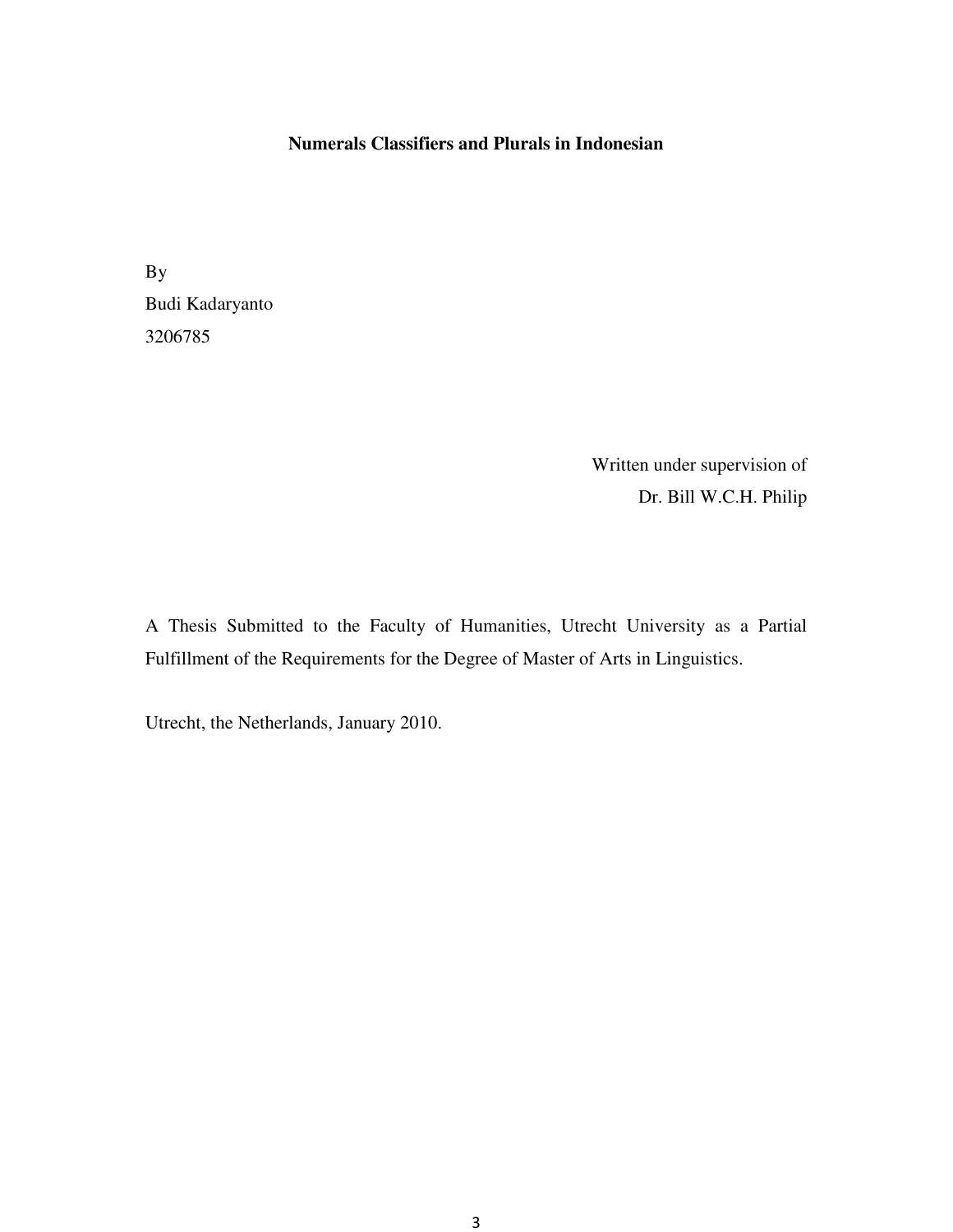# **Table of Contents**

| 1              |
|----------------|
| $\overline{2}$ |
| 4              |
| 5              |
| 6              |
| 7              |
| 11             |
| 21             |
| 21             |
| 25             |
| 27             |
| 30             |
| 35             |
| 43             |
| 43             |
| 48             |
| 60             |
| 64             |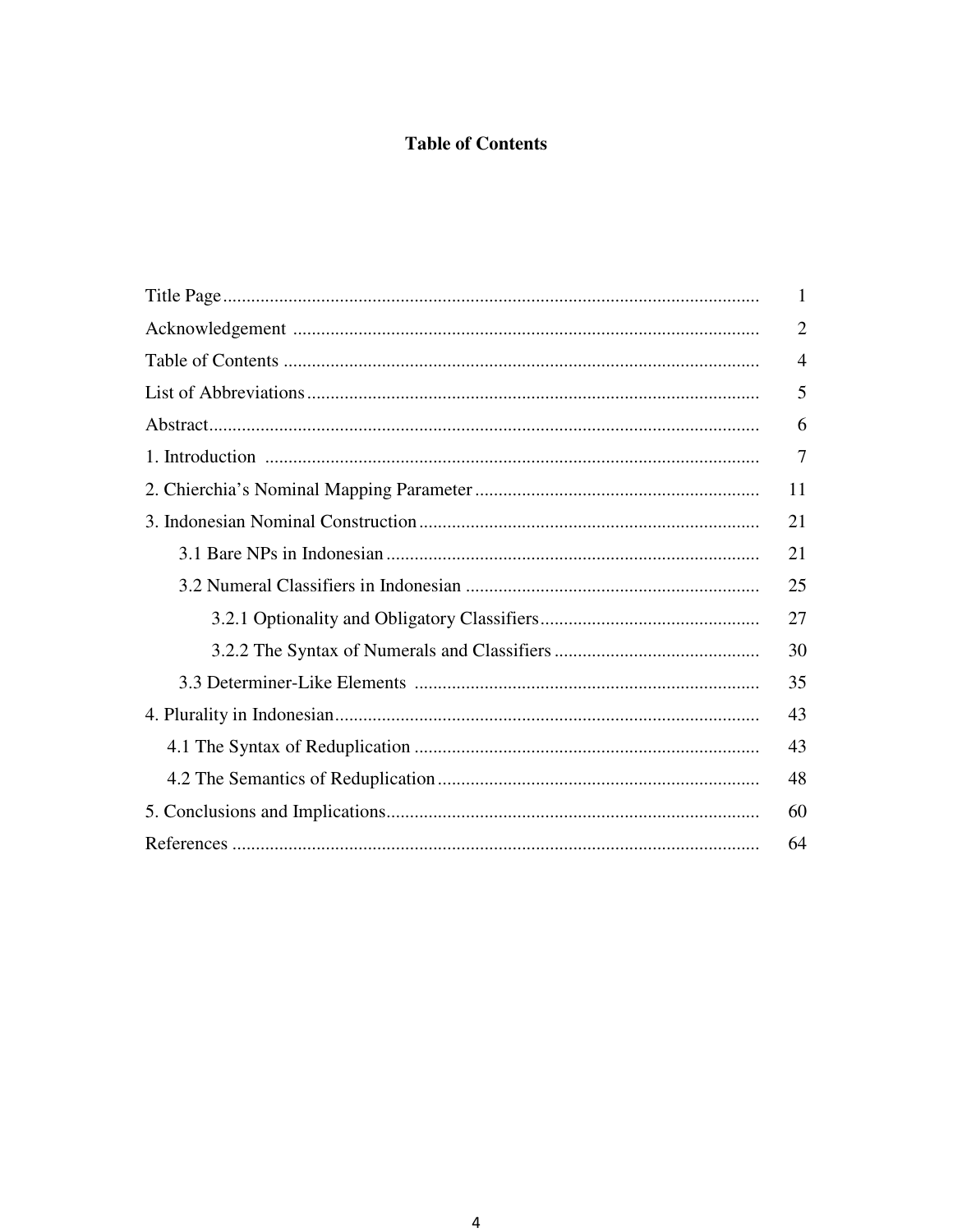# **List of Abbreviations**

| Adj         | Adjective                          |
|-------------|------------------------------------|
| Arg         | Argument                           |
| At          | Atom                               |
| <b>CL</b>   | Classifier                         |
| <b>CLP</b>  | <b>Classifier Phrase</b>           |
| D/DET       | Determiner                         |
| Dem         | Demonstrative                      |
| <b>DNQ</b>  | DP Local Numeral Quantifier        |
| DP          | <b>Determiner Phrase</b>           |
| <b>FNQ</b>  | <b>Floating Numeral Quantifier</b> |
| <b>FUT</b>  | Future                             |
| <b>GEN</b>  | Genitive                           |
| LF          | Logical Form                       |
| $\mathbf N$ | Noun                               |
| <b>NOM</b>  | Nominative                         |
| NP          | <b>Noun Phrase</b>                 |
| Num         | Numeral                            |
| <b>NumP</b> | <b>Numeral Phrase</b>              |
| <b>PASS</b> | Passive                            |
| Pred        | Predicate                          |
| <b>PRO</b>  | Pronoun                            |
| <b>PROG</b> | Progressive                        |
| Q           | Quantifier                         |
| <b>RC</b>   | <b>Relative Clause</b>             |
| <b>RED</b>  | Reduplication                      |
| <b>SPEC</b> |                                    |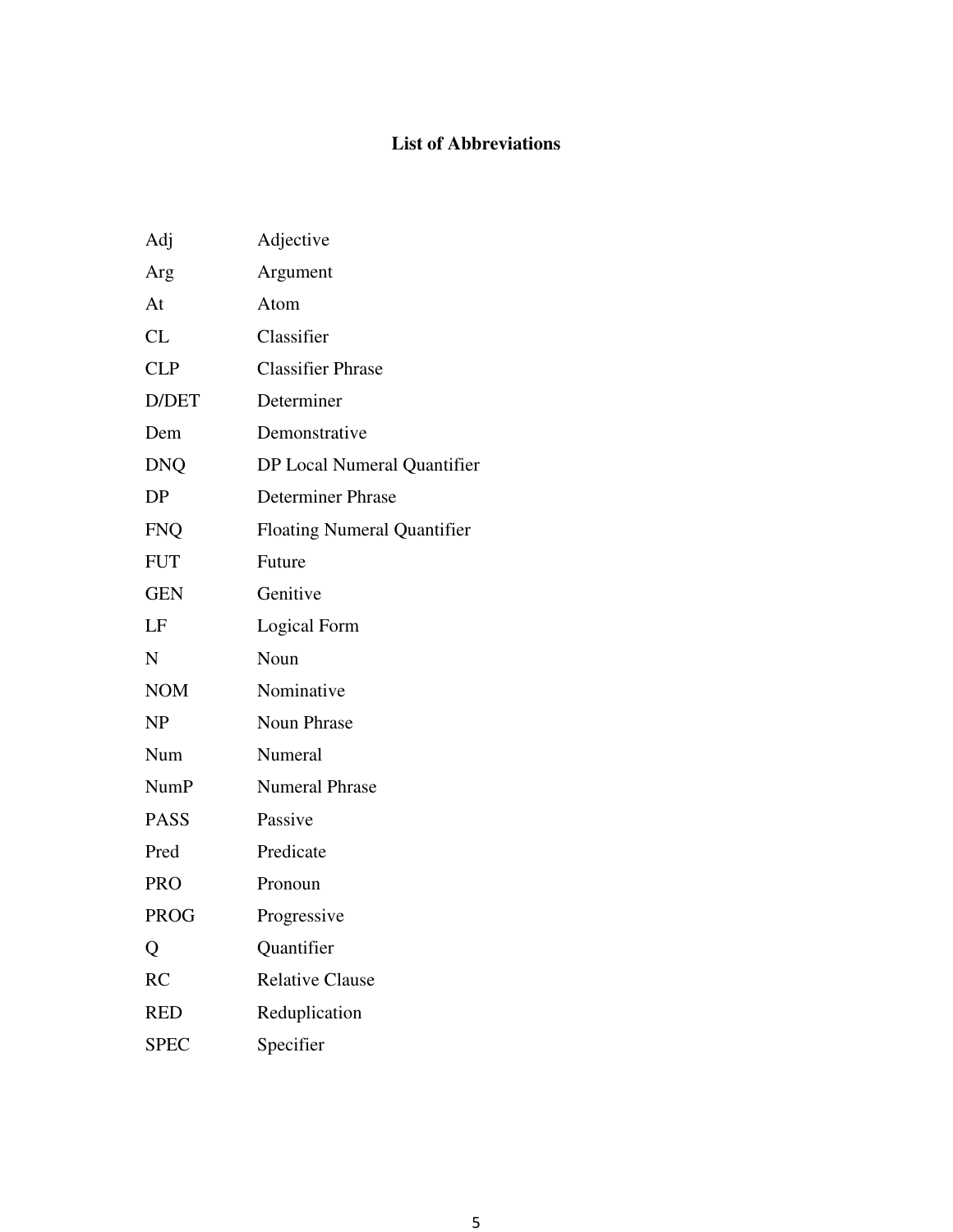### **Abstract**

Chierchia's (1998a, 1998b) theory of the Nominal Mapping Parameter classifies languages into three types on the basis of its bare nominal semantics. The claim is that all languages should belong to one of the three settings in the model. Chierchia suggests that the presence of classifiers is associated with the absence of a semantically active and obligatory plural morpheme in classifier languages (i.e. [+arg,-pred] languages). However, this seems not to be the case for Indonesian as a classifier language since its plural morphology is both syntactically and semantically active. We have found that Indonesian is a language which has a dual system, i.e. the one being a [+arg,-pred] language because of its classifier system and bare NP arguments, and the other being a [+arg, +pred] language with respect to its plural morphology.

# Keywords:

Bare nouns, numeral, classifier, determiner, mass, count, plural.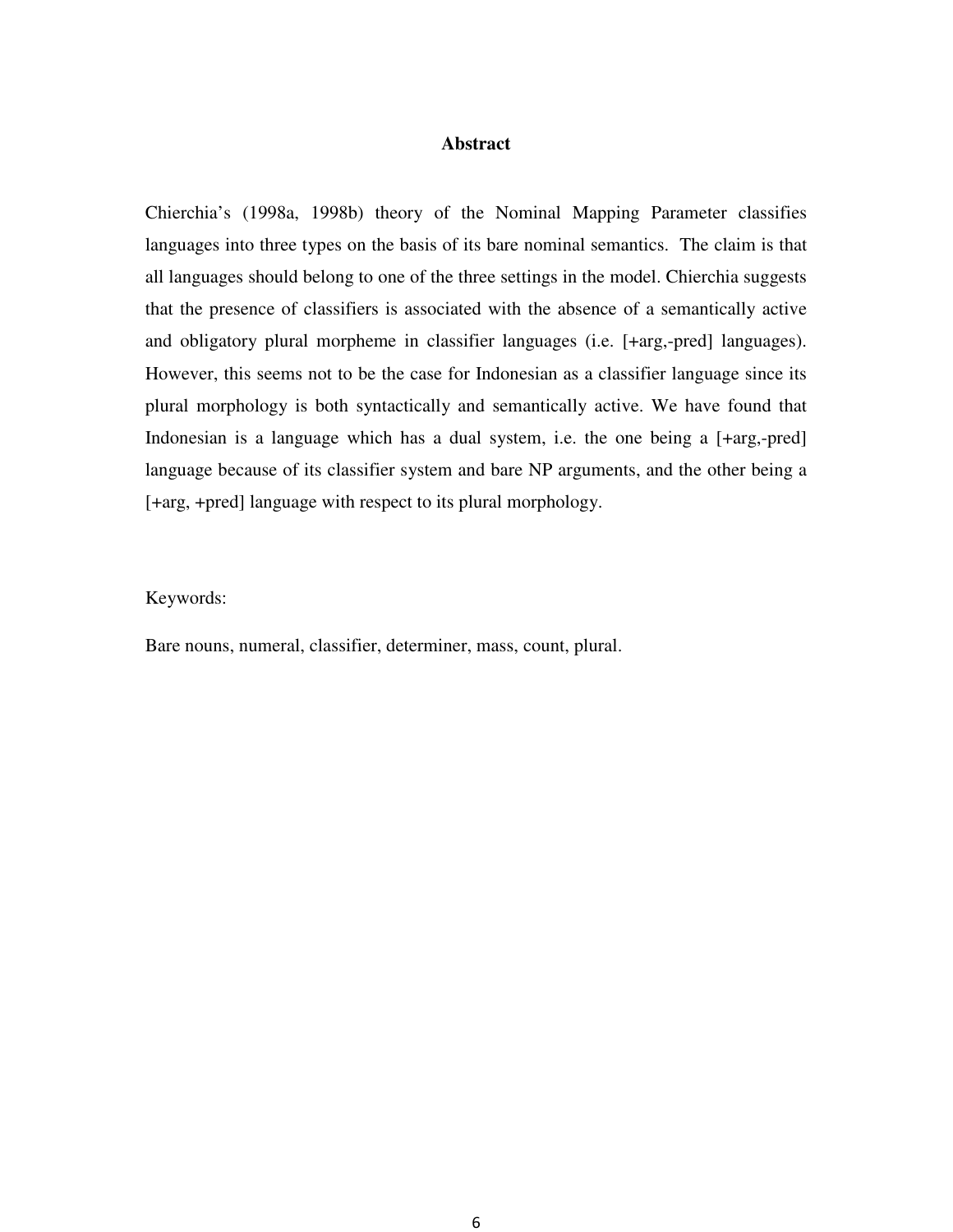#### **1. Introduction**

Chierchia's (1998a, 1998b) theory of the Nominal Mapping Parameter, (henceforth NMP) classifies languages into three types on the basis of the semantics of bare nominal. The first type is that of [+arg, −pred] languages. In these languages, bare nouns denote kinds of type  $\langle e \rangle$  and kinds can always shift to mass noun denotation (Carlson 1977). This allows bare nouns to appear in an argument position; just like English where bare plural nouns denote kinds as well and can appear in argument positions. Consider examples (1) in Chinese and English for the use of bare nouns in argument positions. Both the bold-type nouns are kind – denoting, i.e. a kind of book.

(1). a. *Hufei mai shu qu le.* 

Hufei buy book go SFP

'Hufei went to buy a book/books.' (Cheng and Sybesma, 1999)

b. Linguistics **books** are hard to read

Moreover, [+arg,-pred] languages are also characterized by the absence of plural morphology since all nouns are considered as mass nouns. There is no distinction between mass/count nouns since kinds can always shift all nouns to mass denotations. This being mass noun requires the use of classifiers (CL) together with numerals (Num) when we want to quantify a nominal phrase (NP). An example is given in (2) where the absence of a classifier is ruled out.

(2) *san \*(ben) shu*  three CL book

"three books" (literally 3 volume book) (Cheng and Sybesma, 1999)

The second type of languages according to Chierchia's NMP is languages which have the [−arg, + pred] setting for their NPs. Bare nouns in these languages denote predicates of type  $\leq e$ ,  $\lt$ . Unlike the first type, bare nouns are not allowed to appear in argument positions unless a category determiner (D) is present, as shown in French in (3) below where the missing D category leads to an ill-formed sentence.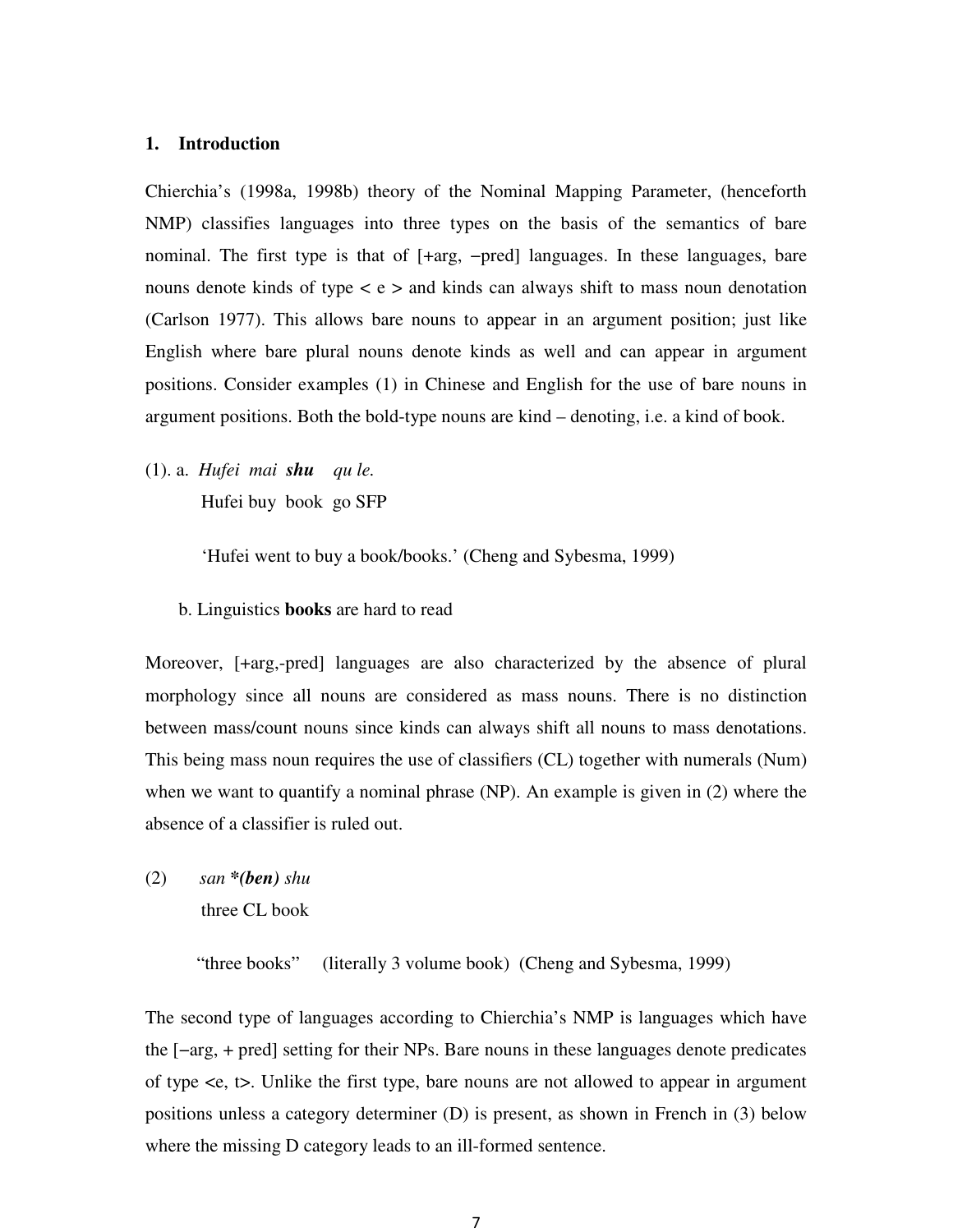(3)*. \* Enfants sont venus chez nous*. 'Kids have come by us.' (cf. Chierchia, 1998)

The third type of languages in Chierchia's NMP is that of [+arg, +pred] languages. Bare nouns in these languages can denote either type <e> or <e, t>. Therefore, they can be mapped either to kinds (to yield mass and bare plurals) or to properties (to yield countable nouns). As a result, these languages allow mass (4a) and plural nouns (4b), but not singular noun (4c), to appear in argument positions.

# (4). a. I love **ice cream**

- b. **Children** need to better education
- c. \*She has **book**

If all languages are supposed to be classified as one of those three types, as Chierchia claims, then Indonesian is expected to be of type 1, i.e. a [+arg,-pred] language (i.e. Chung, 2000, Simpson, 2005, Sato, 2009), because Indonesian allows bare nominals to occur in argument positions and has a number of classifiers in its nominal domain, as illustrated in (5) where the bare NP *buku* "book" can appear in an argument position, and the absence of a classifier *ekor* "tail" is ill-formed.

(5). a. *Saya membeli buku.*

I buy book

"I bought a book/books"

b. *Budi memiliki se\*(ekor) sapi.* 

Budi have Num CL cow

'Budi has a cow'

However, sentence (6) below indicates that not only does Indonesian have classifiers in its nominal construction, but also expresses plurality by means of reduplication (RED), a condition which is supposed not to occur in Chierchia's parameter setting.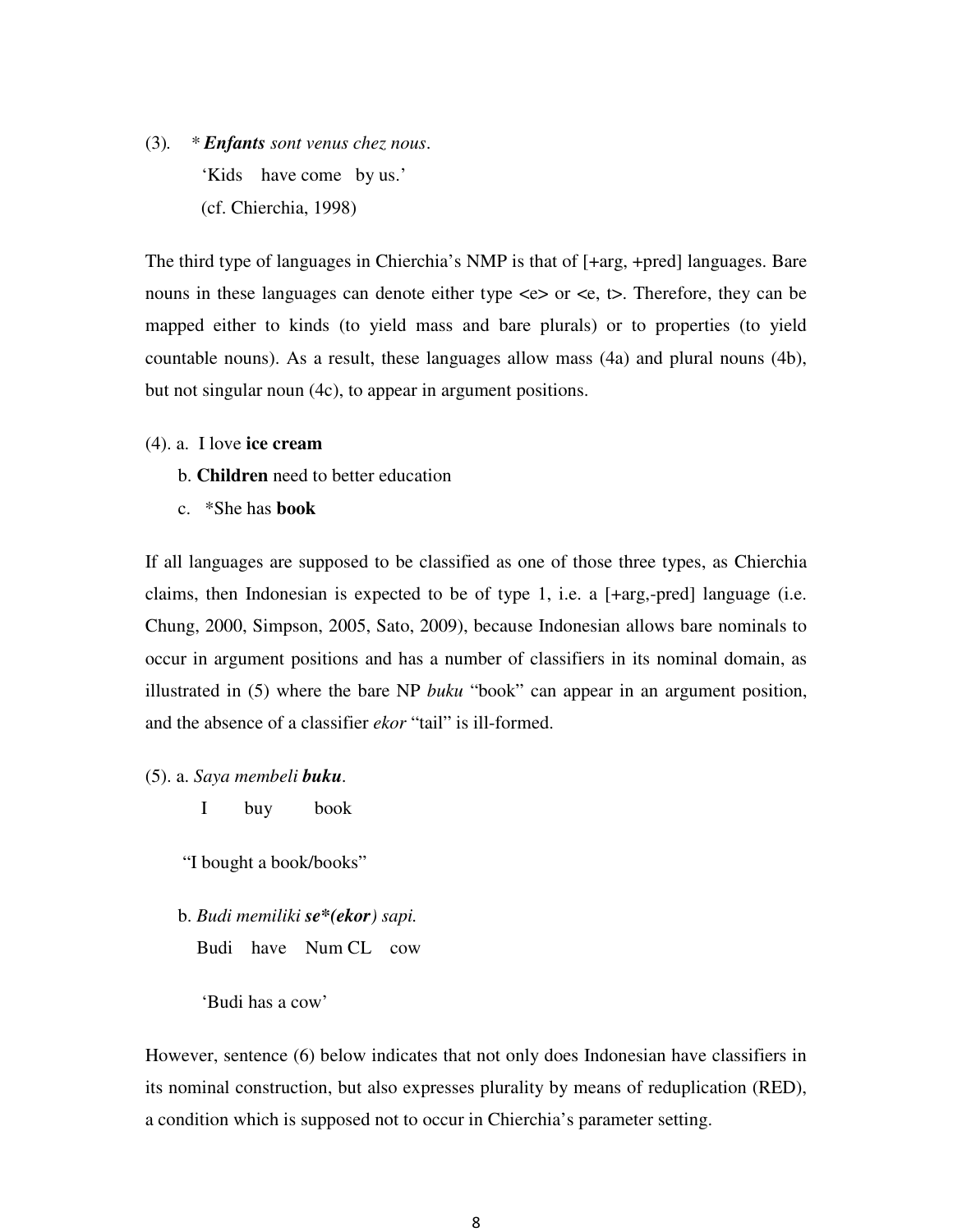(6). *Ria Saptarika bersama sedikitnya 80 orang siswa siswi.<sup>1</sup>* Ria Saptarika together least Num CL student RED

"Ria Saptarika went together with at least 80 students"

Sentence (6) suggests that the noun *siswa* "a student" is pluralized via reduplication (RED) *siswa-siswi* yet the numeral '80' and the classifier *orang* which means 'person' also occur. Chierchia's NMP predicts that the presence of a classifier in [+arg, -pred] languages is associated with the absence of plural morphology. Therefore, sentences like (6) seem to show us evidence that it is a problem for Indonesian to fit in the model since Indonesian is a language which allows a numeral, a classifier and a plural morphology via reduplication, i.e. a common way for pluralizing Indonesian count nouns, among others. To be more precise, Chierchia's theory predicts that no "classifier language", i.e. [+arg, -pred] language, will have a semantically active, and obligatory plural morpheme because all nouns in such languages are mass nouns and mass nouns have already neutralized the singular/plural distinction. However, Indonesian seems to cast doubts on the theory.

If it is true that Indonesian is a classifier language yet has productive plural morphology and a mass/count distinction, then Indonesian does not seem to fit in the three models proposed by Chierchia. There are two assumptions, one may speculate, that could account for this; first, Indonesian could be a [+arg, -pred] language in Cherchia's typology, perhaps like Japanese and Chinese, but its plural morpheme via reduplication seems to exclude Indonesian from such a setting. Second, Indonesian could be a language which has a dual system between, i.e. a [+arg, -pred] language in a sense that it a generalized classifier system on the one hand, and a [+arg, +pred] language, like English in a sense that it has a productive plural morphology on the other hand. This thesis attempts to provide arguments for the second proposal, i.e. Indonesian is a language which has a dual system in Chierchia's sense.

<sup>&</sup>lt;sup>1</sup> taken from <u>http://www.riasaptarika.web.id/index.php/2008/09/20/ria-saptarika-bersama- sedikitnya-</u> 80-orang-siswa-siswi/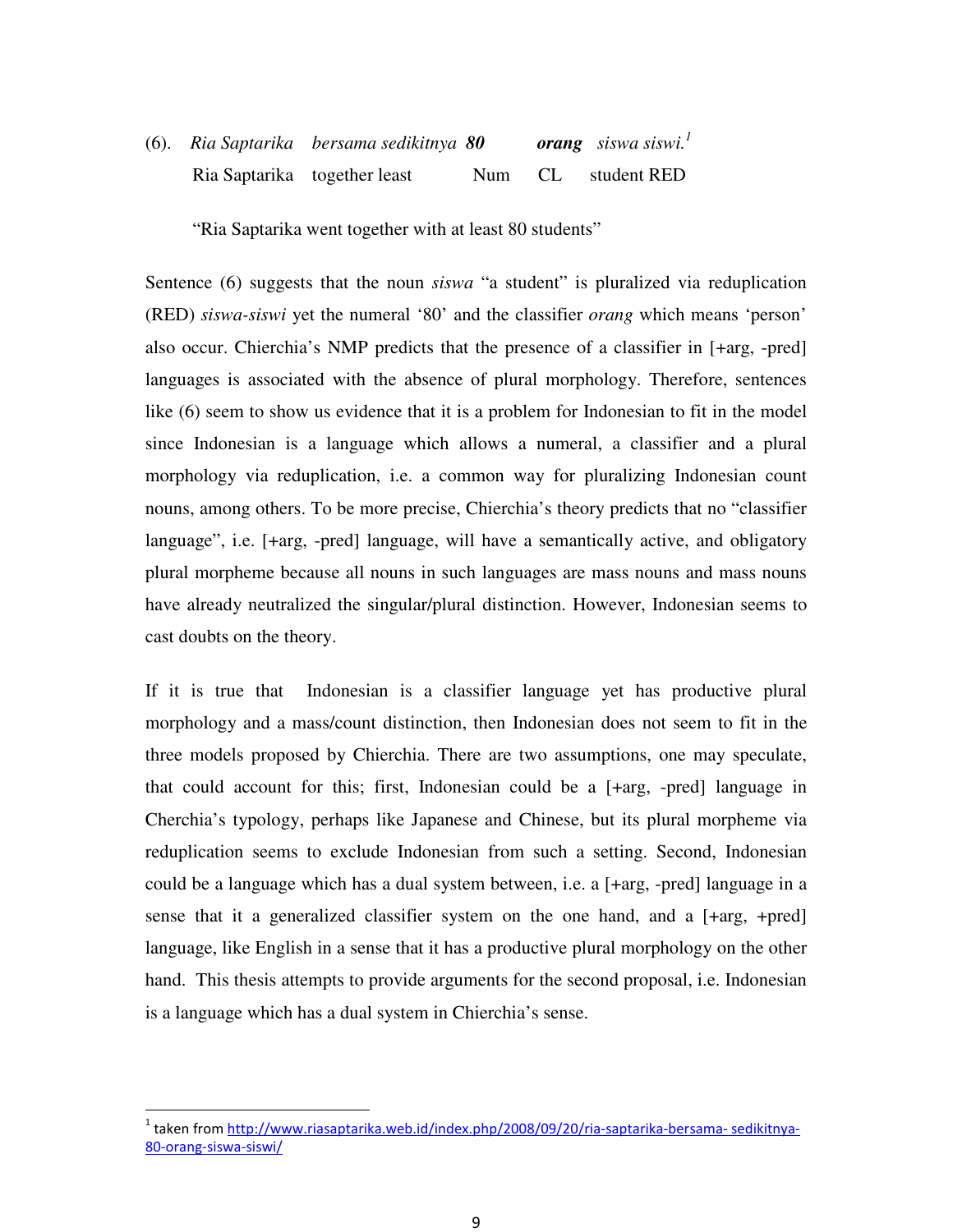However, the observation that Indonesian is a language which has both generalized classifier systems and obligatory plural morphology may not, in a straightforward way, falsify the prediction of Chierchia's theory. It is rather to provide a thorough analysis on the characteristics of Indonesian nominal, specifically on the behavior of numeral classifiers and plurals in modifying an NP which seems to be a problem for Cherchia's model. In order to resolve this, we will provide a comprehensive analysis of the syntax and semantics of Indonesian plural morphology. We will show that Indonesian reduplication to indicate plurality is actually productive, not just purely formal reduplication and further it also has a mass/count distinction. In the second section, the discussion will be devoted on Chierchia's Nominal Mapping Parameter. In the third section, we will provide a syntactic analysis of the Indonesian nominal. Particular attention is given to the discussion of bare NPs, numeral classifiers, and determiner-like elements. Section four discusses the syntax and semantics of Indonesian plural which suggests that plural formation is actually a productive process. Also in this section, we will show that the mass/count noun distinction in Indonesian is actually transparent. Section five recapitulates the discussions from the previous sections on Indonesian nominal with respect to Chierchia's NMP and then presents general remarks and proposals for further study.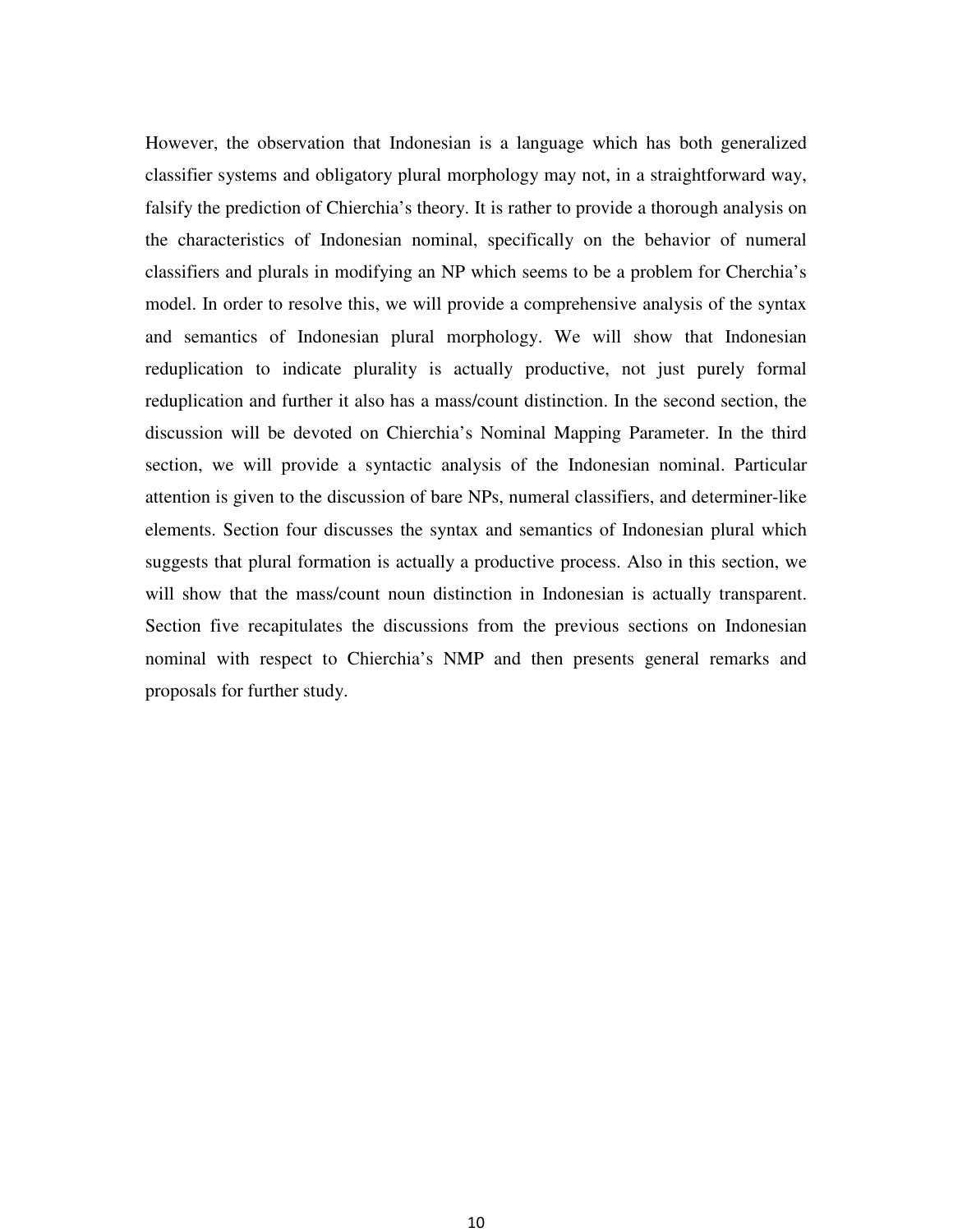#### **2. Chierchia's Nominal Mapping Parameter**

As introduced in the beginning of this thesis, Chierchia's (1998a and 1998b) describes noun denotations on the basis of the semantics of bare nominals. He explores the relation between numeral classifiers, the grammaticality of bare nouns appearing in argument positions, and the distinction between singular and plural morphology. He further proposed two core functions of nouns, that of providing a restrictor for a quantifier and that of being a predicate.<sup>2</sup> In this respect, languages are characterized as either argumental ([+arg]) or predicative ([+pred]) in view of the types of nominals they have. Argumental NPs are mapped onto their denotations as kinds while predicative NPs are mapped onto their denotations as properties. These type properties are universal and Chierchia claims that all languages have one or the other, or possibly both types of nouns.

NPs are defined as argumental or predicative in their nominal domain. In languages which have only argumental NPs, i.e. [+arg, -pred], nouns refer to kinds and hence are able to appear in argument positions without being necessary to have a D category just like proper names in English and many languages. Argument positions are the positions where an NP can receive its theta role. However, languages which only have predicative NPs require the presence of a determiner for nouns of type  $\lt e$ , t to occur in argument positions. In other words, only DPs occur in argument positions in this class of language, whether the D head is overt or covert. This syntactical and morphological distribution of nominal constructions is argued as a property of every language, as Chierchia explicitly notes; "These options are presumably in some form or other in every language…" (1998a, 1998b: 352).

Chierchia proposes that the setting  $[\pm \text{arg}]$  and  $[\pm \text{pred}]$  constrain the way an NP is mapped onto its interpretations. The [+arg] setting, for instance, means that all NPs in the language can be placed in an argument position. Conversely, for a language which has the  $[-arg]$  setting, an NP cannot be placed in an argument position. This means that

 $2$  Functioning as a restrictor for a quantifier is not at all the same as denoting a kind. Chierchia is treating mass nouns as kind denoting and a kind denoting noun is like a proper name (i.e. of type <e>). Being a restrictor of a quantifier requires being of type <e, t>, under the standard assumptions about the logical type of quantification and determiners, i.e. Generalized Quantifier Theory.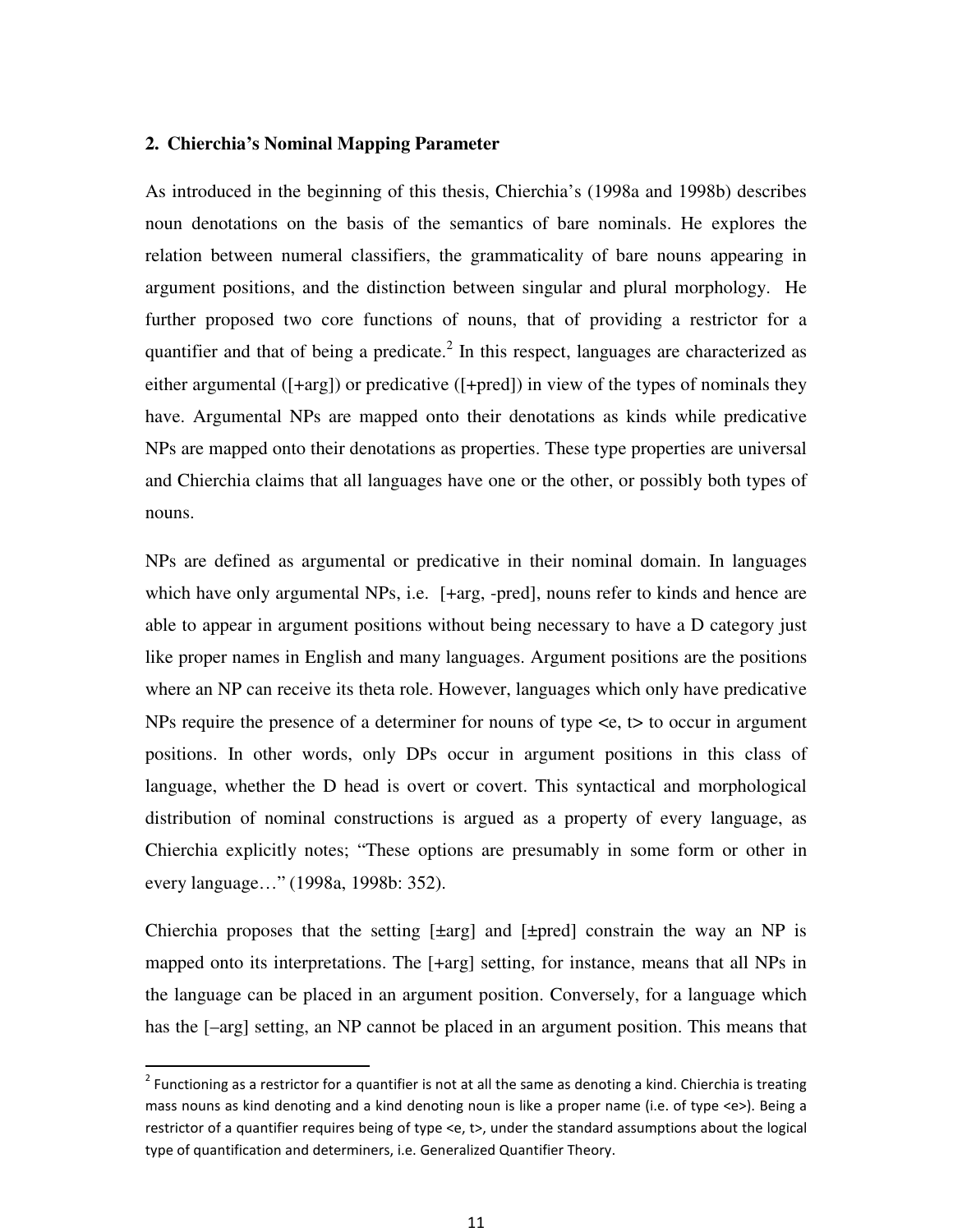an NP which has, for instance, the [+arg, –pred] setting has the ability of the members of the category N (and their phrasal projections) to be mapped into arguments. What we have to assume with those settings, i.e.  $[\pm \arg]$  and  $[\pm \text{pred}]$ , is that the all possible combinations are only [+arg,-pred], [-arg,+pred], and [+arg,+pred]. The permutation of [–arg, –pred] setting is not attested. This permutation is ill formed since this means that an NP does not have any interpretation at all.<sup>3</sup> We will see what characteristics of languages with these settings are and explain them one by one in turn.

First, we will discuss languages in the [+arg, –pred] setting. In these languages, a singular NP can refer to a kind; it is the proper name of a given kind. If an NP refers to kinds, the NP is argumental. Since the NP is argumental, it can occur in argument positions freely without the presence of any determiner. In argumental languages ([+arg]), determiners will have to apply to kinds; but this can be obtained in a straightforward way by assuming that determiner meanings have predictable kindtaking variants. In other words, a D category in these languages is free to pick and choose the variant fitting the NP type (Chierchia, 1998a: 353). Languages belonging to this setting are, among others, Japanese and Chinese.

In addition, Chierchia further claims that NPs in these languages are all considered as mass nouns since a kind denoting (of type  $\langle \langle e \rangle$ ), can always shift to mass denotation (also of type  $\langle e \rangle$ ). For example, the kind denoting NP in (7a) can alternatively have the mass reading in (7b).

- (7) a. Furniture is expensive in the Netherlands.
	- b. There is a very little furniture in my room.

(i) John plays tennis.

- (ii)The tennis is played with 2 or 4 players.
- (iii)\*John plays the tennis.

 $3$  An adverb is neither as an argument getting a theta role nor a predicate giving one: John ran quickly, where John is an argument of type  $\langle e \rangle$ , ran is a predicate of type  $\langle e, t \rangle$  and quickly is generally analyzed as type <<e,t>, <e,t>>. In English, there are some nouns which appear to be functioning as adverbs, such as in  $[[Tomorrow]_{NP}$  is Thursday]. The word "tomorrow" is clearly a noun in an argument position. However, "tomorrow" in [John will leave [tomorrow]] is still a noun yet functions as an adverb. In a certain circumstance, a noun like "tennis" in (i) is not referential, i.e. not an argument. Meanwhile, (ii) suggests that the noun "tennis" is an argument followed by a determiner, yet when this is applied to a context like (iii) the sentence is ungrammatical. (Bill Philip remarks)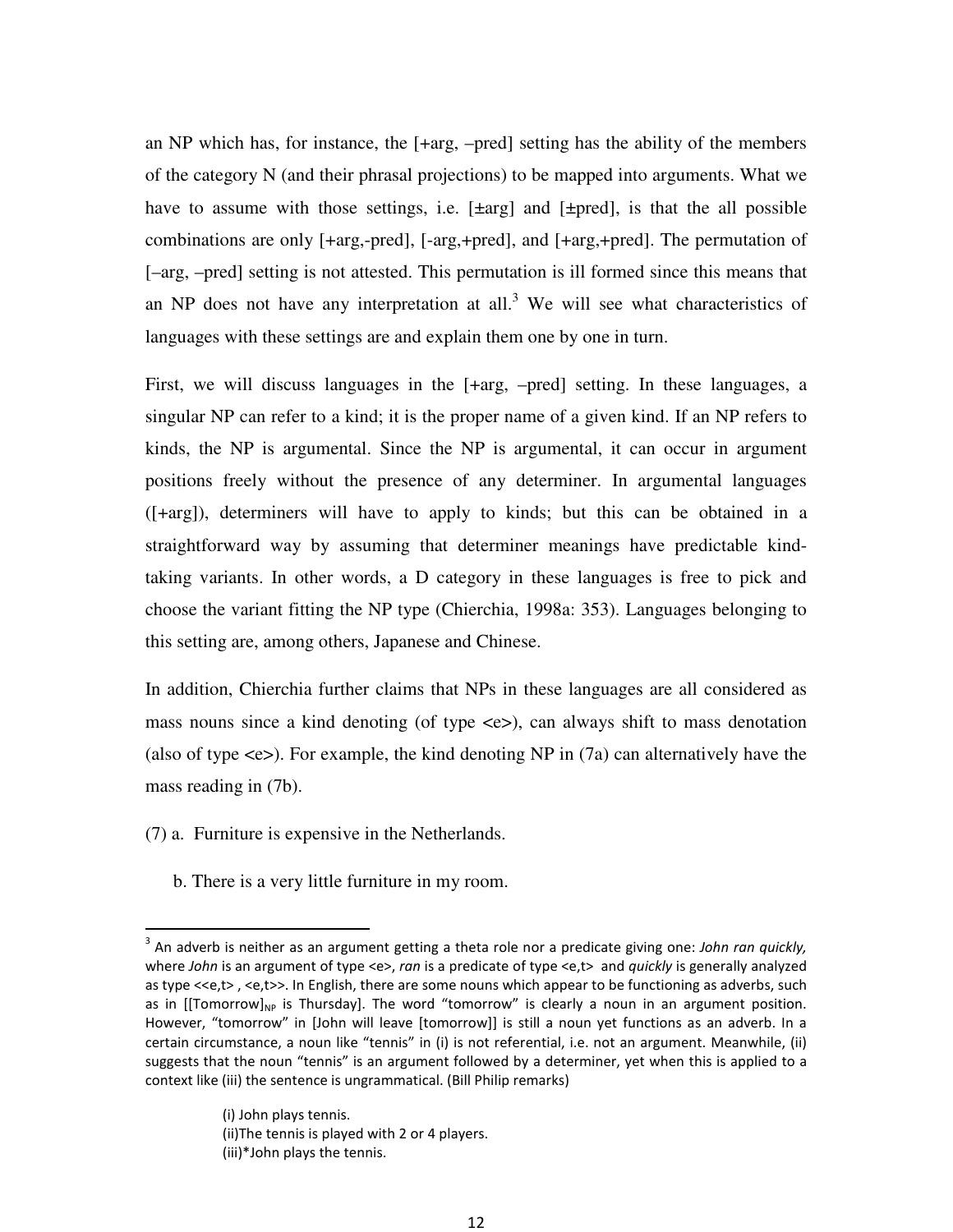This entails that plural marking will be absent in [+arg,-pred] languages since the semantic distinction between singular and plural count nouns has been neutralized. A mass noun denotes a set of atomic individuals plus any and all plural individuals that can be generated from these atoms. For example, if there were three pieces of furniture in the universe, namely *a, b,* and *c*, then the extension of furniture would be (abstracting away from intensionality) the set  $\{a,b,c, a+b, a+c, b+c, a+b+c\}$ . In contrast, the extension of a singular count noun like *book,* for instance, would be just a set of atoms, i.e. {a,b,c} whereas the extension of pluralization of the noun *book,* [[book]+ s], would be {a+b, a+c, b+c, a+b+c}, i.e. without the atoms. Thus, in Chierchia's theory, a mass noun denotation is simply the union of a singular and plural count noun denotation.

Being a mass noun, a plural morpheme like English *–s* or Dutch *–s* or *–en* would have no semantic function in [+arg,-pred] languages. In other words, plural markings, if existed, would be semantically empty.<sup>4</sup> As noted in the introduction section, one of the characteristics of [+arg, -pred] languages is the necessity for a classifier to cooccur with a numeral in modifying an NP. Classifiers are needed for counting since to count something, we need to be precise about the atoms and classifiers can do that, e.g. "one piece of furniture", two pieces of furniture, etc. This condition is usually accompanied by the absence of plural morphology since all nouns are considered as mass nouns and it is indeed different from the Romance languages, on which Chierchia has based his analysis.

A numeral will have to be embedded with a classifier since it cannot quantify or modify a NP directly in a [+arg,-pred] language. So, in a language like Chinese, we will have to say something like (8), with the obligatory use of a classifier (CL).

 $<sup>4</sup>$  The idea that all nouns are mass like does not entail that no distinction resembling the mass/count</sup> distinction will be found in such languages (see, e.g., Cheng and Sybesma 1996). All human beings are aware that a mass noun like "water" denotes a substance, not an object and that a count noun such as "a rock" is an object, not a substance. It is not difficult to express this logical distinction in whatever language. The mass/count distinction found in grammar is a contrast in how a noun denotes things in the world. A count noun like "chair" denotes in precisely countable fashion as a set of objects that are "chairs". In addition, a mass noun like "furniture" also denotes a set of objects, some or all of which may be "chairs". The essential difference, according to Chierchia, is similar to the contrast in meaning in (i);

<sup>(</sup>i) a. [there are two unicorns in the garden] b. [there are some unicorns in the garden]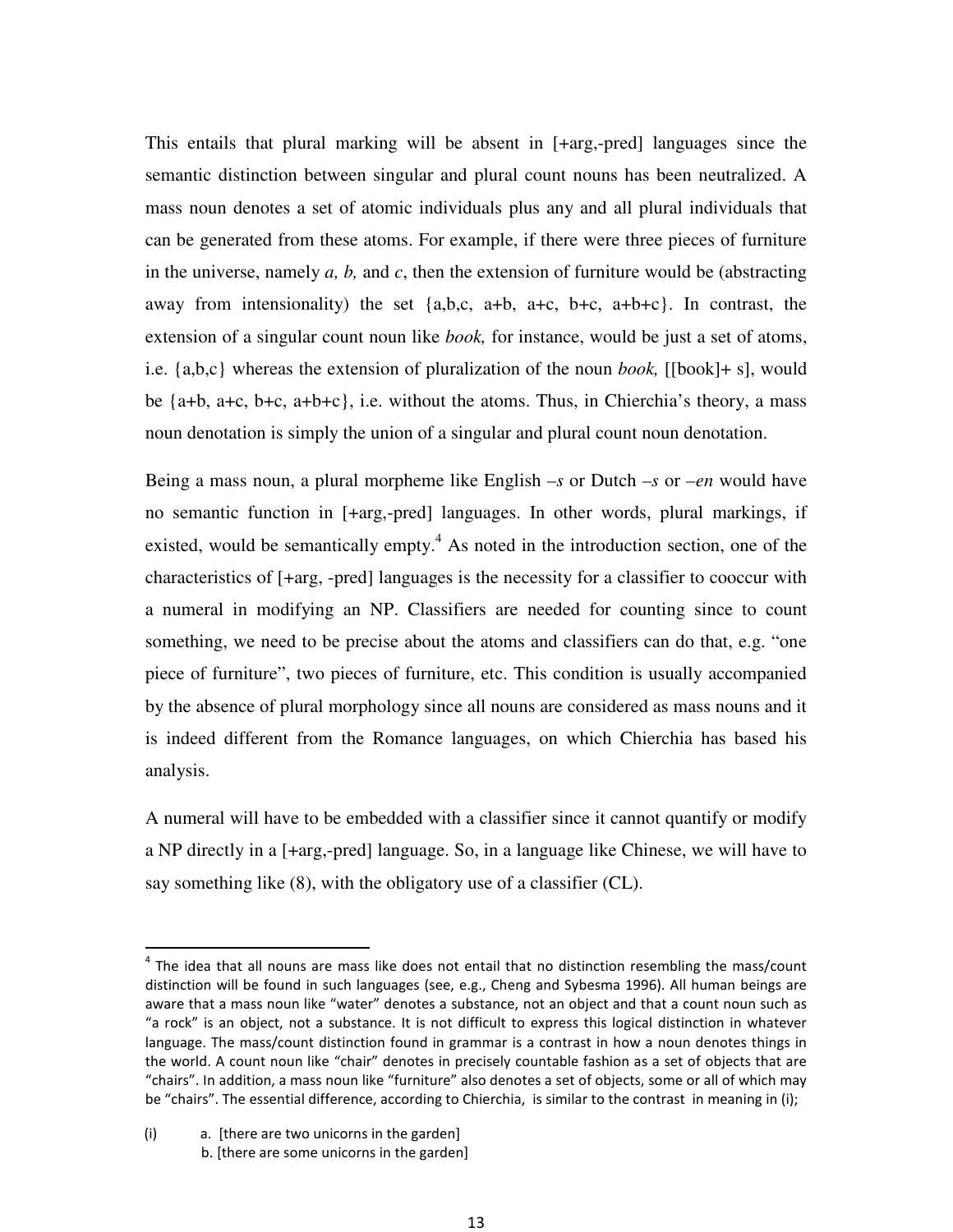(8) a. *san \*(ge) ren* 

 three CL people "three persons" (literally 3 person people)

 b. *san \*(zhi) bi*  three CL pen

l

"three pens" (literally 3 long-thing pen)

 c. *san \*(ben) shu*  three CL book "three books" (literally 3 volume book) (cf. Cheng and Sybesma, 1999)

It is clear in (8) that one cannot say things like "three persons" in such a language. Instead, one must say "three human beings of people", as (8a) suggests. This holds also for the nouns such as "pen" in (8b) and "book" in (8c). Even in non canonical positions such as when a numeral is not local to the NP with which it is construed, e.g. Japanese floated numeral quantifiers such as (9b), the presence of a classifier is still obligatory and has to follow the quantifier.

- (9) a. *[futa ri- no moto-dookyuusei]-ga sengetsu kekkonshita.* (NP-local) 2 - CL-GEN ex - classmate -NOM last month married 'Two ex-classmates got married last month (to each other/to two other people).'
	- b. *[moto-dookyuusei]-ga sengetsu futa-ri Kekkonshita*. (floated) ex - classmate-NOM last month 2-CL married 'Two ex-classmates each got married last month (\*to each other/to two other people).' (Cited from Kobuchi, 2007)

This is also the case for Indonesian where a classifier co-occurs with a numeral under certain circumstance (This will be discussed in section 3.2).<sup>5</sup> For instance, when we use

<sup>&</sup>lt;sup>5</sup> In Indonesian, classifiers can be optional when counting under some conditions. Similarly, in English, we have to say things like "two pieces of toast". However, classifiers are sometimes obligatory when there is nothing being counted, as is true of Chinese.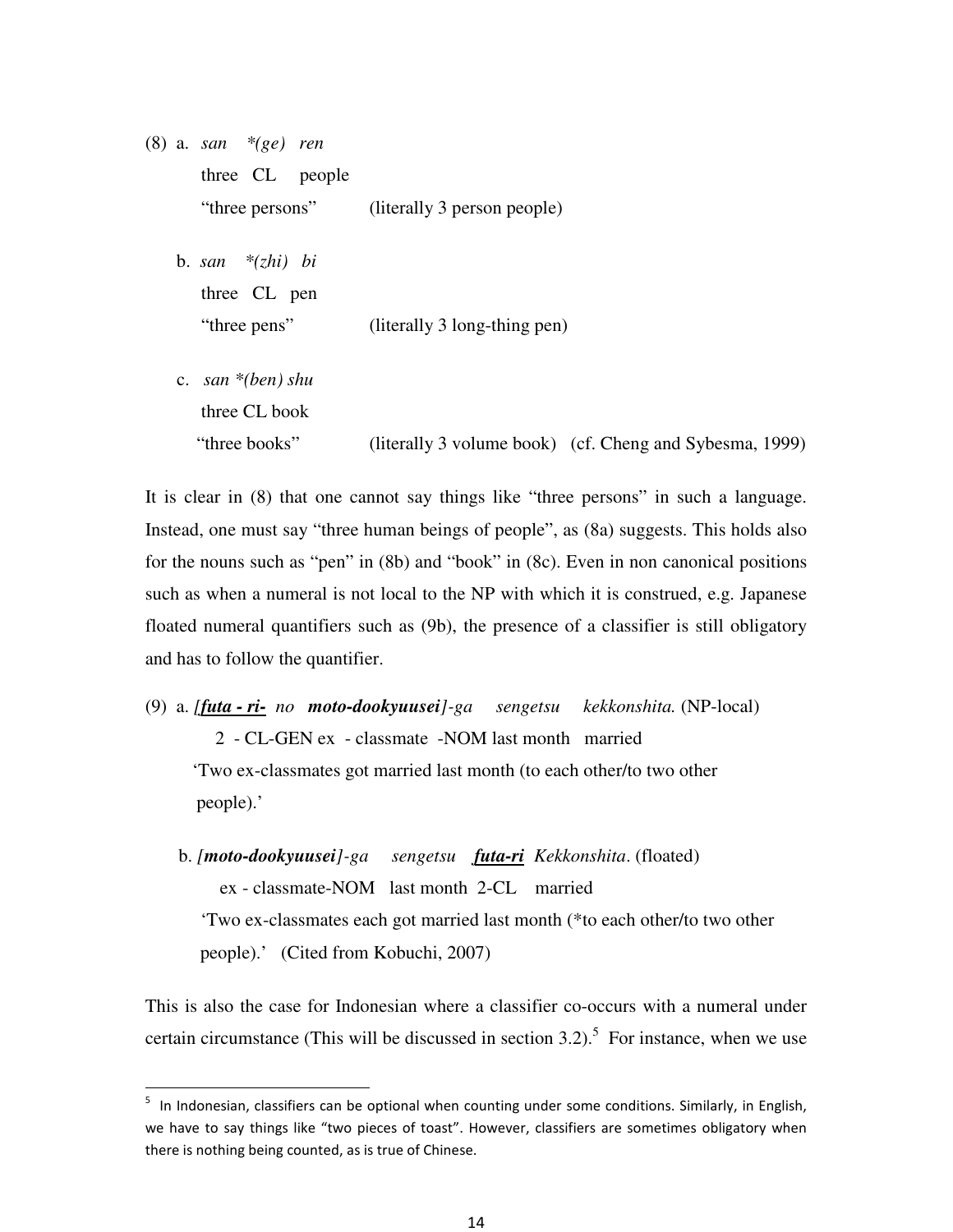the numeral *se-* , "one" in (10a), the classifier *buah,* "fruit", must also be realized overtly.<sup>6</sup> This holds also for the two other classifiers of Indonesian, such as *orang* "person" for personal nouns and *ekor* "tail" for animals, as illustrated in (10b) and (10c).

(10) a. *se-\*(buah) buku baru diatas meja*  one – CL book new on table

'a new book on the table'

 b. *se-\*(orang) guru bahasa Inggris*  one - CL teacher language English

'an English teacher'

 c. *se-\*(ekor) kucing hitam* one – CL cat black

'a black cat'

l

Furthermore, another characteristic of [+arg, –pred] languages is that they allow a bare NP to occur in an argument position. Examples in Indonesian are given in (11). Bare NPs can occur in every argument position, i.e. as subject (11a), object (11b) or the object of preposition (11b).

(11) a. *Trotski pernah meneriakkan bahwa partai tidak bisah bersalah.*  Trotski once yell.out that party not can wrong "Trotski once asserted loudly that the party could not be wrong."

(MacDonald (1976: 102), as cited in Chung (2000: 160))

- b. *Saya pinjam mobil dari kantor.* 
	- I borrow car from office

 $6$  The numeral se- is conceivably believed as the reduced form of satu "one" (i.e. Gil, 1994)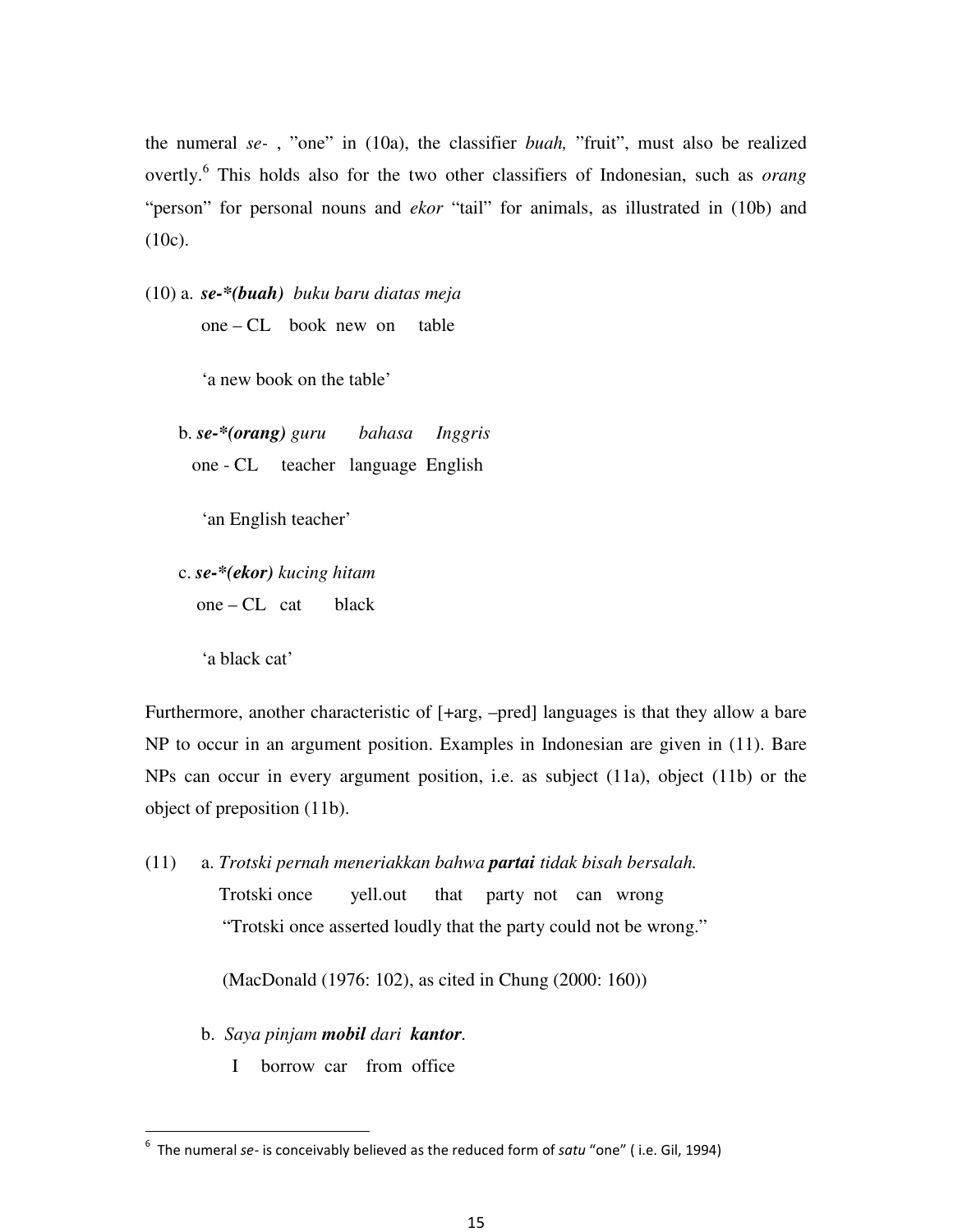"I borrowed a car from the office." (Wolff et al. (1992: 715), as cited in Chung (2000: 159))

Chierchia also claims that because all nouns in [+arg,-pred] languages are mass nouns; the morphological distinction between singular and plural is not possible since this distinction has been neutralized. An example is given in Japanese (12) where the noun in question is ambiguous with respect to number.

# (12) *Otokonoko-ga asonde-iru*

boy-NOM play-PROG

'A boy is playing.'/'Boys are playing.'

(Nakanishi & Tomioka 2004, as cf. Dalrymple and Movu, 2009)

The lack of singular/plural morphology in classifier languages like Japanese is also noted in Greenberg (1972: 177) and Aikhenvald (2000), who propose that classifier languages generally do not have compulsory expression of nominal plurality. The absence of obligatory plural marking here is entailed in Chierchia's theory which claims strictly that it is a general property of nouns in numeral classifier languages that they are uniformly mass nouns.<sup>7</sup>

What has been elaborated above suggests that in the first type of Chierchia's typology where the NPs are argumental (+arg), it seems that in a very direct way, [+arg, –pred] languages have the following characteristics with respect to their semantic denotations; they have a generalized classifier system, allow bare NPs to appear in argument

(i) What will he do?

(ii) \*What he will do?

 $<sup>7</sup>$  Chierchia's theory entails that an English plural could not have any semantic function in a classifier</sup> language; however, grammatical operations do not have to have a semantic function in order to be obligatory. There are plenty of obligatory aspects of grammar which have no semantic effect, e.g. subject-auxiliary inversion in WH questions. There is no semantic difference (i) and (ii), yet (ii) is ungrammatical because subject object inversion is obligatory.

Moreover, Chierchia's theory does not entail that no kind of obligatory pluralization can exist, only that no English-type pluralization.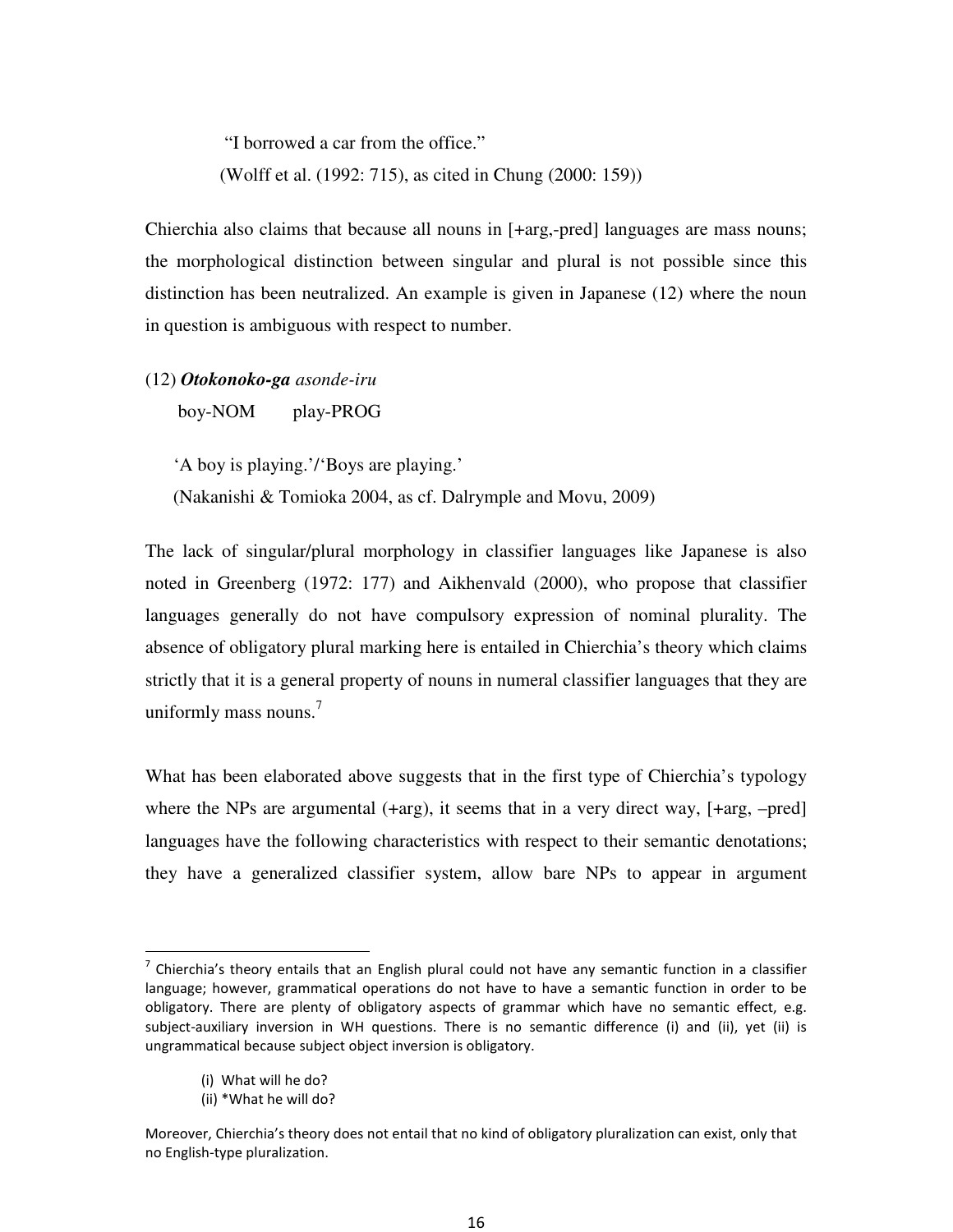positions, consider the extension of all nouns to be mass nouns, and also disallow plural morphology.

Now let's turn to predicative languages ([-arg, +pred]). How do things go in predicative languages? As mentioned before, the second type of languages in Chierchia's typology is that of languages which have the [–arg, +pred] setting. It is conceivable from the features in the bracket that a language of this sort has to put every noun to be a predicate. We understand that predicates cannot occur in argument positions. Therefore, a language of this kind rules out bare nominal in argument positions. Consider the examples in French as given in (13) below.

(13) a*.\* Enfants sont venus chez nous*.

'Kids have come by us.'

b*.\* J'ai mangé biscuits dans mon lait.* 

'I ate cookies with my milk.' (Cited from Chierchia, 1998a, 1998b)

Examples (13a) and (13b) suggest that those two sentences are ruled out by the absence a determiner above the nominal phrase. The plural noun *enfants* "kids" in this language has to be realized together with the presence of a determiner. Otherwise, the sentence is ill-formed. This condition is what Chierchia actually expects that an NP in [–arg, +pred] languages cannot be made into an argument without projecting a D category.<sup>8</sup>

However, a D category in [-arg, +pred] languages does not necessarily have to be overtly realized. Instead, it can be phonologically null or covertly realized. This phonologically null structure needs to be licensed though, as for example by it being close to a suitable head (see, e.g., Rizzi 1997). An example of such a language is Italian where the counterpart of (13a) stays ungrammatical, but the counterpart of (13b) can be grammatical under some conditions which are not discussed here for space reasons.<sup>9</sup>

 $^8$  In fact, the [+pred] setting of Cherchia's model reduces to a requirement that D be phonetically spelled out in certain context, e.g. in a sentential construction, but maybe not for others. This is considered as a phonological claim. But I think this does not mitigate the fact that a category D is always realized.

 $9$  For further discussion on this case, see, e.g., Rizzi 1997.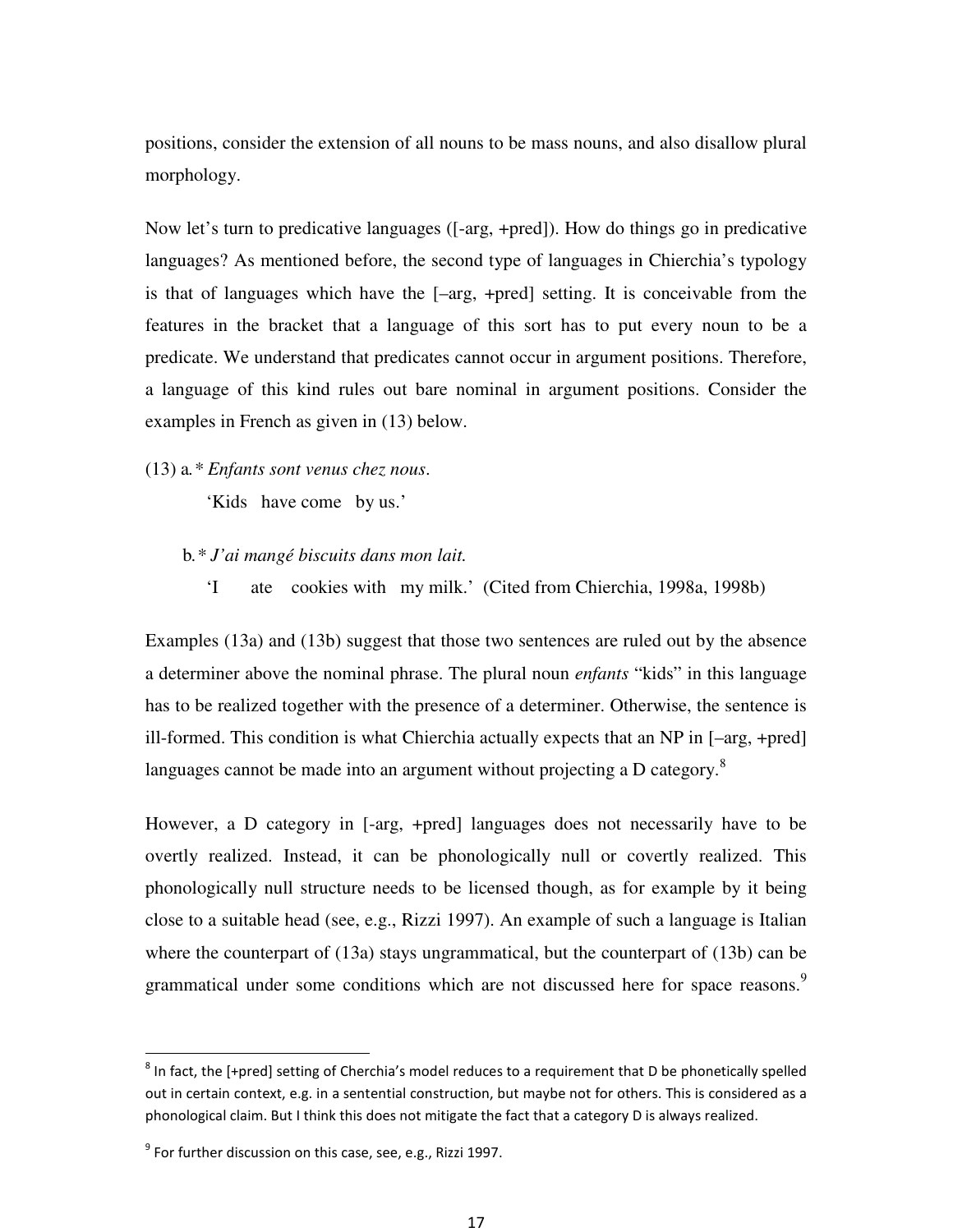Examples in Italian are given in (14a) and (14b) where the occurrence of bare NPs without the realization of a category D is ungrammatical.

(14) a*.\* Bambini sono venuti da noi.*  'Kids came by us.'

b*.\*Ho preso biscotti con il mio latte*.

'(I) had cookies with my milk.' (cf. Chierchia, 1998a, 1998b)

Like French, sentences (14a) and (14b) are ruled out by the missing D category which turns the nouns into arguments. As the general properties of Italian, it has a null determiner that needs to be licensed by a lexical head, i.e. for instance, in an object position; the null D will be licensed by the verbal head, and thus there will be no bare argument in such a language. To summarize this second typology of Chierchia' parameter settings, [-arg, +pred] languages will be characterized by either the ungrammaticality of bare nouns appearing in argument positions, or else, they could be grammatical, but if so they have a null D, hence are restricted by conditions governing phonologically null elements as one finds in Italian.<sup>10</sup>

The third typology of Chierchia's NMP represents languages which have [+arg, +pred] setting in their nominal domain. Languages belonging to this type are English and most Germanic languages. The feature [+arg, +pred] in this model means that languages which belong to this category freely allow their NPs to choose to be either argumental [+arg] or predicative [+pred]. Chierchia suggests that if an NP in these languages chooses to be of type [+arg], it needs to be predicativized in order to have a mass denotation. Therefore, this makes an NP as a mass noun and has all the corresponding characteristics of a mass noun as illustrated in (15).

(15). a. I want to buy *ice cream* 

- b. *Water* is important for a human being.
- c. She works for *money*

 $10$  For further discussion on this case, see, e.g., Rizzi 1997.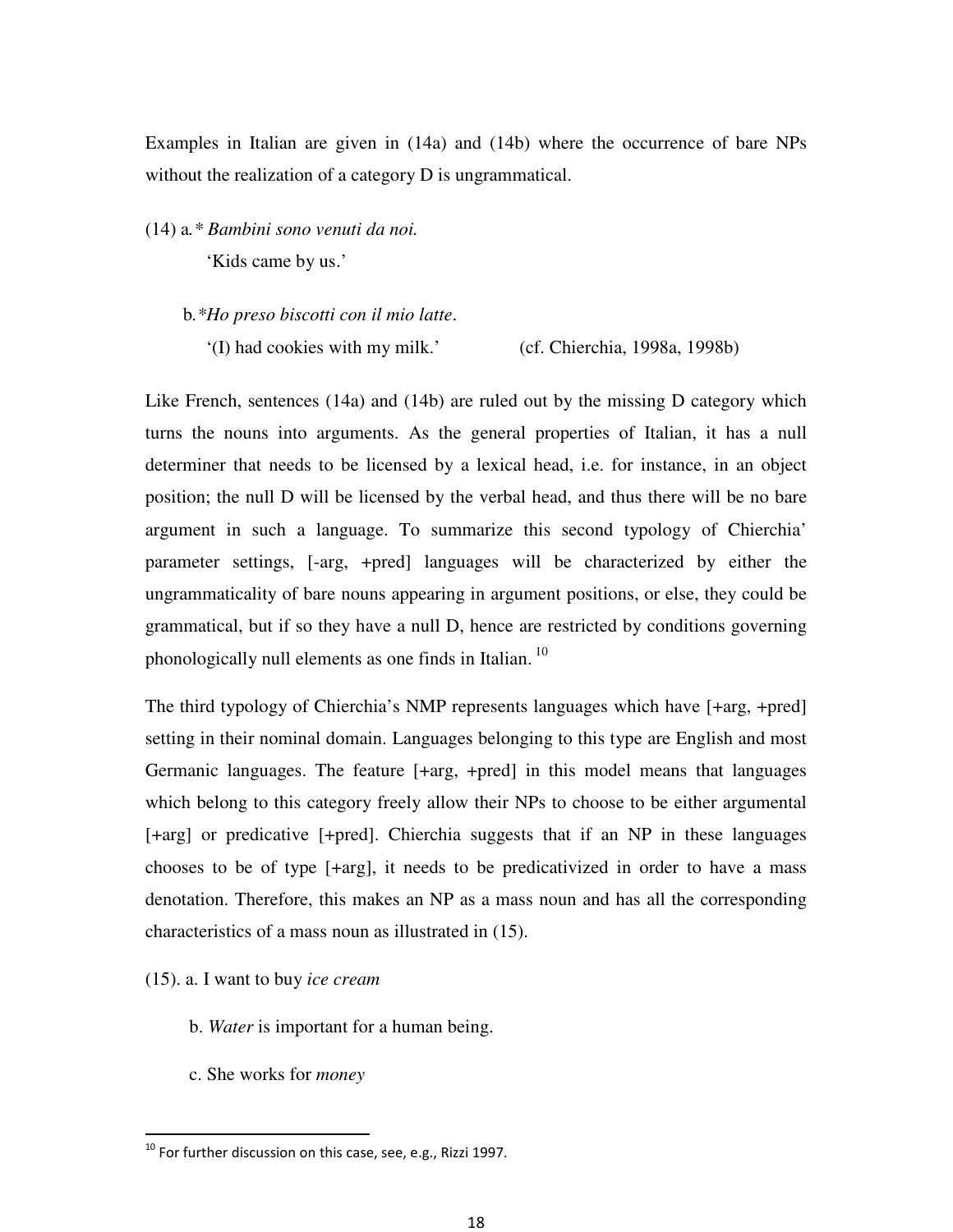On the other hand, if an NP chooses to be of type  $[+pred]$  (i.e.,  $\ll e$ ,  $\lt$ ), the NP has a set of atoms as its extension. As a result, the NP will be countable; a countable NP can be obtained via shifting the NP into the [+pred] option. As a result, plural marking will be able to apply to such a noun and hence plural morphology will be active. The singular/plural contrast will have to be overtly realized. This is consistent with the category–type assignment of such languages. In addition, its phrasal projections can also be shifted by the available type shifting operators, i.e. for instance, the feature of [+arg] require the noun to be predicativized (in Chierchia's term) in order for such a noun to function as a quantifier restrictor which denotes a mass noun<sup>11</sup>. We will not discuss this topic any further here since it is not the focus of our thesis.

To summarize this third type, it is clear that [+arg,+pred] languages have a mass/count distinction. Furthermore, they allow mass nouns to occur freely as bare arguments without being necessary to project a D category. However, this does not happen in the case of singular count nouns. For plural count nouns, the NPs in these languages can turn into argumental type to yield kinds so that they will be able to occur as arguments.

In this section, we have discussed the clustering properties of Chierchia's theory of the Nominal Mapping Parameter. He claims in a straightforward way that every language exhibits a setting of the parameter. For it to be a [+arg, –pred] language like Japanese or Chinese, it seems that the language should allow bare NPs to appear in argument positions, consider the extension of all nouns to be mass nouns, and disallow plural morphology. Moreover, they also have a generalized classifier system. For it to be a [-

(ii). Waitress, I'd like two coffees. (this is called packaging, i.e. the noun "coffee" [-count] turns into [+count])

<sup>&</sup>lt;sup>11</sup> As already discussed, the type shifting rule (from type <e> to type <e,t> and the vice versa) that makes English like languages [+arg,+pred] is (it seems) independent from the rules that turn a mass noun into a count noun (i) and a count noun into a mass noun (ii), and also independent from the rule that turns a mass noun into a kind denoting count noun (iii).

<sup>(</sup>i). I want to eat rabbit tonight. In fact, I'm really hungry so I think I could eat two rabbits. (this is called grinding, i.e. the noun "rabbit" [+count] turns into [-count])

<sup>(</sup>iii). The wine in French is not as good as people say. In fact, there are only two good French wines. (kind of wine)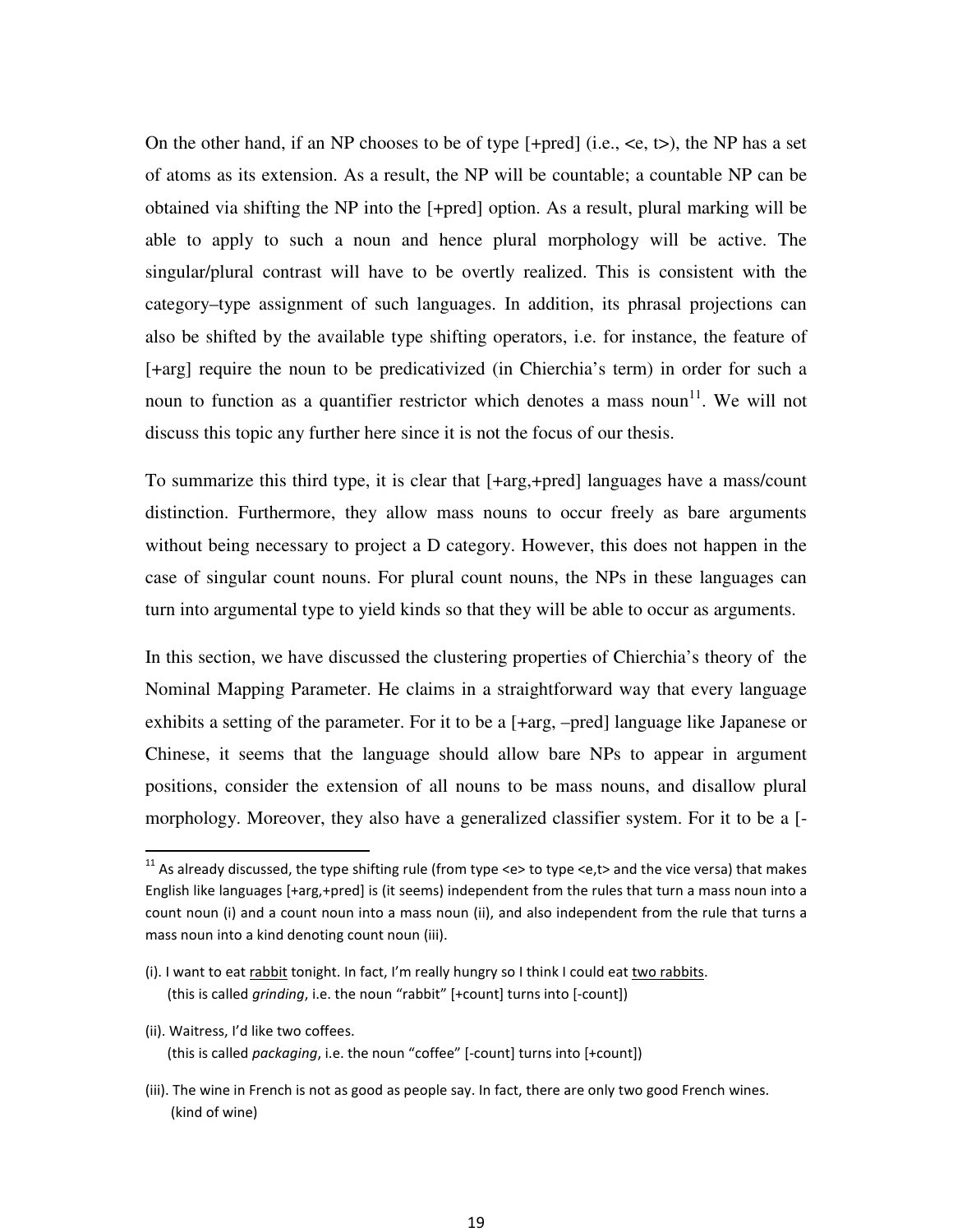arg, +pred] language like French or Italian, the language should rule out bare nouns appearing in argument positions. And the last, for it to be a [+arg, +pred] language like English, the language could have a mass/count distinction, allow mass nouns to occur freely as bare arguments without being necessary to project a D category. Plural count nouns in these languages turn into argumental or predicative so that they can appear as bare plural arguments as well. For singular count nouns, however, they cannot appear in argument positions without a determiner. In the next section, we will see how Indonesian fits into Chierchia's model by investigating Indonesian nominal construction further.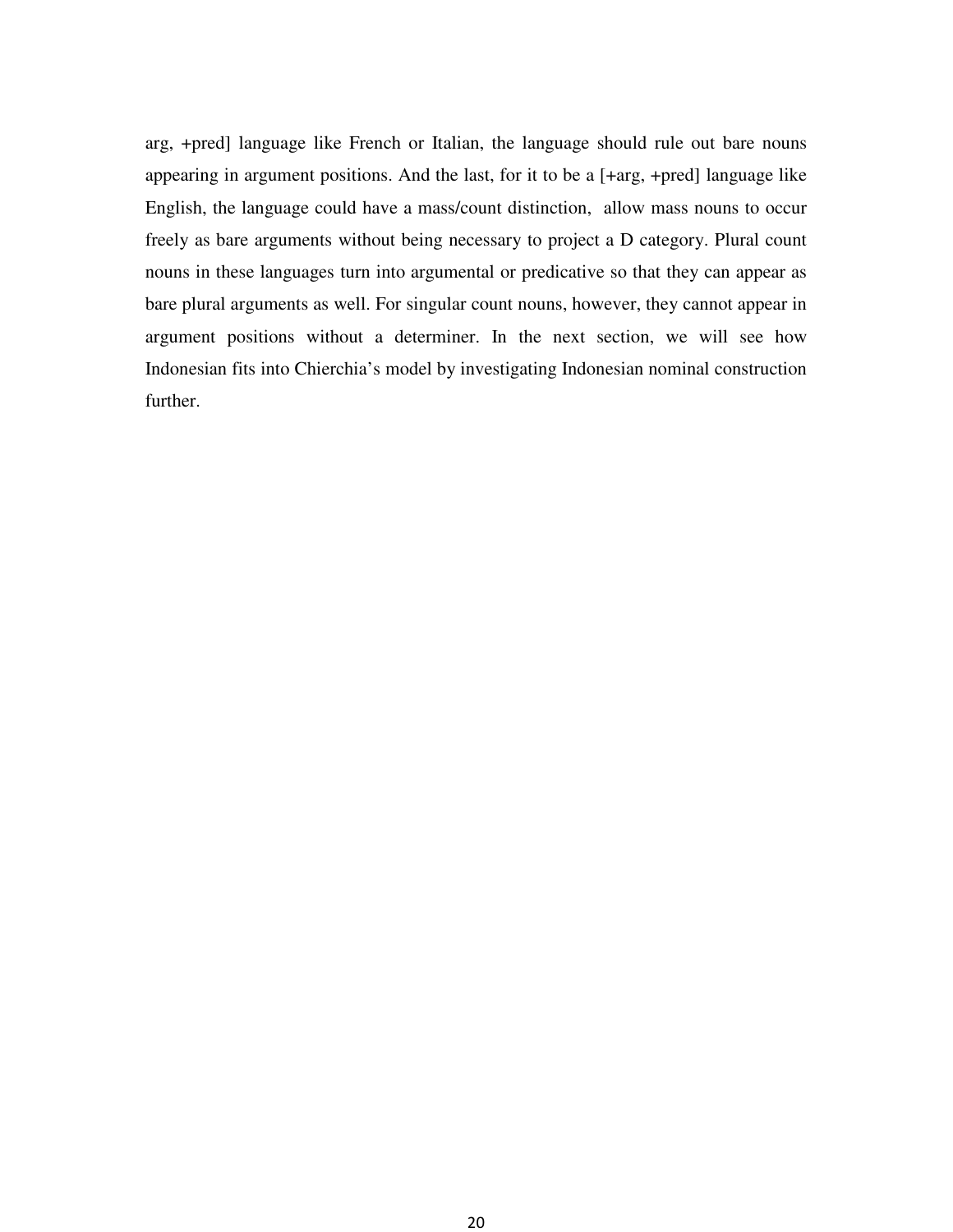# **3. Indonesian Nominal Construction**

# **3.1. Bare NPs in Indonesian**

This part will elaborate on how Indonesian can be analyzed as a language of type [+arg, pred] in Chierchia's typology. First of all, as we noted in the introduction, Indonesian is a language that freely allows bare NPs to occur in an argument positions. Sentence (16), for instance, illustrates the use of the bare noun *presiden* in the subject position with definite (16a), indefinite (16b) and (16c) construal.

(16) a. *Presiden saat itu membantah adanya keterkaitan aliran dana*  President when that MEN-deny exist-NYA correlation flow budget *Century dengan kampanye Partai Demokrat dan pencalonan-nya*  Century with campaign party Democratic and candidate- NYA *sebagai Presiden*. 12

as president.

l

'At that time, the president denied that the Century Bail Out was correlated with his candidateship for the presidential election'

b. *Presiden me-miliki kewenangan untuk memberikan abolisi.* Presiden MEN-have authority to MEN-give-KAN abolition

'A president owns an authority to give abolition'

 c. *Presiden adalah pimpinan politik, bukan pimpinan akademik.<sup>13</sup>* presiden exist-LAH leader politic not leader academic

'President is a political leader, not an academic leader'

 $12$  This sentence is cited from "Kompas", the largest Newspaper in Indonesia. http://nasional.kompas.com/read/xml/2009/11/25/16174591/Wapres.Tepis.Tudingan.Dana.Bail.Out.Ce ntury.untuk.Parpol

 $13$  This sentence was adopted from a newspaper. http://www.tempointeraktif.com/hg/nasional/2007/03/15/brk,20070315-95624,id.html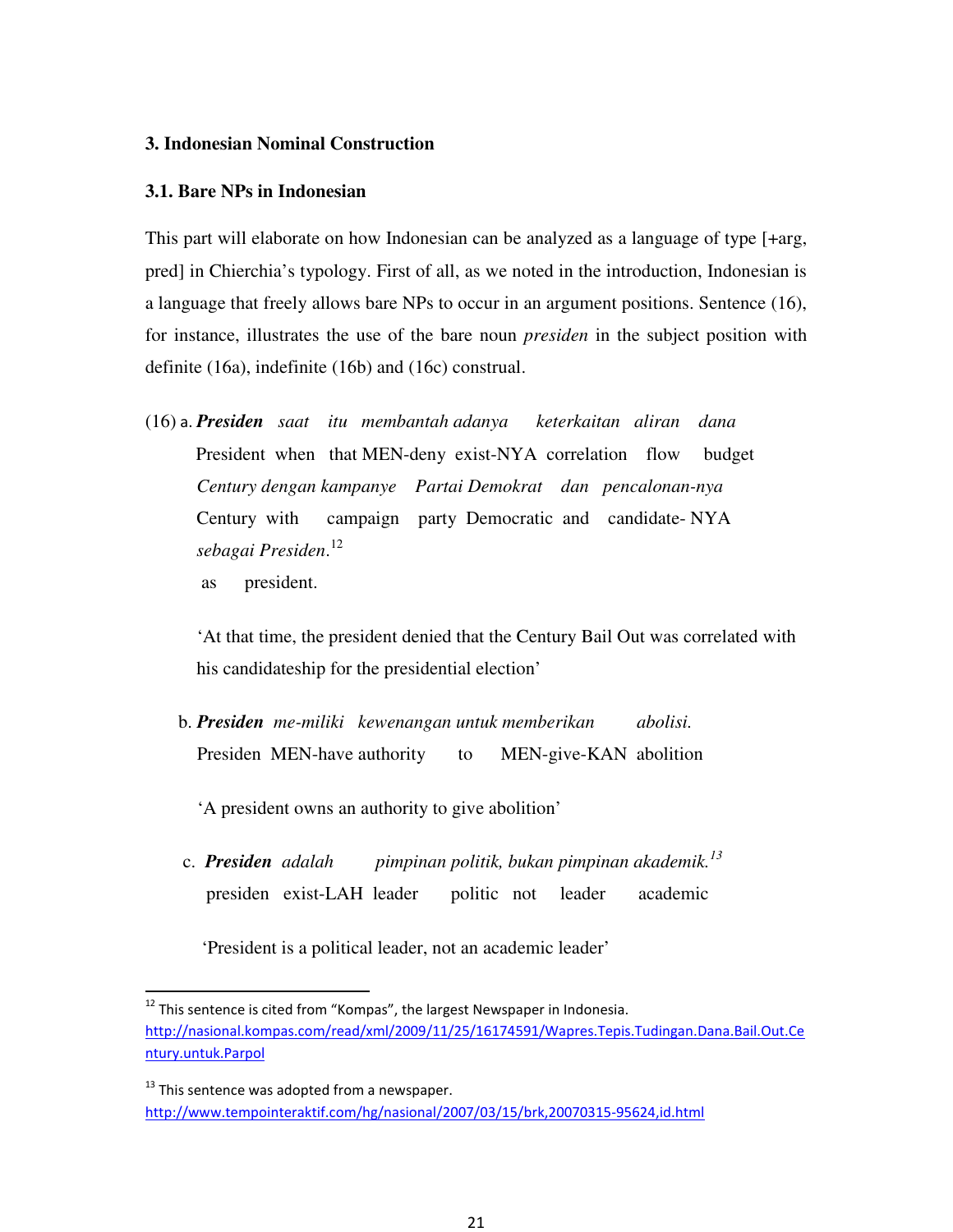The bare noun *presiden* requires a definite construal (16a) since there is most likely only one president of Indonesia being referred to. It cannot mean any presidents in the world nor can it mean the president in a generic sense. Furthermore, it can also have an indefinite construal, as given (16b) and (16c) since it can mean any president and does not necessarily refer to one specific president.

The following sentences (17a) and (17b) illustrate the use of bare nouns in Indonesian to sit as the direct object or the object of a preposition. The noun *buku* "book" in sentence (17a) can have an indefinite meaning in number, be it singular or plural. Both interpretations are acceptable. This situation holds also for the noun '*kartu kredit*' as the object of the preposition *dengan* with the indefinite interpretation as well. Sentence (17b), on the other hand, illustrates the bare noun *program pilihan* serving as the object of the preposition *dengan*, and can only be construed in a plural sense since this noun is bound strictly by the morpheme  $-nya^{14}$  as the pronoun which refers to the noun *programs* in the plural interpretation and has also been quantified over by the numeral  $"15"$ .

(17) a. *Saya membeli buku dengan kartu kredit*

 I buy book with card credit 'I bought a book/books with a credit card.'

 b. *Presiden menetapkan 15 diantara-nya disebut dengan Program Pilihan* President stipulate Num between-PRO called-PASS with program chosen *yang wajib di-implementasi-kan dalam jangka waktu 100 hari pertama.*<sup>15</sup> RC obligatory DI-implement-KAN in duration time 100 day first.

 'The President stipulated fifteen of his programs as the chosen programs that should be implemented within his first 100 days of his tenure.'

 $14$  See Dalan (2006)

<sup>15</sup> http://www.indonesia.go.id/id/index.php?option=com\_content&task=view&id=11219&Itemid=701, the official website of the Indonesian Government.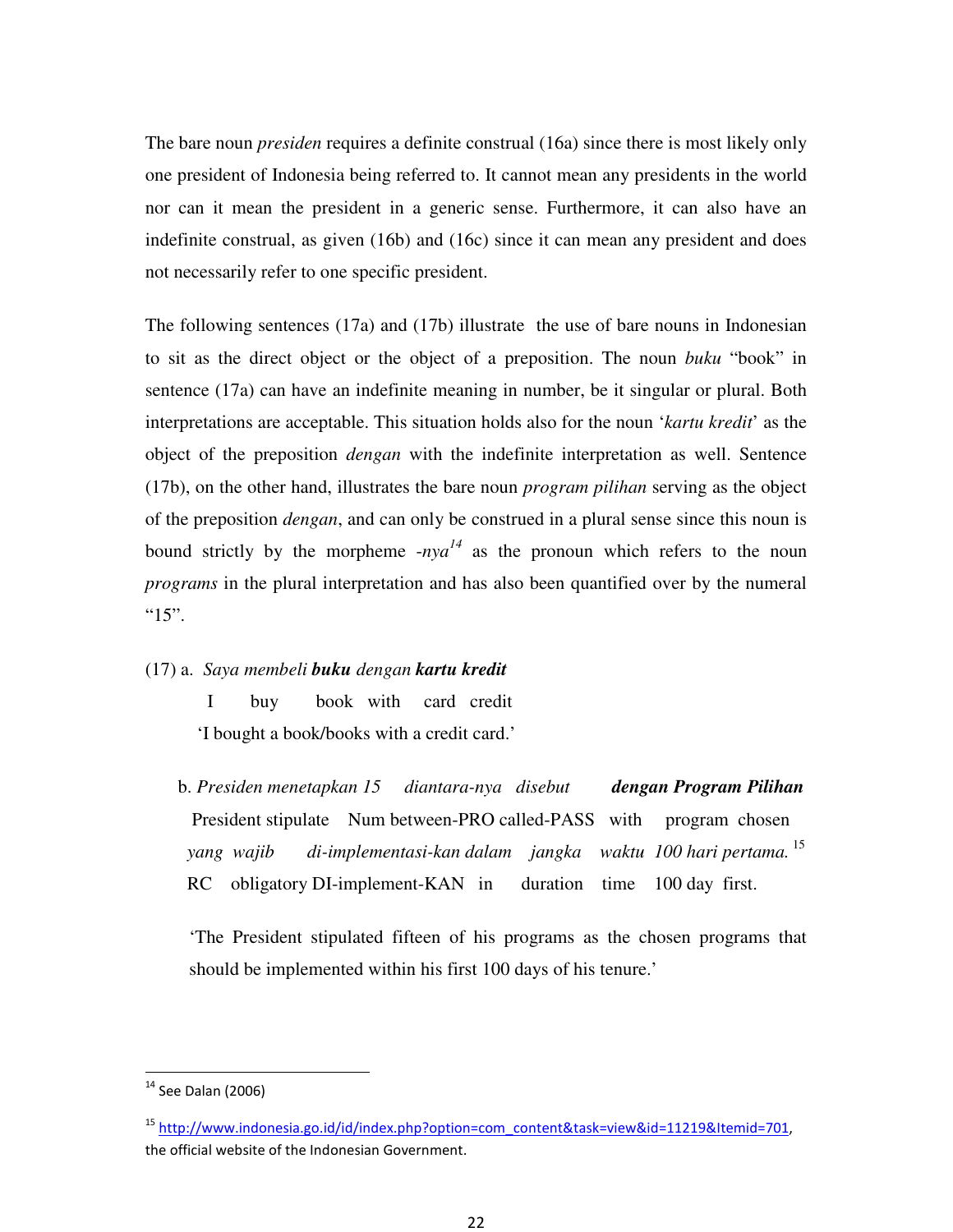We have seen in sentence (16) and (17), respectively, that bare nouns in Indonesian can occur freely in the subject, object and object of a position without the presence of any determiner. It, therefore, seems to be the case that Indonesian is a [+arg, -pred] language in Chierchia's sense. Furthermore, a bare NP can also have a generic interpretation that occurs in argument positions, i.e. subject, or object position (18a), and object of a preposition (18b).

(18) a. *Anjing suka tulang***.**

Dog like bone

'Dogs like bones.' (Alwi, et.al., 2000)

b. *Orang bisa melakukan apa saja demi uang.* 

People can do what only for money 'People can do anything for money'.

The noun *anjing*, 'dog' in (18a) can only be interpreted as any dog in the world. There is not even a single dog that is excluded in this interpretation. Similarly, the word *tulang*  "bones" is also interpreted as any bones in the world, and does not have to refer to a specific kind of bones, or a group of bones. Sentence (18b) illustrates that the noun "money" refers to any money, i.e. suggesting that the bare NP has a generic meaning in the position of object of a preposition *demi* "for"*.* These examples of the free occurrence of bare NPs in argument positions with a generic meaning indicate that Indonesian is again correctly categorized as a [+arg, –pred] language in Chierchia's typology as we have noted earlier.

A further point in our discussion of how the Indonesian data fits into the NMP theory is the necessity for bare NPs to take narrow scope. Chung (2000) argues that bare NPs in Indonesian seem to be scopeless, specifically when they are required to take narrow scope with respect to logical operators such as negation, the intensional operator, and the like. An example is given in (19) which the bare NP *buku* "book" as the direct object of the verb *membeli* "buy" has to take a narrow scope by the negation operator *tidak* "not".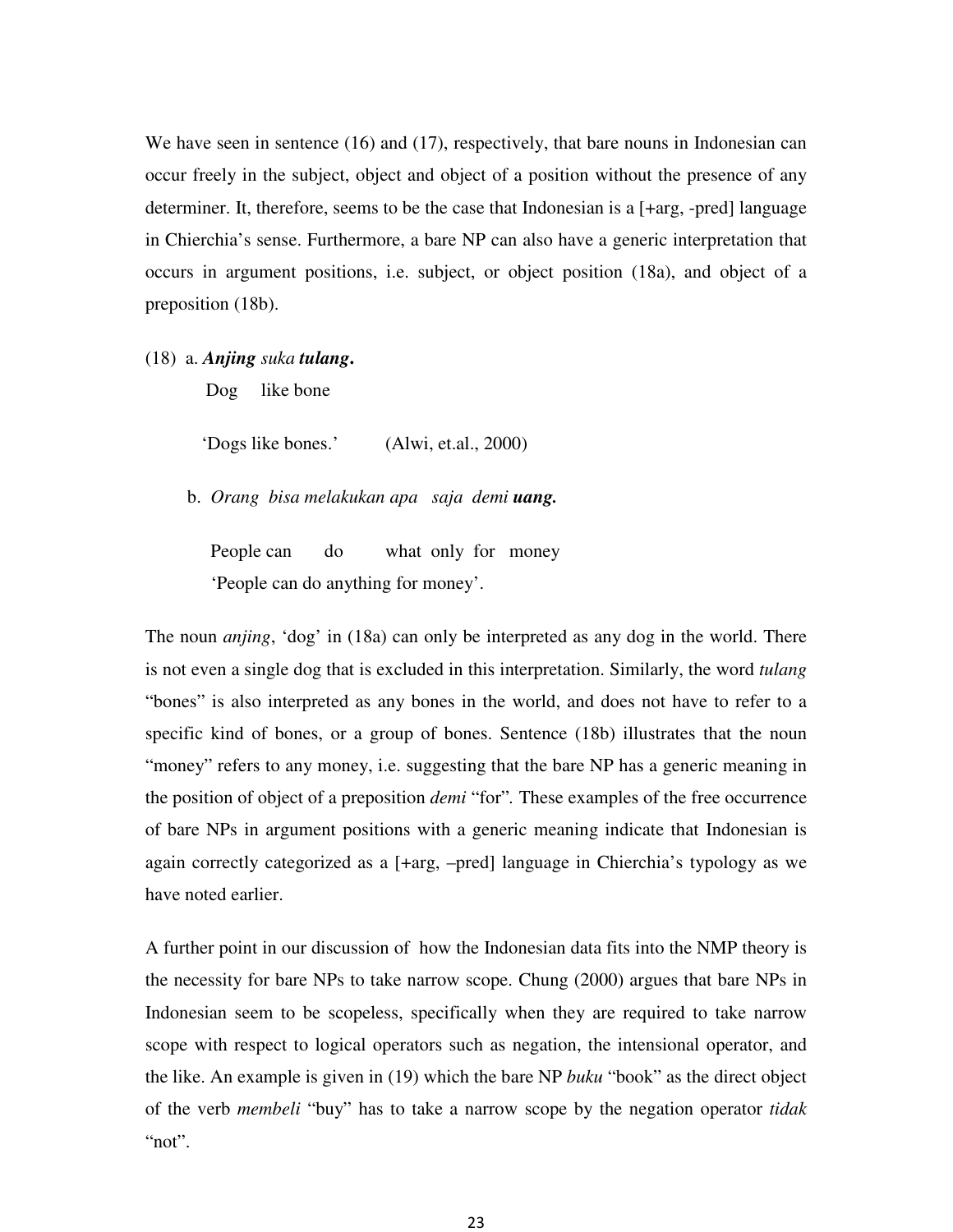(19) *Ali tidak jadi membeli buku.* (Indonesian) Ali not finished buy book

 'Ali didn't buy any book(s).'/\*'There was a book that Ali didn't buy.' (cf. Chung, 2000)

Sentence (19) is clearly unambiguous since it only allows the narrow scope reading *"Ali didn't buy any book".* The presence of such a logical operator, i.e. *tidak* prevents a wide scope reading. Moreover, the idea that such a bare NP in an object position has to take a narrow scope is supported by the evidence from earlier literature, as given in (20). The bare NP in (20) is intended to have narrow scope with respect to the operator.

# (20) *Ia tidak melihat perempuan.* he not see woman

'He saw no women'. (Purwo, 1989 as cited from Chung, 2000)

Why should such scope behavior be relevant here?<sup>16</sup> It is conceivable that scopelessness is one of the characteristics of bare plurals in English and it patterns like bare NP objects in Chinese. Chierchia shows that a bare plural in English can denote kinds and turn it to an argumental type. Therefore, it can occur in an argument position without any determiner. What we expect is that Indonesian bare NPs pattern like bare plurals in English (Chung, 2000), or bare NPs in Chinese, and if so Indonesian is a [+arg, -pred] language.

Along this section, we have seen how bare NPs in Indonesian serve as evidence that Indonesian is [+arg,-pred] language in Chierchia's model, i.e. the grammaticality of

 $16$  It looks as though the ability of an NP to have scope relations depends on it having some forms of phonetically realized determiner, regardless of it meaning. In Japanese, for instance, DPs with a covert head do not interact scopally, but if the head is overt, i.e. demonstratives, you suddenly get scope interactions. This is also the case in Indonesian as given in (i) in comparison to (ii). (Bill Phillip, personal communication)

<sup>(</sup>i). [Ali tidak jadi membeli [buku]]

<sup>(</sup>ii).[Ali tidak jadi membeli [buku itu]]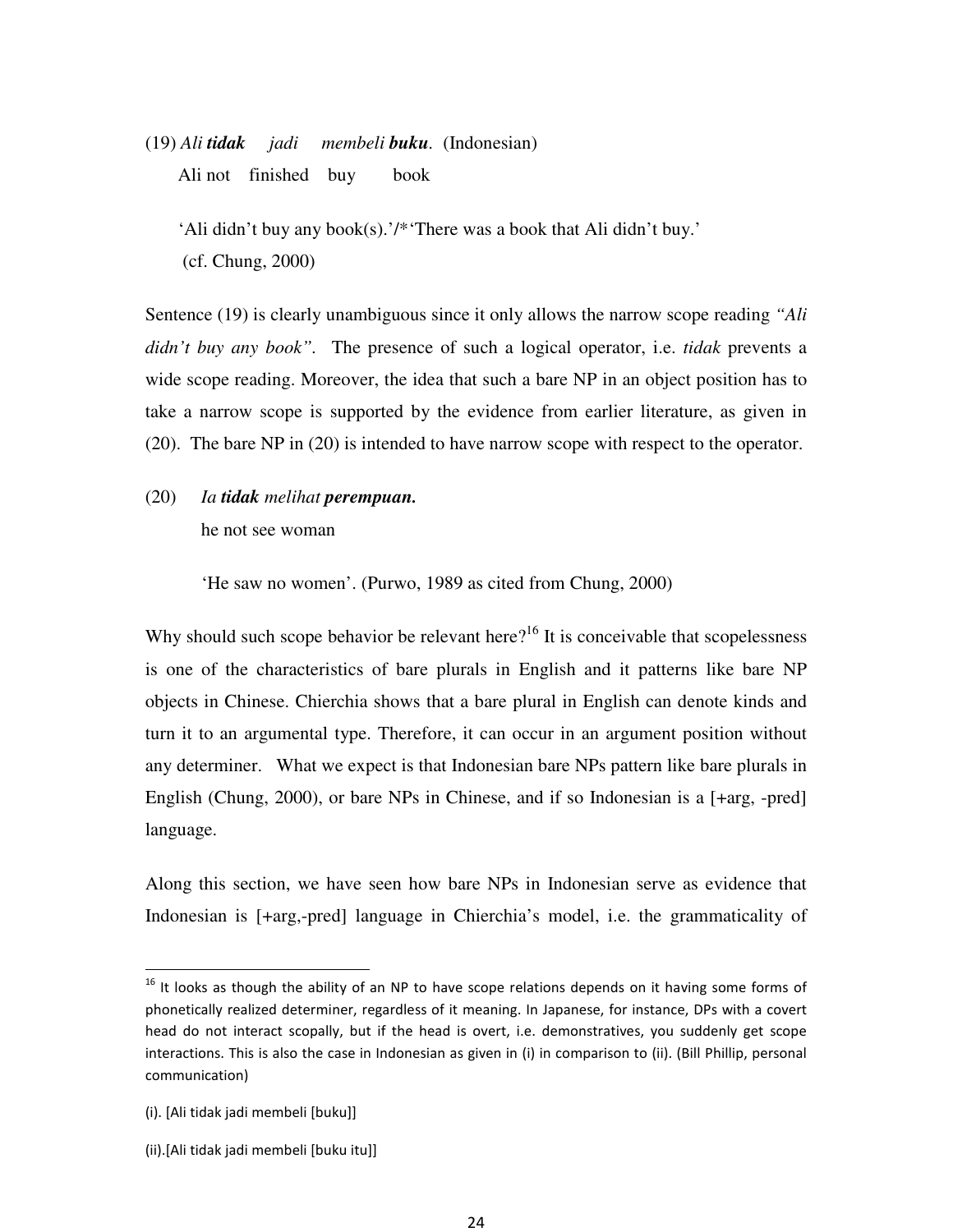bare NPs occurring in arguments positions and the necessity of bare NP objects to take a narrow scope reading with respect to the presence of a logical operator. All the characteristics discussed above clearly suggest that Indonesian should belong to the [+arg,-pred] setting. This will further be confirmed in the next section when we discuss a typical characteristic of [+arg,-pred] languages, i.e. having a generalized classifier system.

## **3.2 Numeral Classifiers in Indonesian**

Aikhenvald (2000) describes several criteria for identifying different types of classifiers; noun classifiers - a class of word appearing with nouns not necessarily followed by a numeral; possessive classifiers - marking the possessor for noun class to agree with the possessed noun; verbal classifiers - the one which goes with a verb to agree with a noun class. A numeral classifier itself appears in a construction where a numeral modifies a noun and is followed by a classifier. Languages which have such a classifier include Japanese, Chinese, and Indonesian, as well as most languages in the South East Asia region (Simpson, 2005).

For these languages, it is not possible for a numeral to modify its corresponding noun on its own. Rather, a classifier must be present in order to quantify or modify the noun in question. A numeral classifier is a functional category which is required to appear in those languages which, in Chierchia's typology, are classified as [+arg,-pred] languages. Consider examples in (21) and (22) below that illustrate the use of classifiers in Japanese and Chinese respectively, in comparison to the use of a classifier in English (23).

(21) *enpitsu ni – hon* (Japanese) pencil  $2 - CL$ 

'two pencils' (Matsumoto, 1993 as cf. Dalrymple and Movu, 2009)

 (22) a. *san ge ren* (Chinese) three CL people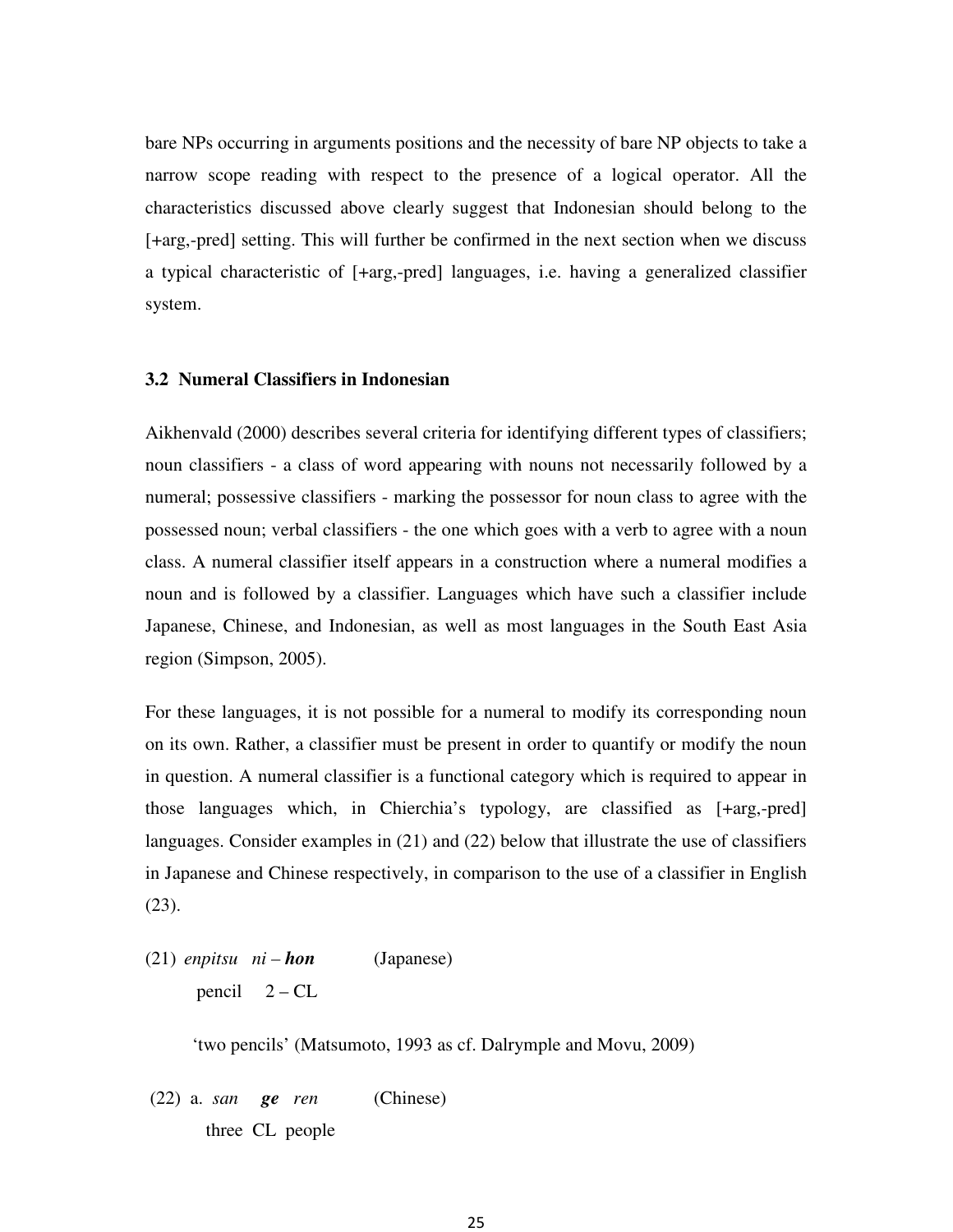#### 'three persons'

 b. *san wan tang* (Chinese) three bowl soup

'three bowls of soup'

(23) a. two **glasses** of water (English)

b. \*two water

The use of classifiers in (21), (22) and (23) offers an interesting point of discussion in the framework of Chierchia's NMP model. NPs in Japanese as exemplified in (21) and NPs in Chinese as illustrated in (22) are considered mass nouns in that they require a measure phrase or classifier when they function as the domain of quantification of a numeral quantifier. That is precisely what Chierchia claims, namely that all nouns in a classifier language like Japanese or Chinese are mass nouns. This entails that the distinction between singular and plural morphology is not clearly made as what Japanese does, which is again illustrated in (24). However, in English, the situation is different. As (23) suggests, mass nouns require a measure phrase in order to be countable (*two glasses of water*) while the use of a numeral in counting a mass noun in an uninterrupted way without a classifier is ruled out.

(24) *Otokonoko-ga asonde-iru* 

boy-NOM play-PROG

'A boy is playing.'/'Boys are playing.'

(Nakanishi & Tomioka 2004, as cf. Dalrymple and Movu, 2009 )

This unclear distinction between singular and plurality with bare nouns such as in Japanese (24) has actually been noted as well in Greenberg (1972: 177) and Aikhenvald (2000), who propose that numeral classifier languages generally do not have compulsory expression of nominal plurality. This leads to the neutralization of a singular-plural distinction of an NP. Plural morphemes will not be active. Therefore, all nouns are considered mass nouns. The absence of obligatory plural marking here is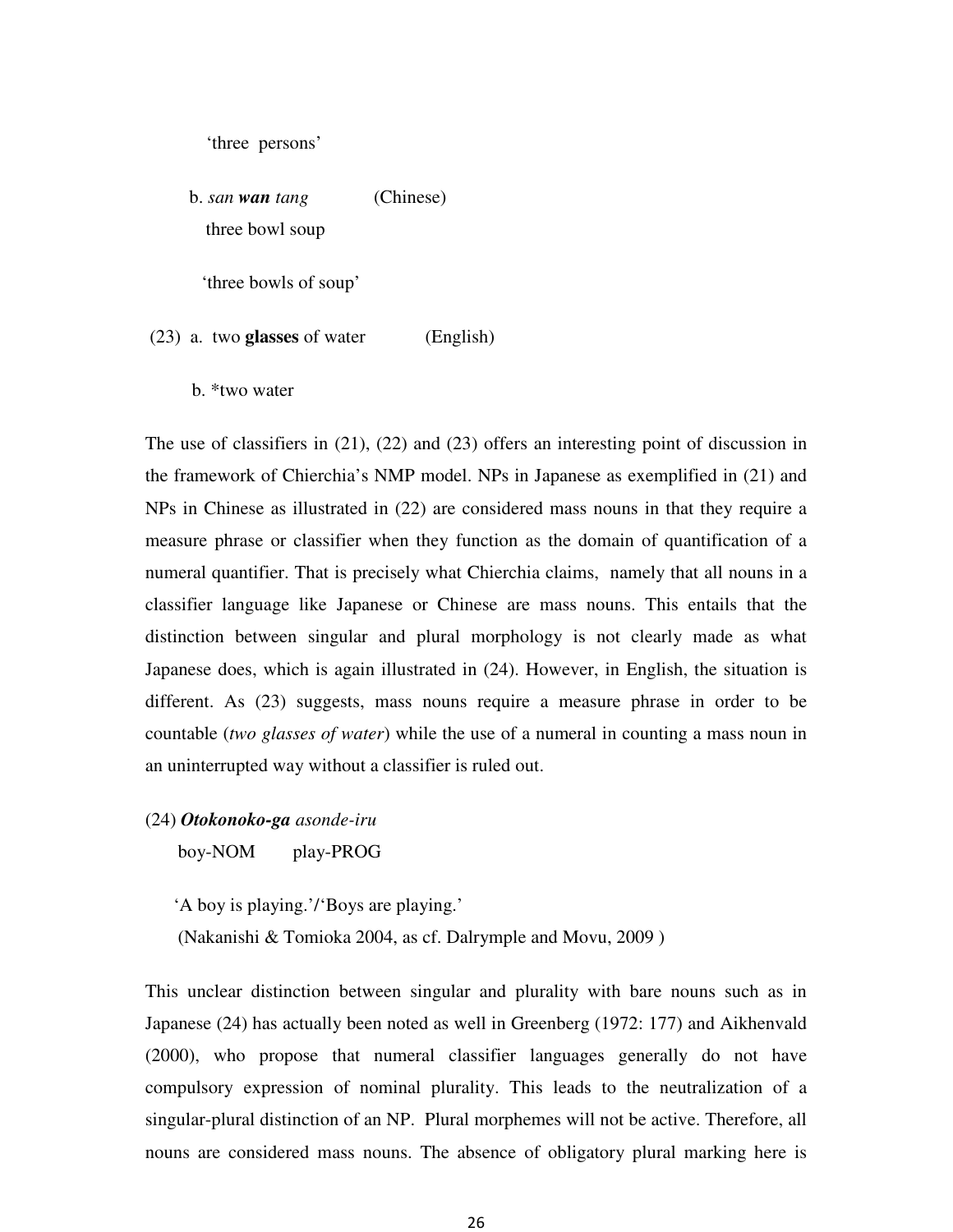entailed by Chierchia's theory which claims strictly that it is a general property of nouns in [+arg,-pred] languages that they are uniformly mass nouns.

# **3.2.1 Optionality and Obligatory Classifiers**

How can Indonesian classifiers be optional at some cases and obligatory at others? Like Japanese or Chinese, Indonesian also requires a classifier to attach to a numeral in modifying an NP. Indonesian actually has many more classifiers than are commonly used in the Standard Indonesian.<sup>17</sup> Dardjowidjojo (1978: 64) and Alwi, et.al. (2000) claim that Indonesian has as many as sixty classifiers, but only three of them are in frequent use in the standard language. The three common classifiers are *orang* 'person' (used for counting people), *ekor* 'tail' (used for counting animals, birds, fish), and *buah* 'fruit' (used for counting all other objects). Consider the sentences in (25) below.

(25) a. *Namun sekitar lima (orang) siswi menangis histeris karena ketakutan*<sup>18</sup> But about Num CL Students Fem cry loudly because fear

'Yet approximately 5 students cried loudly since they were frightened'

b. *Andy mem-beli lima (ekor) sapi* Andy Men-buy Num CL cow

'Andy bought five cows'

c. *Saya akan mem-beri-kan lima (buah) buku kepada-nya.* I FUT MEN-give-KAN Num CL book to-NYA(PRO)

'I will give him five books'

l

Sentences (25a-c) suggest the use of those three classifiers for different kinds of common nouns; *orang* for persons, *ekor* for animals and *buah* for all other common

 $17$  The language which is normally used in formal settings

<sup>18</sup> Cited from http://bandung.detik.com/read/2009/10/30/113829/1231674/486/takut-beneran-5 orang-siswi-sd-priangan-menangis-histeris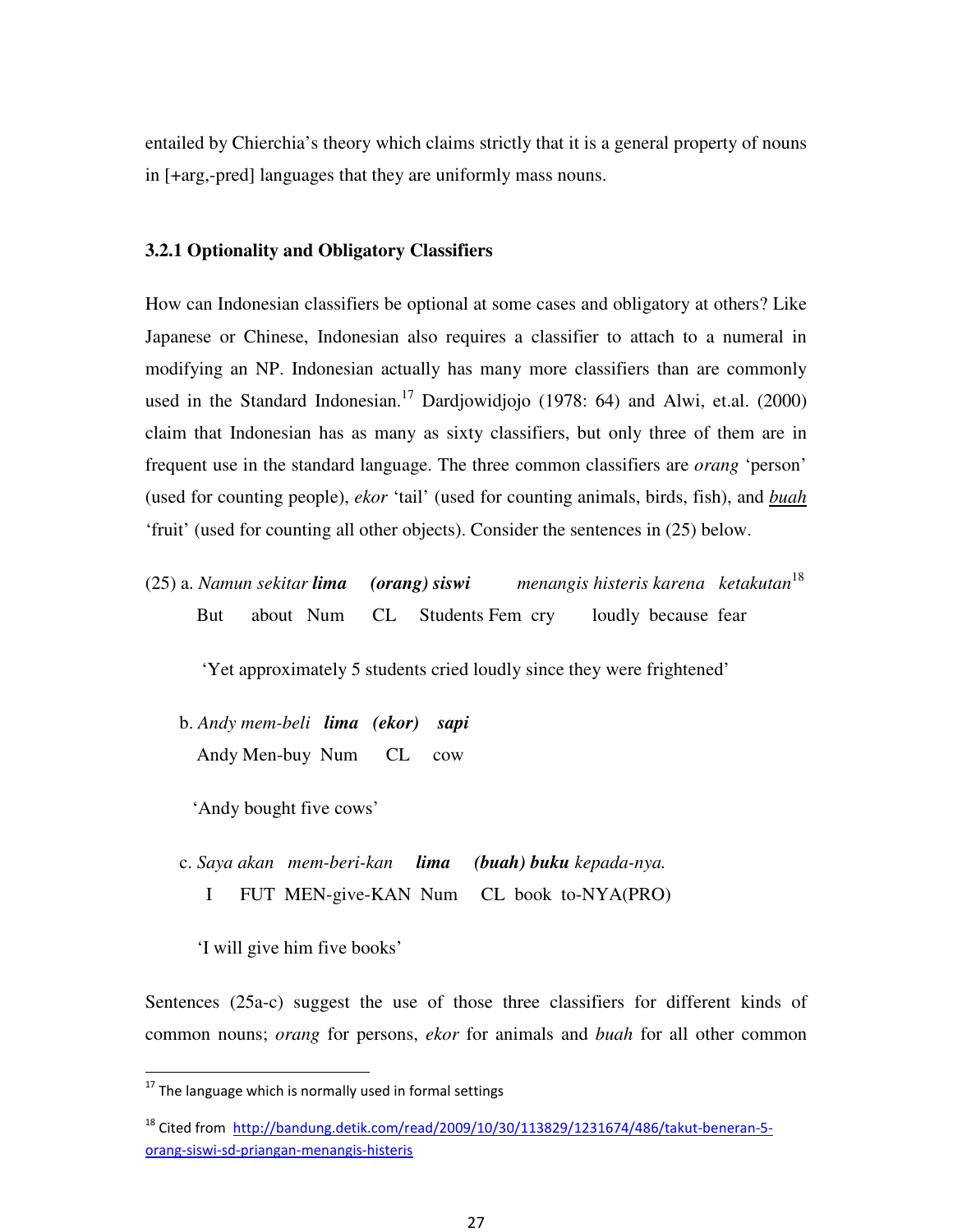nouns. The classifiers are in brackets because they are optional with numerals denoting numbers greater than one. This property is believed to be due to the influence from Javanese, which does not have a classifier system (Poedjosoerdarmo (1982: 84) and Chung (2000: 162-164)). This is further confirmed by Hopper's (1986), and Chung (2000: 164) who show statistical results of the occurrence of overt classifiers being more frequent in the past than they are today for the numeral *dua* "two" and higher as mentioned in the Hikayat Abdullah, an autobiography published in 1849.<sup>19</sup>

This distribution of classifiers does not only occur in the Standard Indonesian. In colloquial speech they are also optionally used with the numeral *dua* "two" or some number greater than two (Dardjowidjojo 1978: 64–65; Macdonald 1976: 82–83; Sneddon 1996: 134–135; Wolff et al. 1992b: 556 as cf. Chung, 2000). This fact is further taken as an indication that Indonesian undergoes gradual transition from a classifier language to a non-classifier language (Sato: 2009). However, until nowadays, it is still unclear how Javanese might have influenced the transition of Indonesian to become a non classifier language. This phenomenon was just taken as a consideration which suggests the optionality of classifiers to occur with numerals in Indonesian.

In a certain condition, the use of classifiers is obligatory especially when a numeral morpheme *se-,* which is believed to be a phonological reduction of the numeral *satu*  "one", is present. It has to be followed by a classifier; either, *orang, ekor* or *buah* depending on the noun class it follows. This is further confirmed by Sneddon (1996 135) who suggests that when such a classifier is absent, the use of *se-* becomes ungrammatical. In other words, a classifier is obligatory when the numeral *se-* 'one' is introduced. Consider examples in (26) below for the obligatory occurrence of classifiers in Indonesian. $^{20}$ 

<sup>19</sup> Cf. Chung (2000)

<sup>&</sup>lt;sup>20</sup>The numeral se- 'one' can also occur in a construction which seems to have double numeral and classifier given in (i) and (I).

<sup>(</sup>i). Kalau kehidupan sosial seseorang dilakukan penyadapan itu melanggar hokum. $^{20}$  If life social SE-SE-CL do PASS wiretap that breach law "To wiretap a person's life is a breach of the law."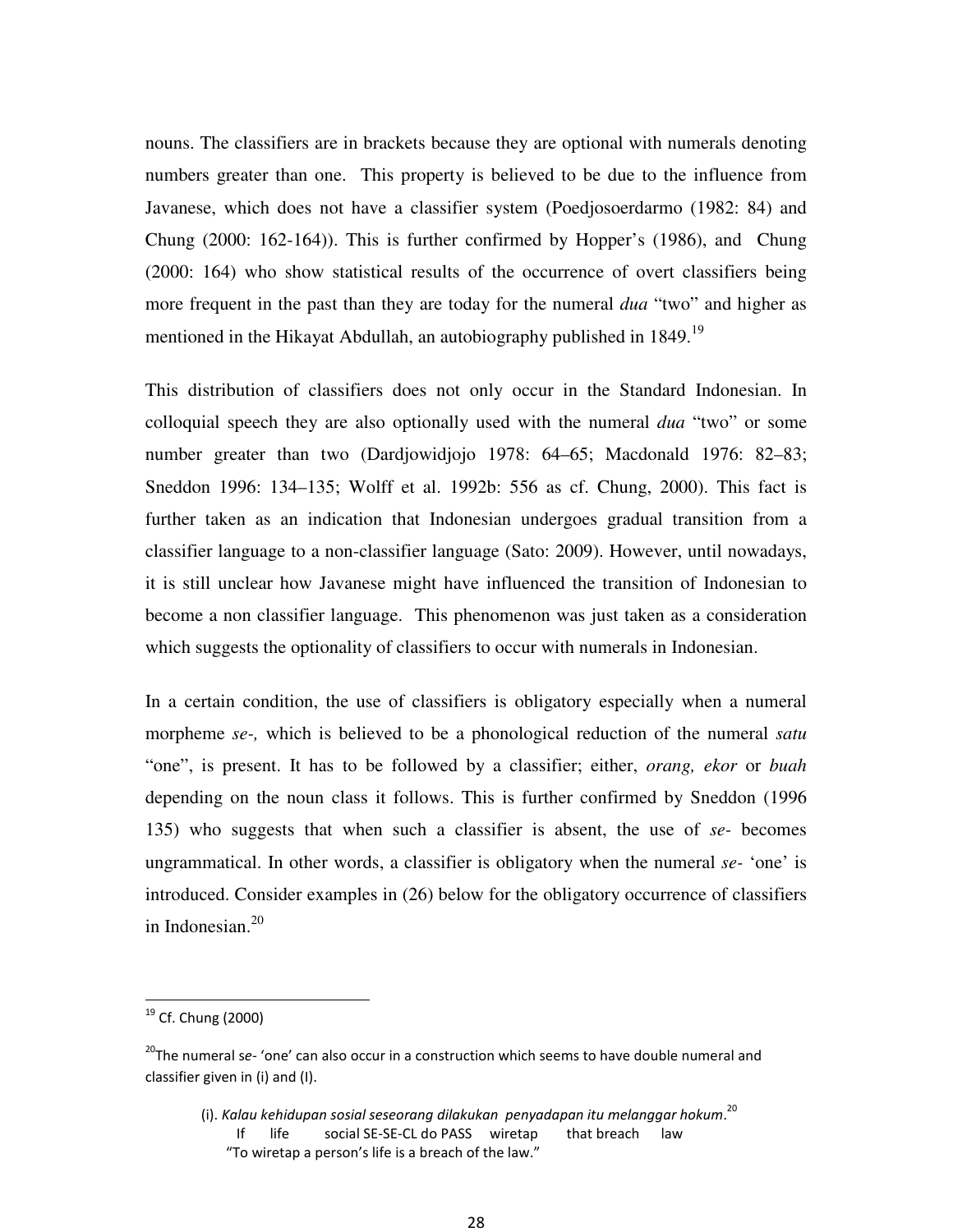(26) a. *Sebentar kemudian datang se-\*(orang) bocah pekerja membawakan* not.long later come one-CL boy worker take  *dua buah topi bambu.*  two CL hat bamboo

 'In a moment a peddler boy came [and] took two bamboo hats.' (Purwo 1989: 370 as cf. Chung, 2000)

b. *Saya memiliki se-\*(ekor) kucing.* 

I have Num-CL cat

"I have a cat."

*c. Kisah se-\*(orang) nenek dan 3 buah kakao*. buah kakao. $^{21}$ Story Num-CL grandma and Num CL cocoa

"a story of a grandma and 3 cocoas"

In this section, we discussed numeral classifiers in Indonesian, in a sense that it can either be optional (25a-c) or obligatory (26a-c) under certain conditions. This clearly

 (ii) Dia membutuhkan seorang teman untuk menemani-nya ke Jakarta. He need SE-CL colleague for accompany-HIM to Jakarta "He needs a colleague to accompany him to go to Jakarta"

It is well known that in Indonesian the numeral se-, which is believed to be a phonological reduction of satu "one" either has to be followed by a classifier unless it occurs in the fixed expression  $s(u)$ atu, in which case combines with the obsolete classifier watu "stone" (Hopper 1986: 311). What happens in (i) is that se- is construed as "someone", i.e. with an indefinite meaning. If we just use seorang, it has to be followed directly by an NP, as in (ii) suggests. The meaning of seorang teman in (ii) itself is indefinite, and it will become indefinite if the classifier seseorang replaces seorang teman. Sneddon (1996) confirms that a classifier in Indonesian always introduce an indefiniteness. It does not refer to a specific thing or things. However, Sneddon does not explain further on the occurrence of classifier seorang and prefixed by se-. I argue that the grammaticality if doubling occurrence of se- in seseorang is due to the fact the occurrence of seorang without an overt noun phrase is always out in Indonesian grammar, however when *seseorang* is introduced, then an occurrence of overt NP following it makes the construction out. The first se- behaves like a pronoun which rules out the use of proper names or common nouns.

<sup>&</sup>lt;sup>21</sup> Taken from http://suarapembaca.detik.com/read/2009/11/23/071956/1246608/471/kisah-seorangnenek-dan-tiga-buah-kakao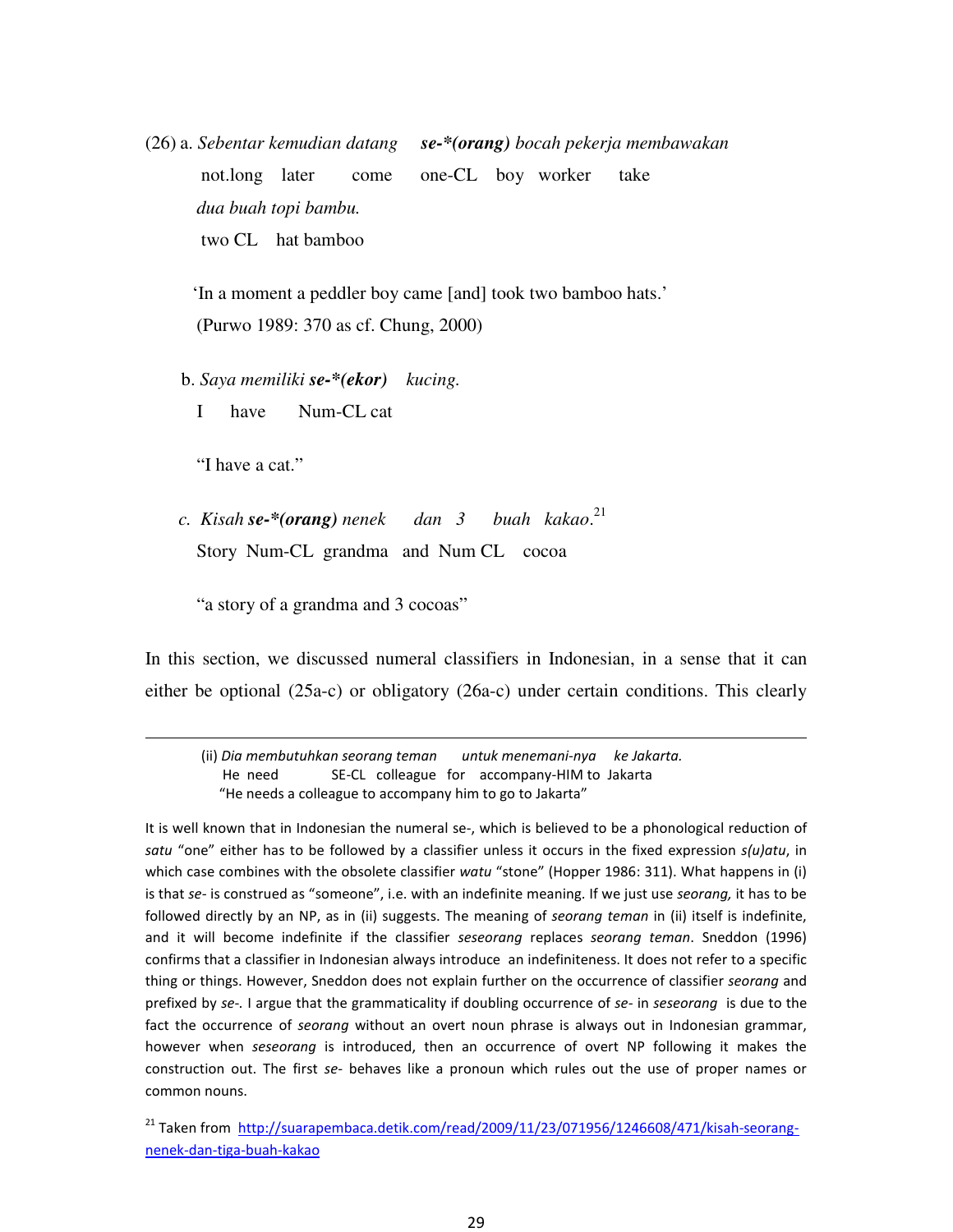suggests that Indonesian is a classifier language in the sense in which Chierchia defines it, namely as a language which has a generalized classifier system. More precisely, in such a language when an NP combines with a numeral, a classifier must be syntactically present even though it need not be phonetically overt. In [+arg,-pred] languages, the presence of classifiers in such a language should be considered as a syntactical, not just a lexical realization like in English. In the following section, we will present a syntactic analysis of Indonesian numeral classifier.

#### **3.2.2. The Syntax of Numerals and Classifiers.**

The discussion of this section is initially driven by the following question: Do numerals and classifiers realize a single, or rather two functional heads? Sato (2009) proposes that the Num head in Indonesian can host either the reduplicative null morpheme RED or CL. This suggests that RED and CL is in a complementary distribution, i.e. there is a competition between CL and RED in the Num head position. This confirms the idea that Numeral and Classifier should be regarded as a single head, yielding a NumP whose head can be filled in with a RED morpheme or a CL. However, Cheng & Sybesma (1999), and Kobuchi (2007) propose that classifiers are functional elements with the primary semantic function of individuating NPs. This indicates that the individuation function of a classifier is distinct from the number specification provided by a numeral. Therefore, a numeral and a classifier should be considered as two separate syntactic heads.

In Indonesian, it is also conceivable that numerals and classifiers can be constructed as separate lexemes while in other circumstances, they have to merge together to individuate the NP they follow. Further in this section, we will try to develop an alternative solution to account for this variation. Sentence (27) followed by its simplified structure in (28a) and (28b) provides an initial illustration of the issue the heads of the numeral and the classifier in Indonesian raise.

 $(27)$   $\lceil_{DP} \rceil$ <sub>Num</sub> Num CL N Adj]]

- *5 buah buku baru.*
- 5 CL book new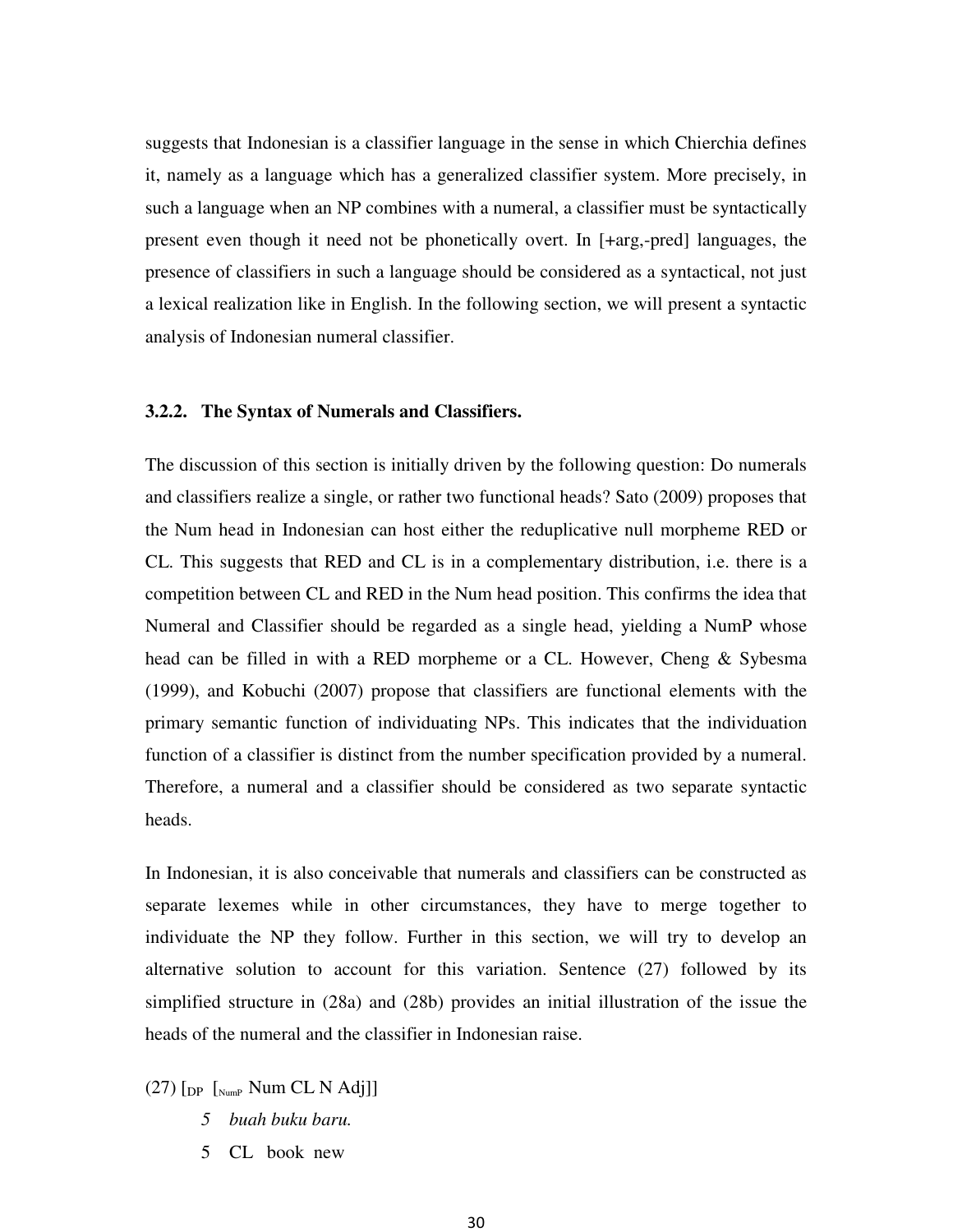



The complementary distribution of classifiers and plurals proposed by Sato (2009), as illustrated in (28b), suggests that both classifier and plural reduplication are in the Num head position. This suggests that the Num head can be filled in by two possible heads, i.e RED head or CL head. T'sou (1976) proposes a similar analysis in which he suggests that the use of nominal classifiers and the use of plural morpheme are in complementary distribution. In other words, this view suggests that either a) a natural language has either nominal classifiers or plural morphemes, or b) if a natural language has both kinds of morphemes, then their use is in complementary distribution. T'sou further observes the incompatibility of an overt classifier to cooccur with reduplication since there will be a competition for the same Num head position between the classifier and the plural morpheme. Consider example in (29)

(29) *(\*orang) siswa-siswa*

Cl student-Red

#### "students"

Sentence (29) indicates the ungrammaticality of a classifier co-occuring with plural morphology which is represented in the full reduplication of the stem word as argued by T'sou. However, sentence (30) below shows that a numeral, classifier and a plural morpheme can cooccur in a single uninterrupted construction and this seems to run counter the ungrammaticality of (29).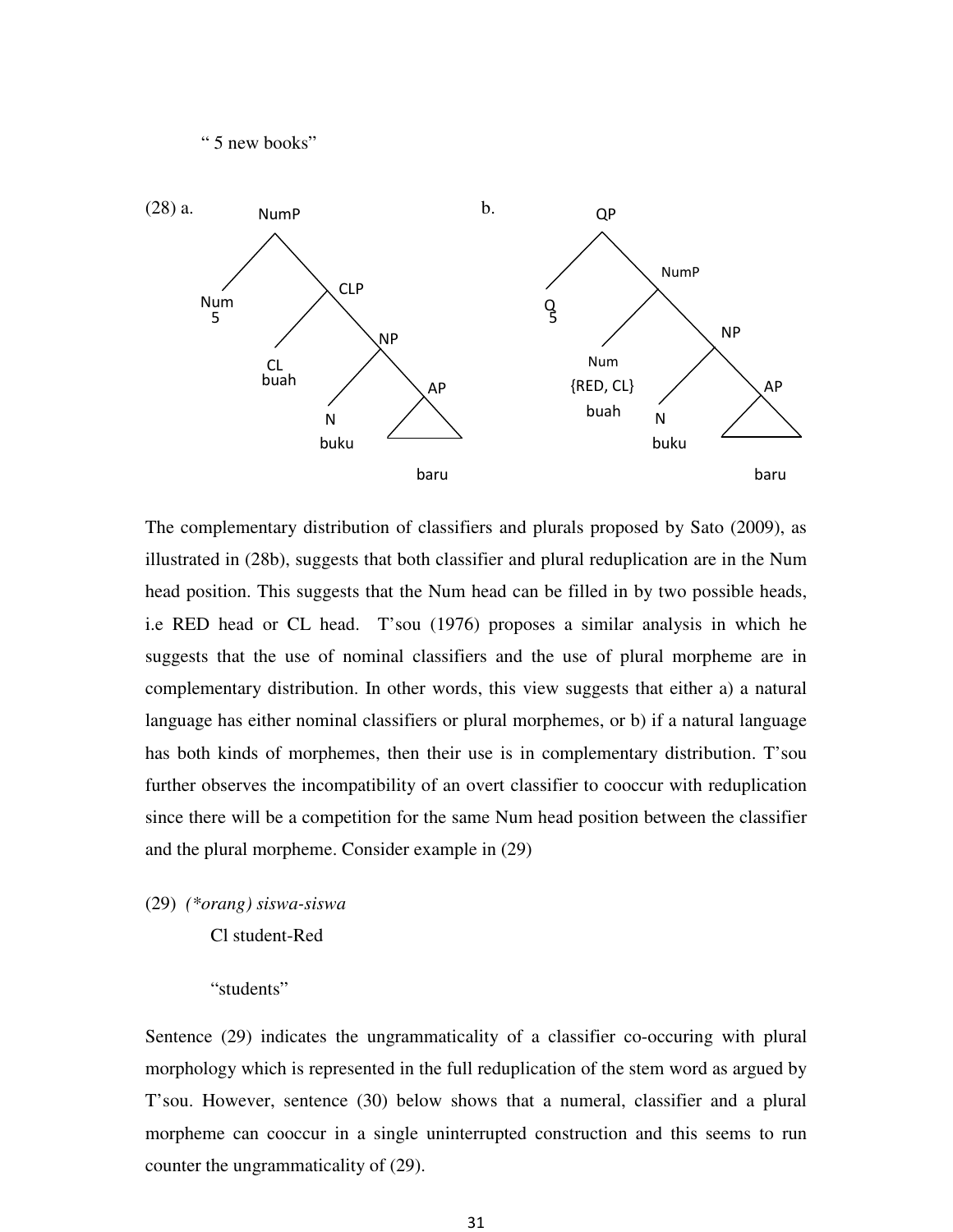(30). *Ria Saptarika bersama sedikitnya 80 orang siswa siswi. 22* Ria Saptarika together least Num CL student RED

"Ria Saptarika went together with at least 80 students"

Sentence (30) is in fact fully grammatical and this casts doubt on T'sou's claim that a classifier cannot cooccur with a plural morpheme in Indonesian. An additional problem for T'sou's is the fact that classifiers in Indonesian can be optional or obligatory under certain conditions as discussed in section 3.3.1 above. Furthermore, based on the truth value judgment of some native speakers of Indonesian<sup>23</sup> judging the grammaticality of (30), the result shows that this construction is indeed grammatical, as was also argued by McDonald (1985) and Sneddon (1996). This view is further confirmed by an observation of languages such as Japanese and Chinese which considers numbers and classifiers as instantiations of distinct functional head positions, i.e. Num and CL (e.g., Pan 1990, Tang 1990 as cf. Sympson, 2000).

Contrastively, Kawashima (1993) and Muromatsu (1998) believe that numbers and classifiers constitute a single functional head which are commonly labeled as CL, Num, or Q(uantifier). This idea is supported by the fact that numerals and classifiers in many languages often occur in a single uninterrupted sequence (Gil, 1994, Greenberg, 1975). However, although numbers and classifiers are commonly constructed in a single uninterrupted sequence, this can also be accommodated if the head Num is analyzed as selecting the classifier phrase (CLP) as its complement without it being necessary for classifiers to be suffixed to numbers, as was also argued by Simpson (2005).

Such an analysis may also apply to the Indonesian classifier *sebuah*, which is always obligatory for *buah* to occur when the numeral *se-* is introduced. What occurs in this typical Indonesian classifier is that a numeral and a classifier have to be projected as two separate heads, as exemplified in (28a). The reason is for this analysis is that the classifier *se-* actually originates from the cardinal number *satu, '*one' which is

<sup>&</sup>lt;sup>22</sup> taken from http://www.riasaptarika.web.id/index.php/2008/09/20/ria-saptarika-bersamasedikitnya-80-orang-siswa-siswi/

 $^{23}$  Thanks to Andro, Rahmat and Andi for the judgement of a sentence in (25).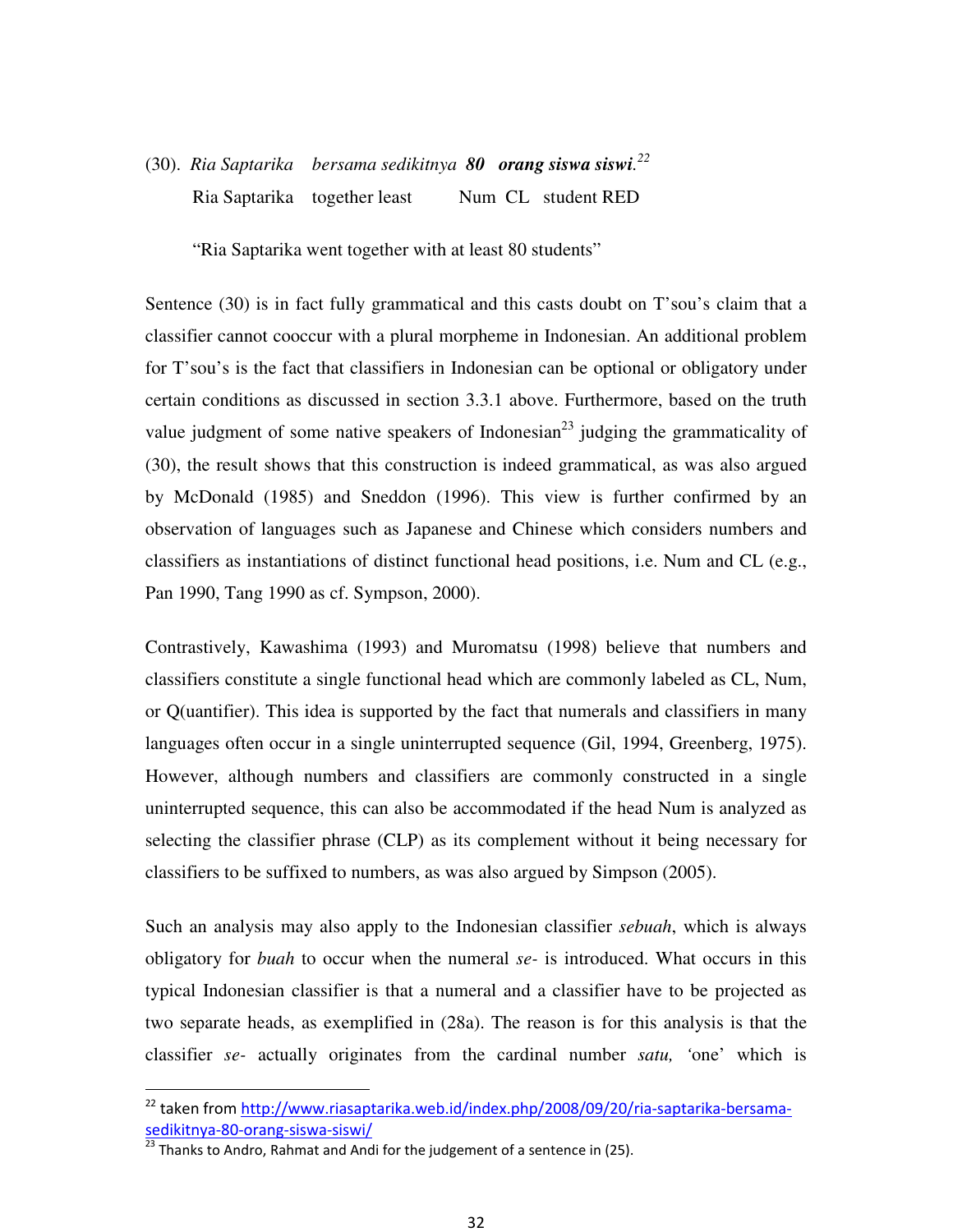illustrated in (31). Since this numeral undergoes a phonological reduction, then presence of the classifier *buah* 'fruit' has to be overtly realized.

 $(31)$  a.  $\lceil_{DP} \rceil_{NumP}$  Num CL N Adj]] Satu buah buku baru. Num-CL book new

"A new book"



The fact that the pattern of a numeral and a classifier exhibits phonologically one single unit in many languages and the form of a classifier which is sometimes as a kind of suffix attached to the numeral in individuating the NP can be explained if the phonological dependence of classifiers on numbers can be attributed to the classifiers becoming enclitics as they grammaticalize. This doesn't seem to rule out the possibility that classifiers might encliticize from a discrete head position (Simpson, 2005). Therefore, they do not have to be viewed as a single unit since each element exhibit its own function to individuate the NP it follows.

Moreover, classifiers in many languages of the Southeast Asia region are phonologically quite unreduced, so that they appear to be fully independent functional words rather than inflectional affixes. In Indonesian, the phonologically reduced numeral classifier only occurs when the cardinal number 'one' is used, but when numbers greater than one are introduced, then the classifier has to be treated as a single unit and is separated from the numeral.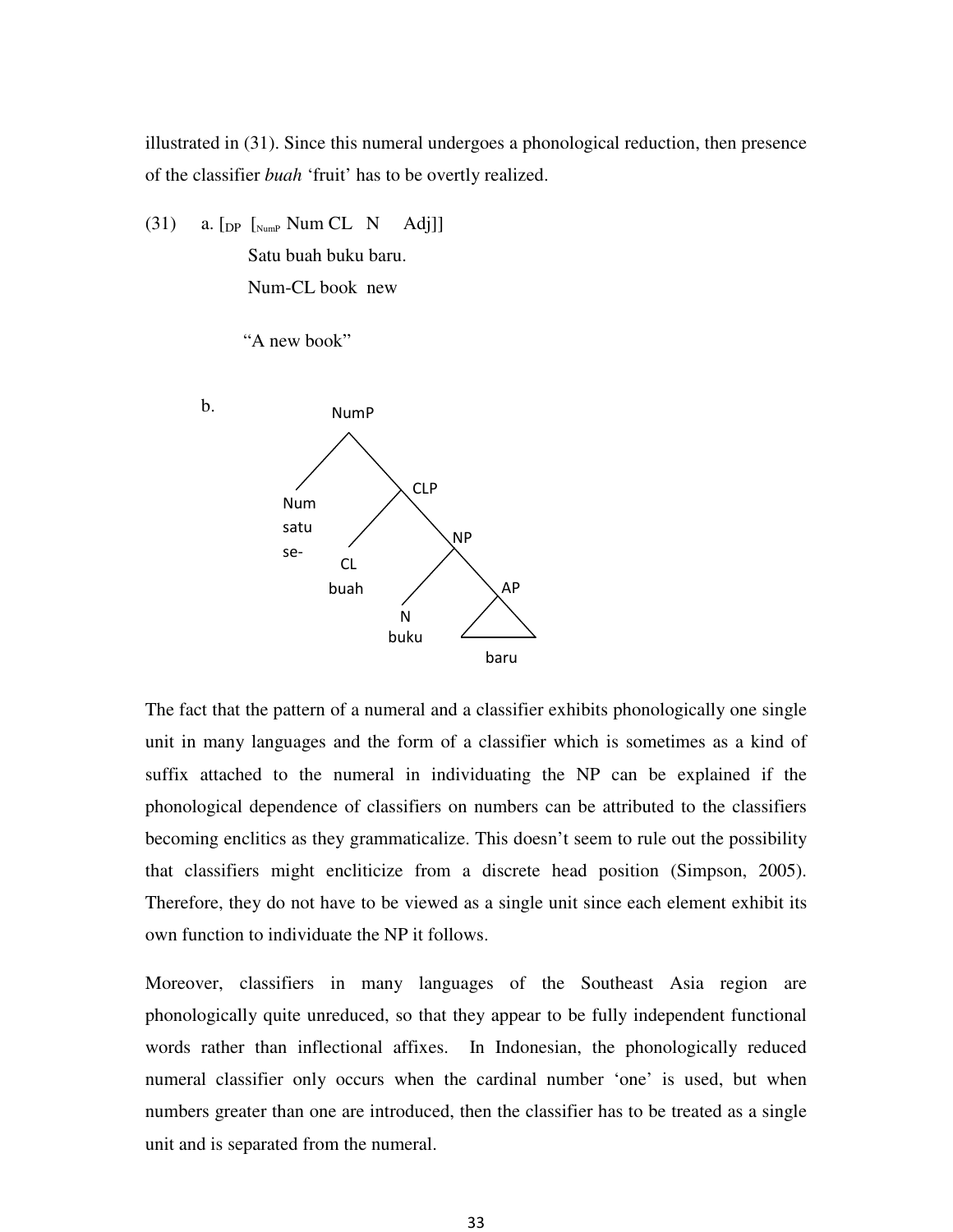It seems now to be clearer that two distinct morphemes in numeral – classifier sequences show that there are two projections of distinct head positions. This is further confirmed by a functional view which suggests that the primary semantic function of a classifier in a nominal projection is to individuate the nominal itself (Muromatsu (1998), Cheng and Sybesma (1999). Therefore, it has to be viewed as having its own role in individuating the NP. The fact that it may also occur alone without a numeral which functions as another noun individuation can be taken as evidence that they are indeed two distinct elements. An example can be observed in a language such as Hmong as given in (32) where we can see that a classifier can occur alone in individuating an NP without any numeral.

(32) *Tus tsov tshaib tshaib plab.*

CL tiger hungry hungry stomach

'The tiger is/was very hungry.' (Hmong; Jaisser 1987 as cf. Sympson, 2000)

In addition, Simpson (2005) further suggests that numerals and classifier do not necessarily have to occur together. Such an occurrence can be found in languages such as Nung and Burmese. In these languages, it is optional for numbers that are multiples of ten to be followed by classifiers. Aikhenvald (2000) also suggests in Thai that classifiers do not occur with large numbers like 1000 unless individuation is implied. Hopper (1986) also points out a similar phenomenon in Malay, a language which is quite close to Indonesian, in which classifiers can be omitted with numerals just when approximate and vague numeral reference is made and there is no specific individuation  $(33).^{24}$ 

(33) *Adalah dua tiga pondok kechil- kechil bersama-sama dekat*

be 2 3 hut small small together near *rumah Temenggong.<sup>25</sup>*

<sup>&</sup>lt;sup>24</sup> An observation that seems related to this is Krifka's event reading, Four thousand different ships passed through the lock last year. This special reading also seems to be available only with large cardinalities, i.e. when verification is virtually impossible.

 $25$  Cf. Sympson (2005) as also mentioned in Chung (2000).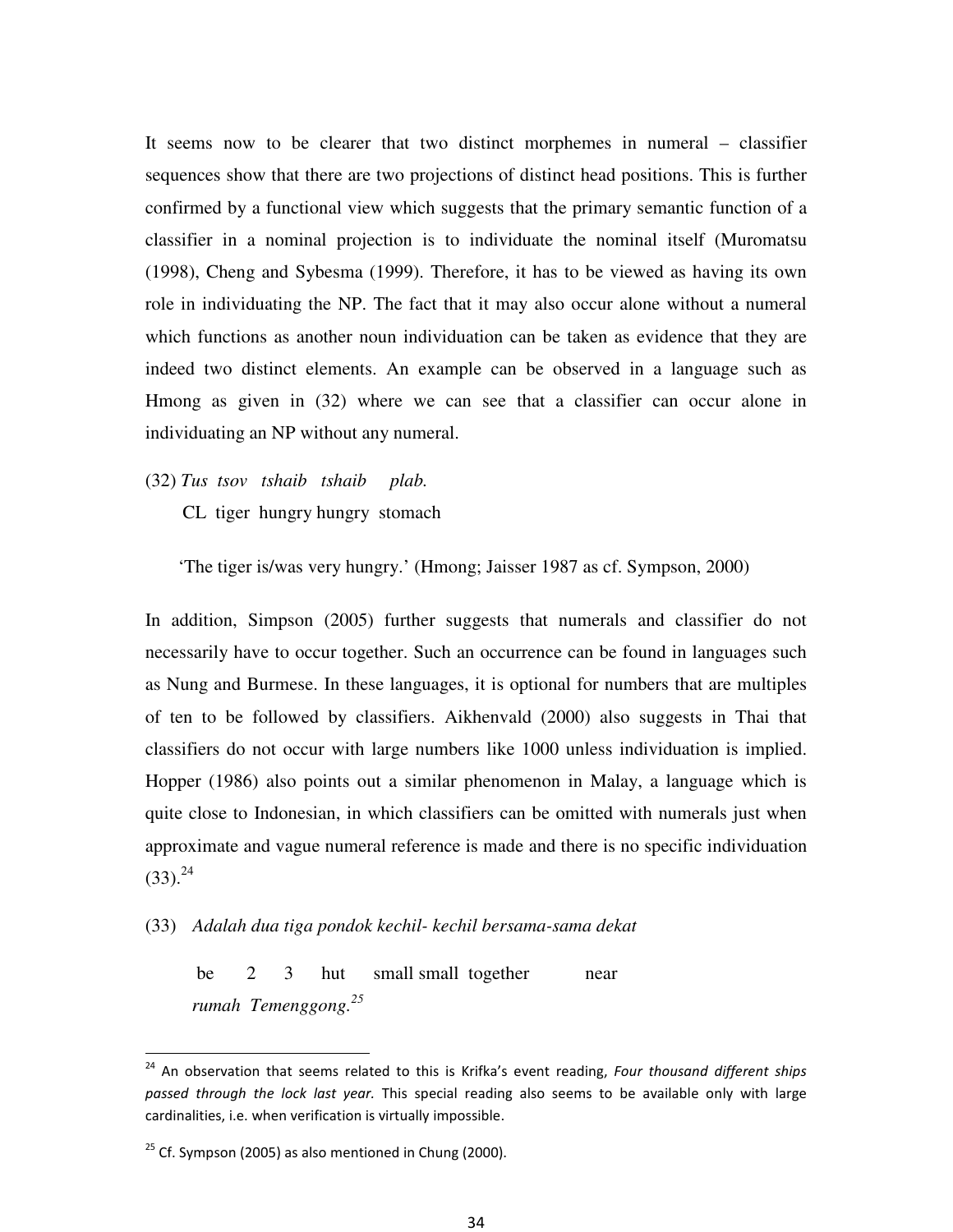#### house Temenggong

'There were two or three small huts close together near Temenggong's house.'

What we have discussed so far suggests that, following Simpson's claim, numerals and classifiers do not occur together in a single-head position, but rather, there are two distinct positions projected by numbers and classifiers. So, what happens in the Num head and CL Head in Indonesian follows the idea that numerals and classifiers should also be viewed as two distinct functional heads. A more detailed explanation on the occurrence classifier can be found when we discuss the syntax of plural in section 4. In the following section, we will observe another element in the discussion of Indonesian nominal, i.e. determiner like elements.

#### **3.3 Determiner-Like Elements.**

MacDonald's (1976: 85) observes that Indonesian is a language which lacks determiner articles. However, there are actually some elements, or commonly known as determiner like-elements, which behave in a similar way as the English definite article *the.* Those determiner-like elements are demonstratives *itu/ini* which means 'that/this', as well as the enclitic pronoun –*nya* which can be interpreted as *his, her, its,* and *their,* when they are combined with nouns. The use of a determiner-like element in Indonesian can yield definiteness in meaning just like what occurs in English when we use the article *the.* As a simple illustration, it is common in Indonesian to say something like *meja itu/ini* "the table" or *duit-nya "*his/her/that money*"* which both have a definite meaning. This section is devoted to the discussion of these determiner-like elements.

Let us start our discussion of Indonesian determiner-like elements with an examination of the demonstratives. As noted above, there are two kinds of demonstratives in Indonesian; *ini* (this/these) and *itu* (that, those). *Ini* (this, these) is used for a noun which is generally near to the speaker. *Itu* (that, those) is used for a noun which is generally far from the speaker. Unlike English, Indonesian demonstratives do not mark the number of the noun they modify, i.e. singular/plural/mass nouns, as (34), (35) and (36) show.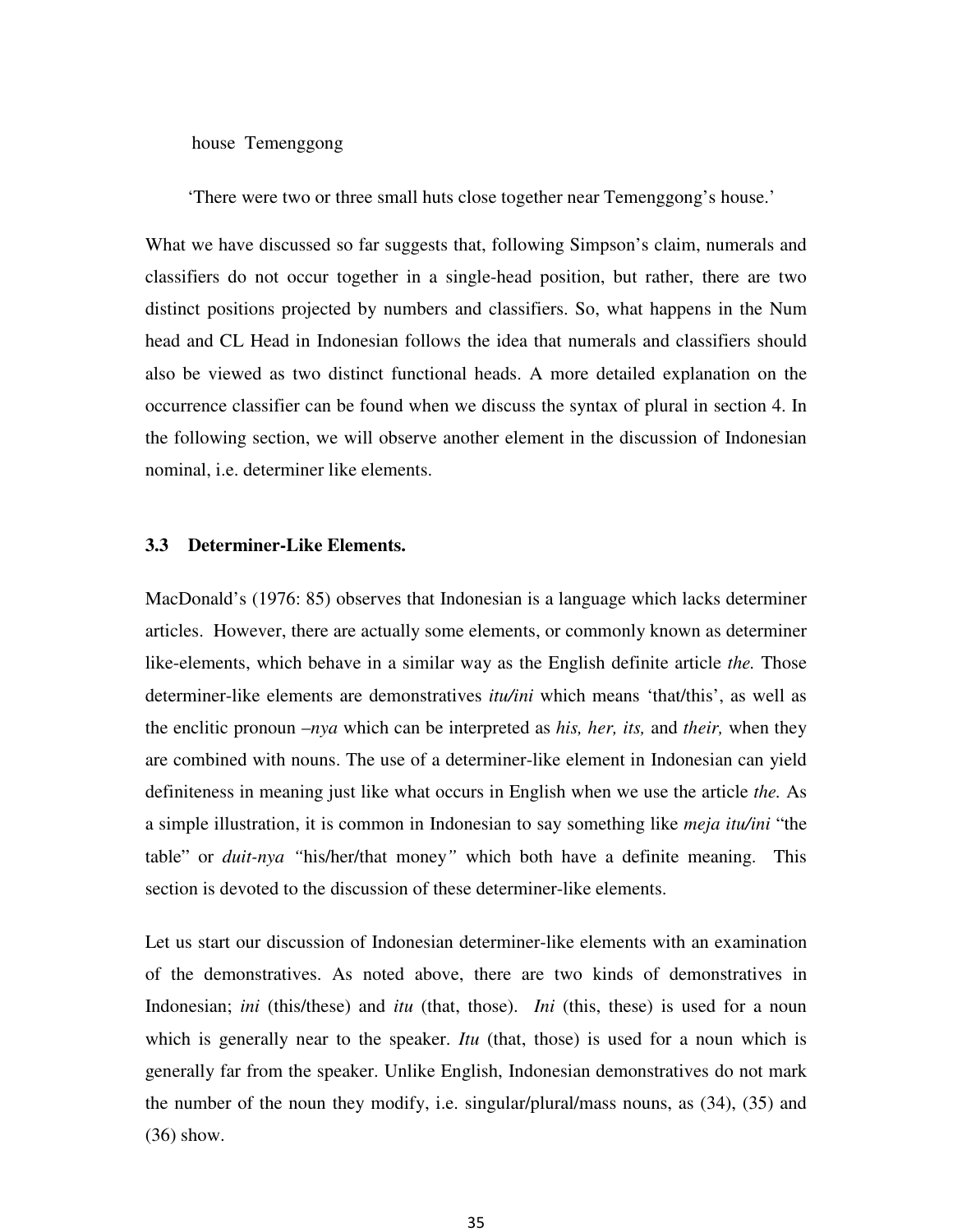- (34) *Buku ini/itu*  book this/that 'this/that/the book'
- (35) *Buku-buku ini/itu*  book RED These/those

'these/those/the books'

(36) *Duit itu punya siapa?*  Money that have who

'Whom does the/that money belong to?'

Sentence (34) and (35) suggest that the two demonstratives can serve as a determiner category for singular and plural nouns via reduplication whereas sentence (36) shows the use of the demonstrative with a mass noun. In the following discussion, we will see how such determiner-like elements are instantiated in the Indonesian nominal structure. Now consider example (37) below.

 $(37)$   $\lceil_{\text{Num}}$  Num CL N Adj]  *lima buah buku baru*  five CL book new

"five new books"

l

Example (37) suggests that an NP *buku* is modified by the numeral *lima*, classifier *buah*, the adjective *baru.* It is always the case in the standard Indonesian that a numeral and a classifier have to be placed above the NP. Except, when the context used is in a market, or when sorting out something, or when we order drinks in a restaurant.<sup>26</sup> An adjective in Indonesian nominal is normally placed after a NP it modifies. The structure for (37) is given in (38).

 $26$  More on this phenomena can be found in, i.e. Simpson (2005)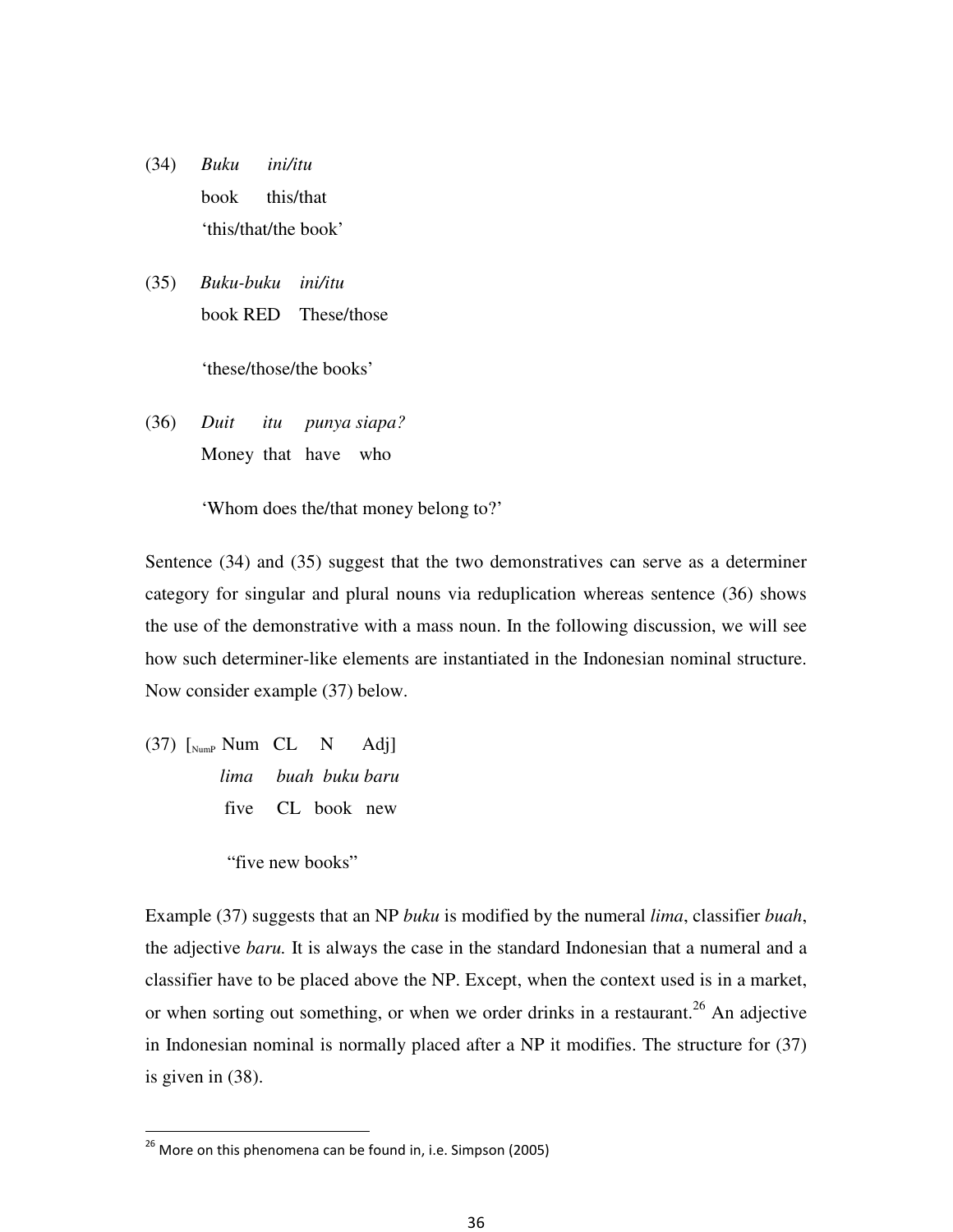

When an overt determiner, such as *itu* "that", is present and combined with such an NumP construction to get a definite meaning, a DP can be projected on top of the NumP. The presence of the definite marker or the determiner-like element such as *itu* is construed almost in the same way as that of the definite article "the" in English. Such a demonstrative is regarded as a determiner and fills in the head position of the DP, hence yielding a construction such as in (39a) with its structure in (39b).

(39). a.  $[$ <sub>DP</sub> D  $[$ <sub>NumP</sub> Num CL N Adj]]

*Itu 5 buah buku baru.* 

That Num CL book new

'Those 5 new books'.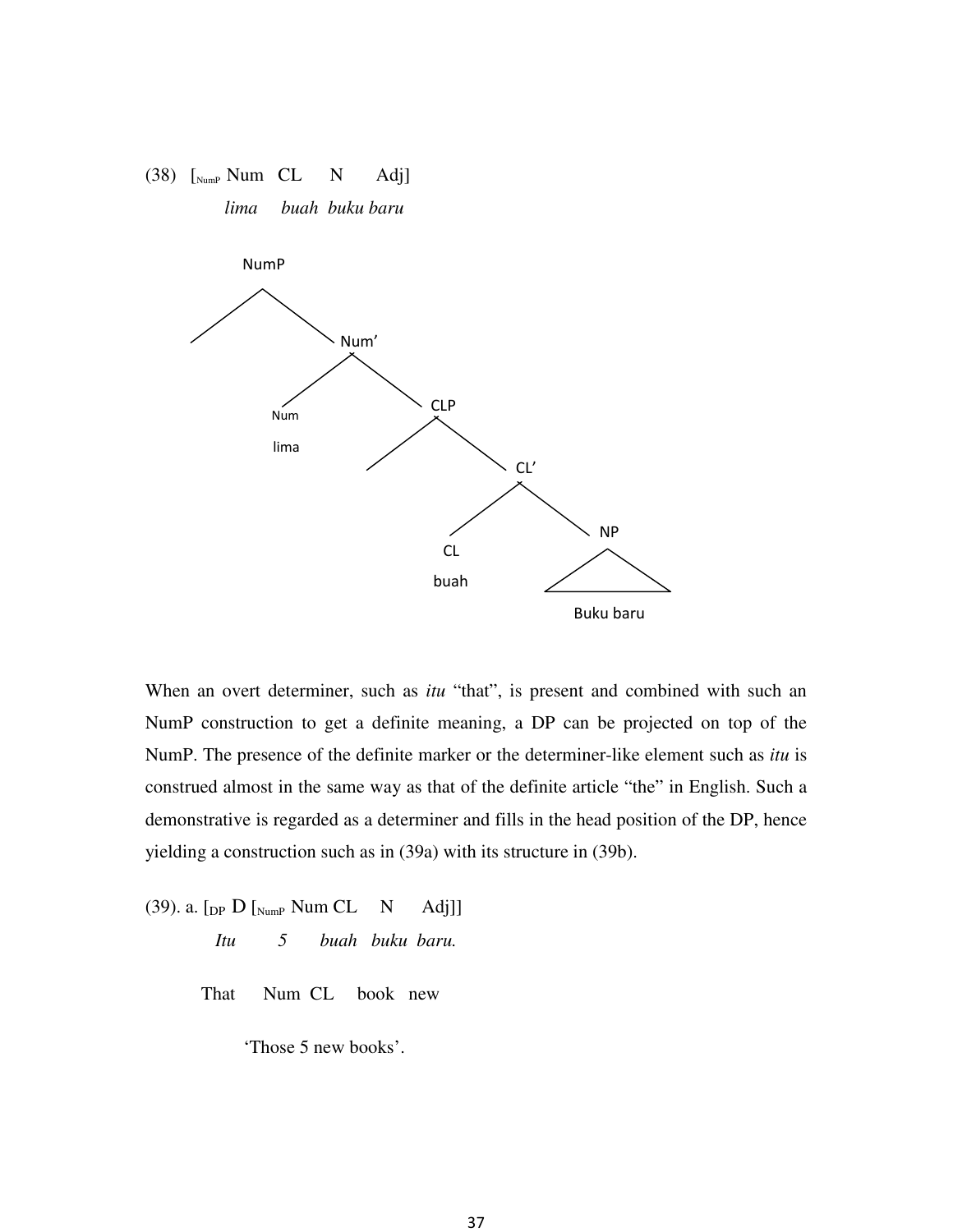

Although the construction in (39) is actually accepted in colloquial Indonesian, this construction is dispreferred in Standard Indonesian. This is further confirmed by MacDonald (1976, 89) who argues that the Indonesian demonstrative is always in the last position of all noun modifiers, so it serves to mark the right edge of the DP. Therefore, when an NP and its all modifiers are followed by a demonstrative, then the demonstrative should be placed at the right edge of the nominal construction.

We have seen that whenever a demonstrative *ini/itu* is present, it should be put at the final position of a nominal construction. However, the determiner *itu* is now in a  $D^0$ (head) position and Indonesian is a head-initial language. What we have to do is that we have to assume that the whole NumP has to be moved leftward from the underlying structure to the specifier position of the DP yielding a construction such as in (40b) and its tree derivation in (40c). The reason for the movement is the necessity to fulfill the general headedness of Indonesian and its requirement to have a D - like element in the final position.<sup>27</sup> This movement yields a better DP construction *lima buah buku baru* 

 $27$  Such a movement to SpecDP is only restricted to NPs containing APs whereas for NPs containing PPs, this movement is out, as given in (i).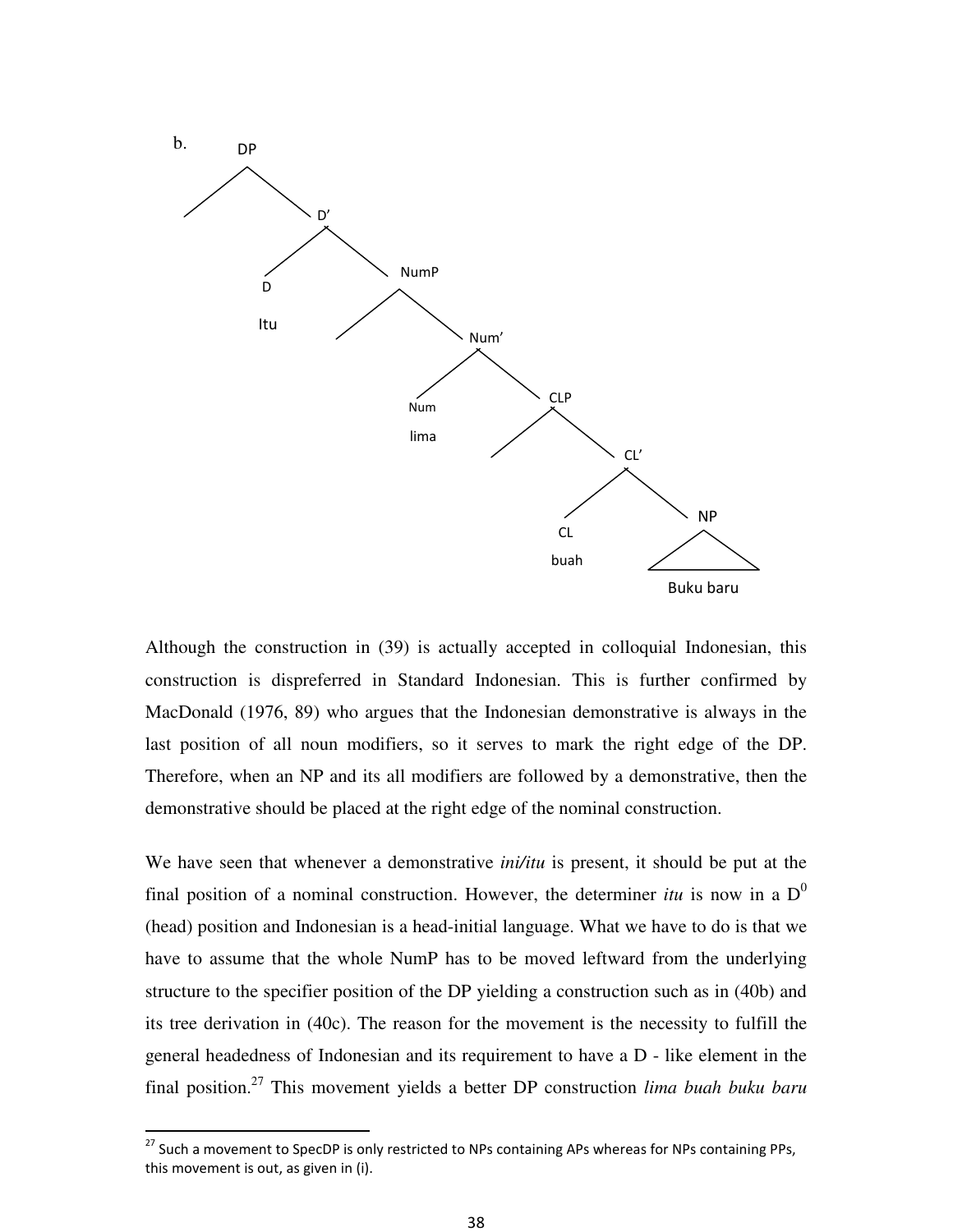*itu,* which is more preferred in Indonesian.

(40) a.  $[$ DP  $[$ <sub>Num</sub>P Num CL N Adj]<sub>i</sub> D  $t_i$  ] 5 buah buku baru itu. Num CL book new that

'Those 5 new books'.

b.  $[DP_{NumP}$  lima buah buku baru ] itu  $[N_{UMP}$  lima buah buku baru] ]



'Those five new books'



The idea that such a determiner-like element occurs in the DP-final position as a result of a leftward movement of the whole NumP in Indonesian is also similar to other classifier languages in the Southeast Asia region, such as Thai and Vietnamese. An example of such a case is given in (41) for Thai (cf. Simpson, 2005).

(41). [DP [NP dek naa-rak] nii [NP dek naa-rak] ] [DP [NP ]i Dem  $t_i$ ]

(i) ??buku di atas meja-nya book loc above table-NYA 'the book on the table' (cf. Dalan 2006)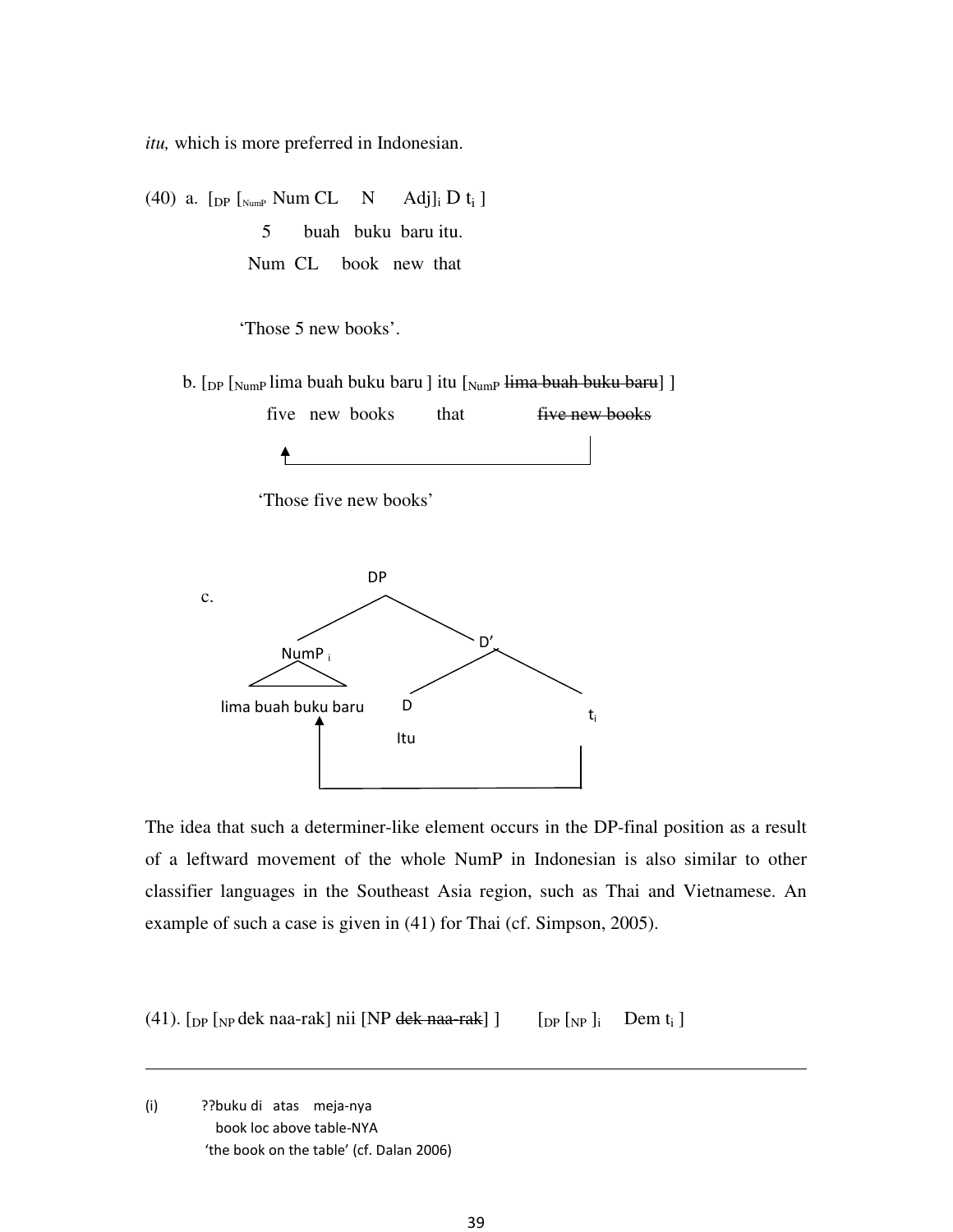

'This cute child'

All such languages exhibit a regular head-initial phrase, and yet all require the determiner to occur in a final position. Therefore, the condition for the regularity of general headedness in a language is met. This analysis, i.e. leftward movement to the specifier of DP when a category D is projected, also holds for the occurrence of the other D-like elements such as the enclitic pronoun –*nya.*

As noted before, another way to express definiteness in Indonesian is represented by the occurrence of the *–nya* suffix. As sentence (42a) and (42b) below indicate, the occurrence of *-nya* is required to introduce the definite meaning of *buku* "books" and *air*, "water". The morpheme *–nya* in (42) can be actually replaced by the demonstratives like *ini* "this" or *itu* "that" indicating that both elements can function as a determiner. In their English counterparts as well, it is generally noted that the definite article "the" and the demonstratives like "this" and 'that' can substitute each other in the definite phrases such as in "the book", "this book" and "that book".<sup>28</sup>

(42) a. *Kemarin Budi meminjam buku kamu. Sekarang buku\*(-nya) ada pada John*  yesterday Budi borrow book 2sg now book –NYA exist at John

'Yesterday Budi borrowed the book of yours'. 'Now, the book is with John'.

*b. John menyirami taman dengan air. Sekarang air\*(-nya) menggenangi taman itu.*  John pour garden with water now water-NYA whelm garden that 'John poured water on the garden. Now the water floods the garden' (cf. Dalan, 2006)

The obligatory presence of the *–nya* morpheme in a context such as (42a) or (42b)

<sup>&</sup>lt;sup>28</sup> There is some other evidence that the  $-\eta y a$  morpheme can serve as determiner-like elements that are not discussed here, such as, -nya attaching to proper name, and wh- expressions. Further on this variation can be found in Dalan (2006).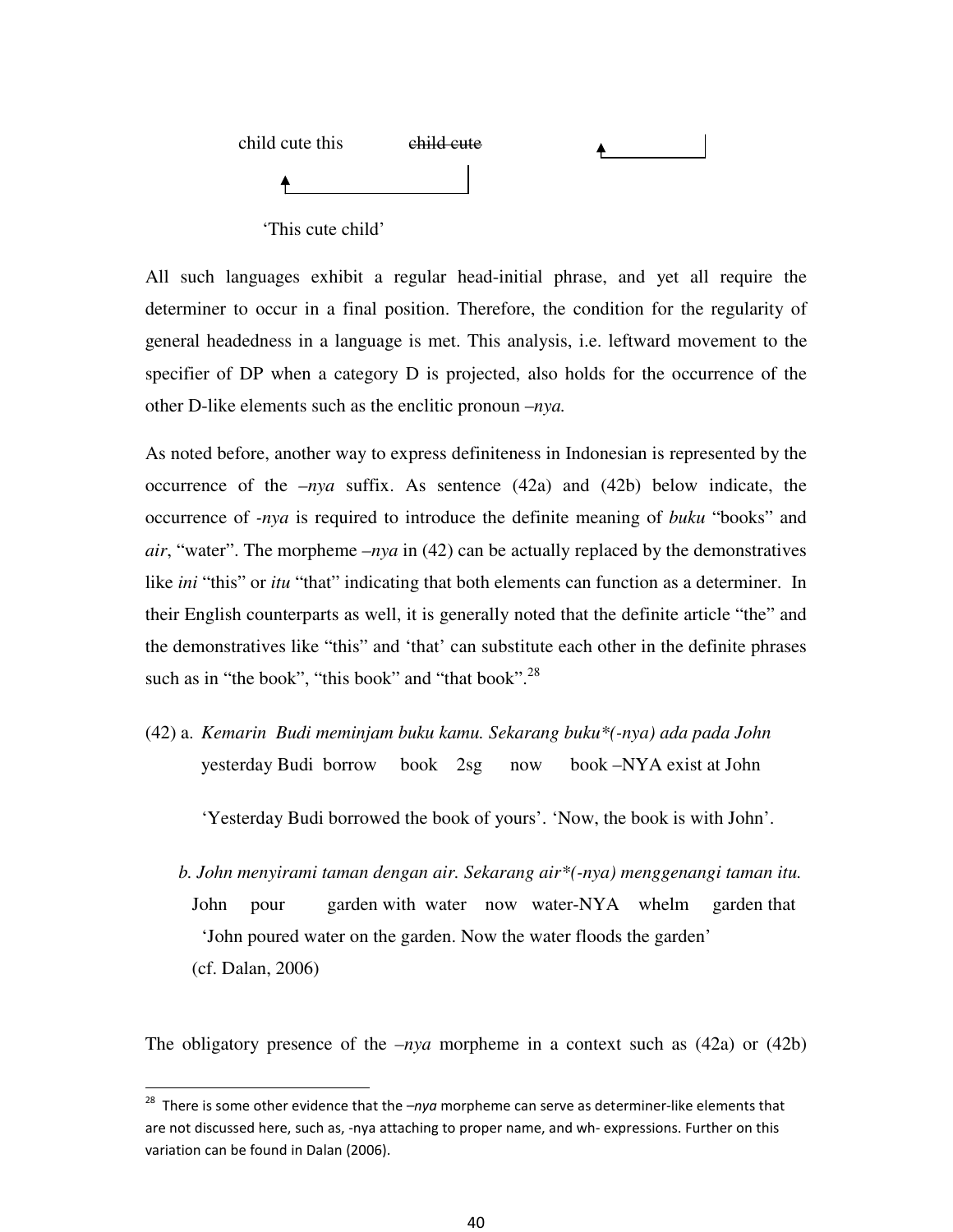shows clearly that this enclitic morpheme has essentially the same function as the English definite article *the,* similar to the demonstrative *itu* and *ini,* as illustrated in (40). Consider sentence (43) below which is modified from (40). Here, the *-nya* morpheme functioning as a determiner-like element behaves in the same manner as the demonstrative *itu* as what (40) suggests.

(43) a.  $\lceil_{DP} \rceil_{NumP}$  Num CL N Adj]<sub>i</sub>  $D$   $t_i$  ] lima buah buku baru -NYA. Num CL book new his/her

'his/her 5 new books'.



Sentences (43a) and (43b) indicate that  $-nya$  is in a  $D^0$  position. Similar to the demonstrative *itu* in *(*40), the whole NumP as a complement of the head D has to be moved leftward from the underlying structure to the specifier position of the DP yielding a construction such as in (43b) to fulfill the general headedness of Indonesian and its requirement to have a D- like element in the final position.<sup>29</sup> This yields a DP *lima buah buku baru-nya,* "his/her five new books" which is a grammatical construction in Indonesian.

To sum up, following Abney (1987) and Szabolcsi (1994), these determiner-like

(i) ??buku di atas meja-nya book loc above table-NYA

'the book on the table' (cf. Dalan 2006)

<sup>&</sup>lt;sup>29</sup> Such a movement to SpecDP is only restricted to NPs containing APs whereas for NPs containing PPs, this movement is out, as given in (i).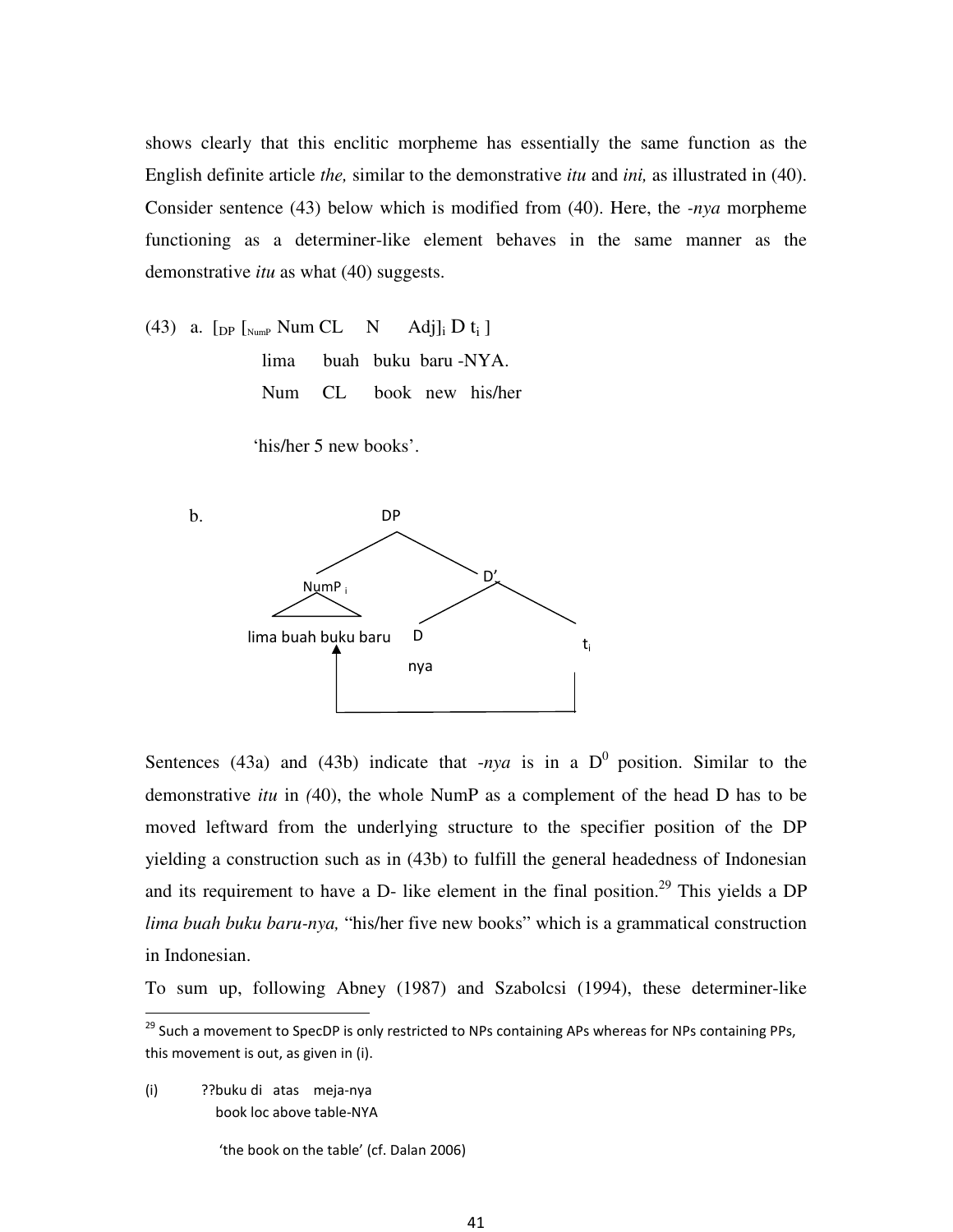elements have to be viewed as representing a D-category projected above the associated nominal, in our case the NumP for the reasons we have mentioned above. We have seen that the determiner-like elements such as *ini/itu/-nya* occupy the D head position when they are present in a nominal construction. Our proposal that they have to be placed in the head position of a DP is confirmed by the fact that they can introduce definiteness of an NP. This suggests a regular head-initial phrase in Indonesian although those determiner-like elements have to occur in a final position when spelled out. The reason for all such a movement is just simply forced by the occurrence of the overt determinerlike elements in the D head position in order to preserve the consistency of the headinitial regularity and only one direction of selection is possible for each language.

In this section, we have indicated that Indonesian does not have a definite article like that of English one, but it has determiner-like elements which behave in the same way as English determiners. This also suggests that Indonesian is not a predicative language, but rather an argumental one, i.e. a [+arg,-pred] language. What becomes a problem now is that Chierchia hypothesis predicts that a classifier language ([+arg,-pred]) such as Indonesian will lack a semantically significant morphological contrast between singular and plural nouns. However, it is conceivable that Indonesian has many ways in expressing plural nouns, such as reduplication, the affix *pe*-*an,* and the use of a lexeme *para*, which seems to suggest that Indonesian plural morphemes is truly productive, not just a lexical realization like English. Why is it the case that Indonesian has a generalized classifier system yet at the same time allows plural modification through reduplication of its bare noun? In the following section, we will discuss the syntax and semantics of Indonesian plural formation.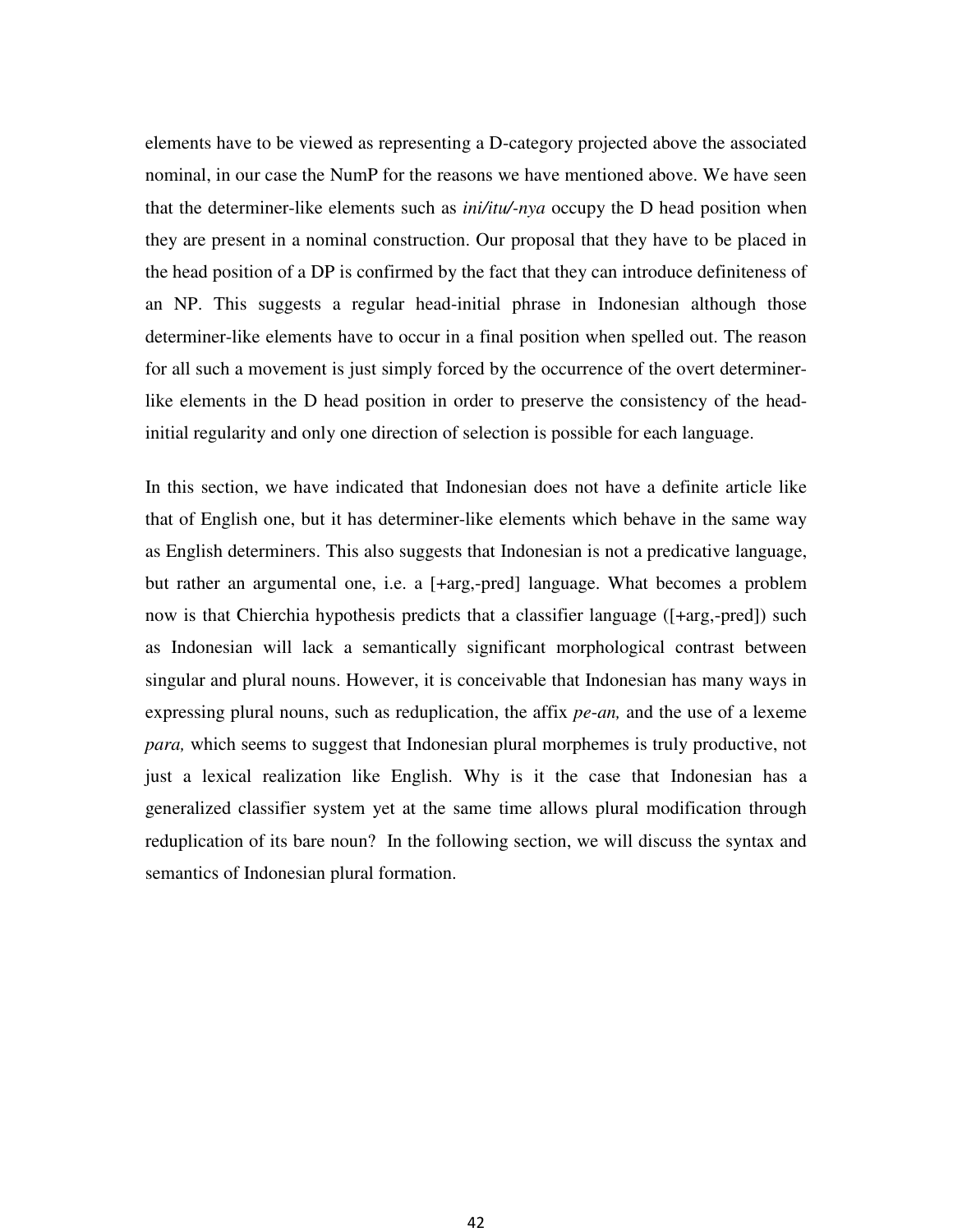## **4. Plurality in Indonesian**

Plurality in Indonesian can be expressed in several ways. However, the most common way of pluralizing a noun is through reduplication.<sup>30</sup> This section attempts to provide a comprehensive syntactic and semantic analysis on Indonesian plural formation through reduplication. We will first examine optionality versus obligatoriness of nominal reduplication in Indonesian.

## **4.1 Optionality and Obligatory Nominal Reduplication**

Like numeral classifiers, Indonesian reduplication can also be obligatory or optional under certain conditions. Examples of obligatory plural formation via reduplication are given in (44). Here, the subject NP has either a definite, indefinite or generic reading. The sentences in (44) also illustrate the full reduplication version of RED; the noun root is reduplicated without any morphophological changes.<sup>31</sup>

(44) a. *Anak – \*( anak ) senang belajar Matematika .* student RED like study Math.

'Children like studying Math.'

l

(i) Siswa Pedalaman Mimika Libur Berbulan-bulan Students primitive Mimika holiday BER-month-RED. "Primitive students from Mimika take holidays for many months"

 $30$  There are three ways to express plurality in Indonesian, i.e. Reduplication, the use of lexeme para, and the use of suffix pe-an Reduplication in Indonesian nominal can be classified into three types, full reduplication, partial reduplication and imitative reduplication. Besides reduplication, plural can also be identified by the use of morpheme  $para$ , which is normally used for the plural of personal nouns [+human], such as teacher, doctor, driver, etc. Another way of expressing plural is identifiable by the use of affix  $pe - an$ . However, among the three ways of pluralizing count nouns, reduplication and the morpheme is the most productive one since it applies to most Indonesian count nouns. See Mc Donald (1976).

<sup>31.</sup> In some cases, full nominal reduplication can alternatively also occur with the prefix ber-, as shown in (i). However, this prefix has semantic content. The presence of ber- causes the cardinality of the plurality to take as greater than 3.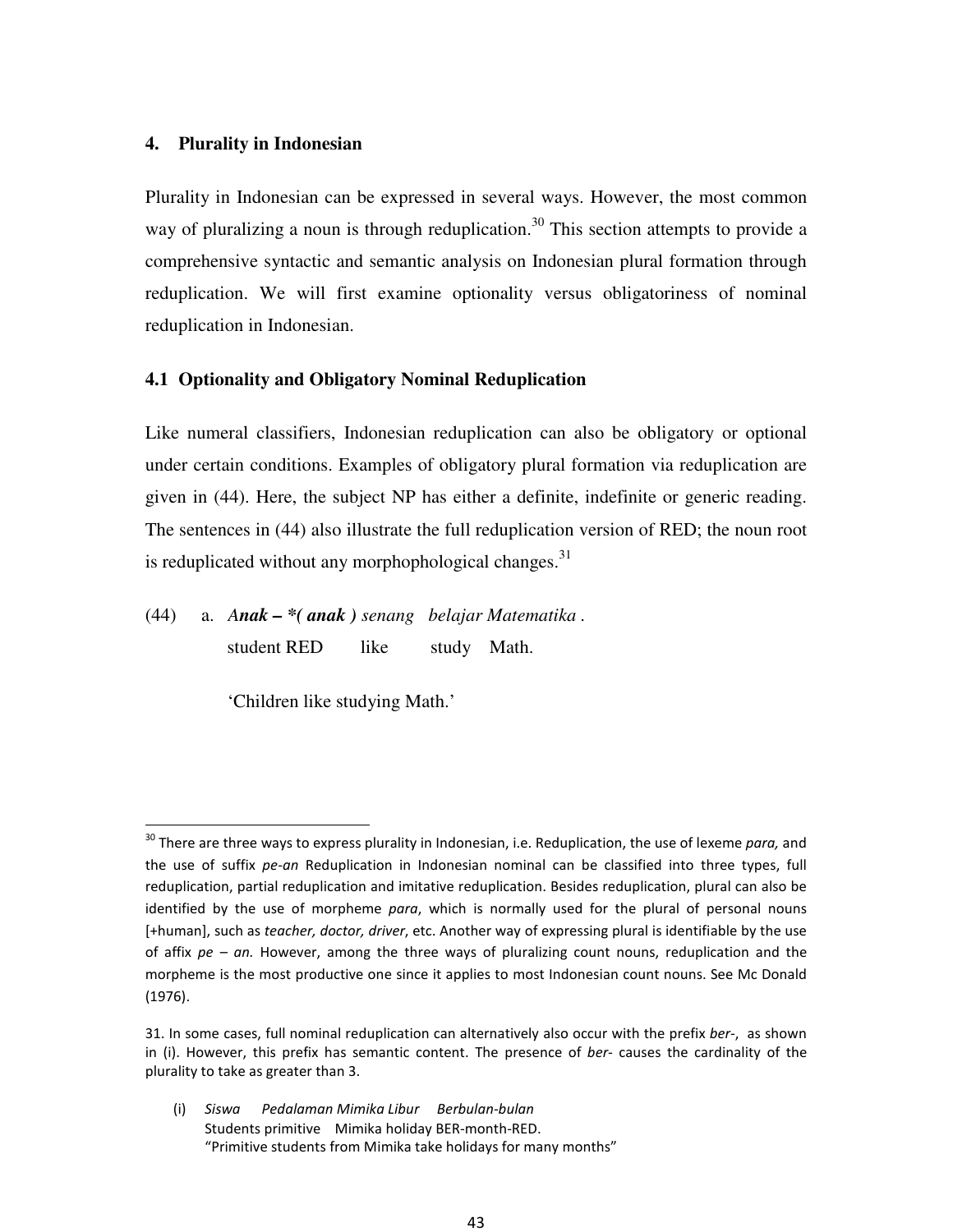b. *Anak \* (anak)-nya Pak Darto pintar pintar.<sup>32</sup>* Child RED NYA Mr. Darto clever-clever.

'Mr. Darto's children are all clever'

*c. ??Anak \*(anak) perlu men-dapat pendidikan yang layak.*  Child RED need MEN-get education C proper

'Children need to get proper education'

In (44a), the common noun *anak, "*child/children" needs to be reduplicated for the sentence to be grammatical. However, the reduplication also gives the noun an indefinite interpretation. Alwi et.al. (2000) observes that in order to get an indefinite meaning, several nouns need to be reduplicated. In (44b), the reduplicated noun is suffixed by a determiner-like morpheme *–nya.* As discussed in section 3.3, *-nya* can function as a determiner when it attaches to a noun, either reduplicated or nonreduplicated one. However, *-nya* in (44b) functions as a possessive pronoun which is bound by the proper name *Pak Darto*. Sentence (44c) is a case where reduplication is obligatory in order to get a generic meaning. The reduplicated noun *anak anak* in (44c) implies that it has been universally understood that, ideally, children need to get better education, although not all children receive it.

When we examine RED in other argument positions besides the subject position, we still find the necessity to reduplicate a noun when the intended meaning is plural, as exemplified in (45) which also has an indefinite construal. Sentence (45a) suggests that in an object of a preposition, the reduplication of noun in such construction is necessary to have a plural meaning. If the noun is otherwise reduplicated, the meaning will be unclear. This holds also for sentence (45b) where such reduplication occurs in an object position. The intended interpretation is that *he* or *she* is willing to help any children from poor family, without being necessary to refer to specific children.

 $32$  The phenomenon of reduplication in Indonesian does not only occur in nominal constructions, but it can also be found in adjectival, adverbial, or verbal constructions. For our paper, the discussion is specified on the occurrence of nominal reduplication.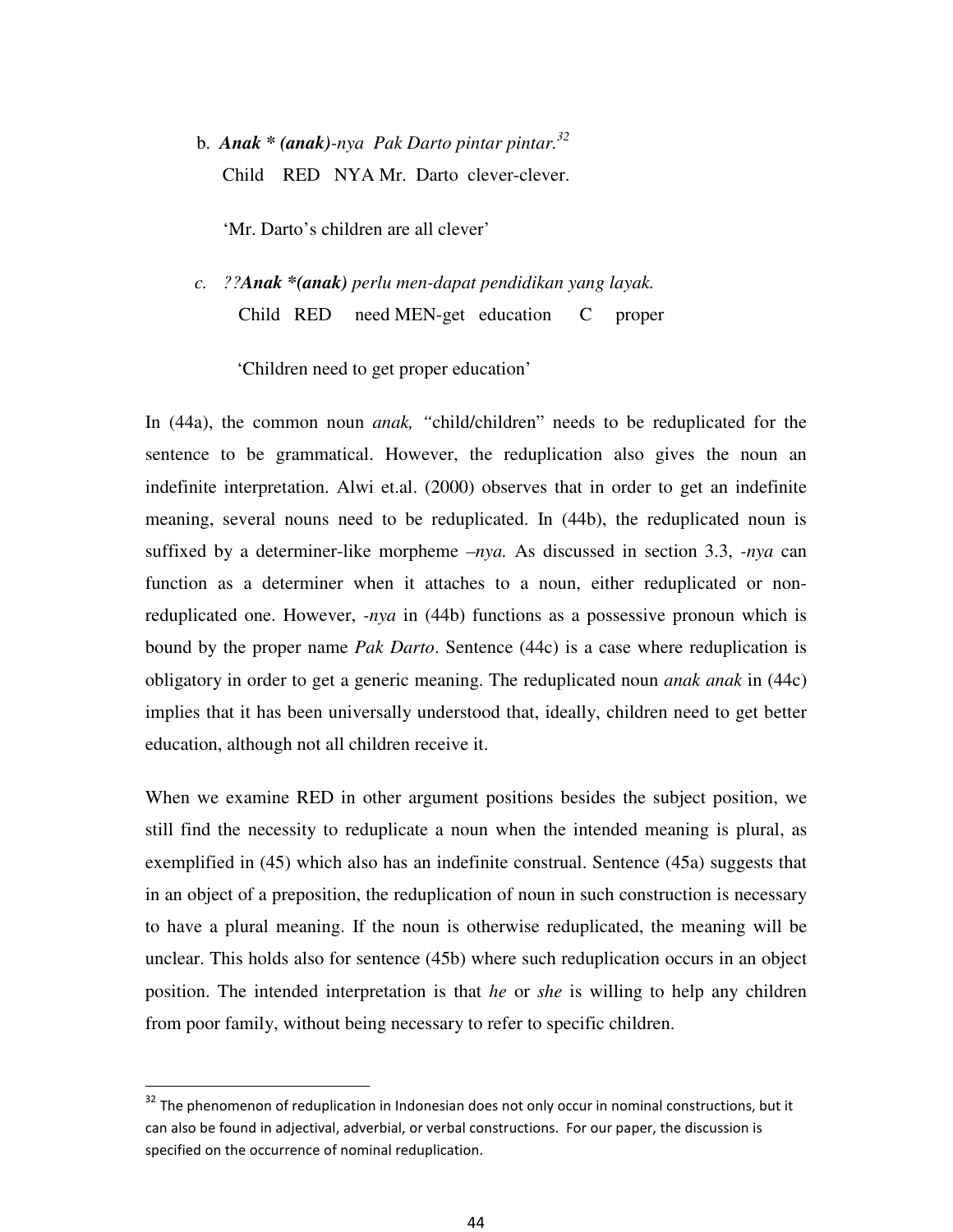(45) a. *Karto ingin menghabiskan waktu liburnya dengan anak \* (anak).*  Karto want spend time holiday-NYA with child RED

'Karto wants to spend his holiday with his children' (In this context, Karto has 4 children)

 b. *Dia ingin membantu anak\* (anak) dari keluarga miskin .*  PRO want help child-RED from family poor

'He/she wants to help children from the poor family.'

This is still the case when reduplication is used to pluralize a noun in the position of object or object of a preposition in order to get a generic meaning. Sentence (46) gives such an indication whence reduplication can occur as the direct object (46a), and the object of a preposition (46b).

(46) a. *Setiap orang tua menginginkan anak \*(anak) yang sukses.* 

| Each person old want |  | child RED |  | success |
|----------------------|--|-----------|--|---------|
|----------------------|--|-----------|--|---------|

'Each parent wants to have successful children'

 b. *Hukuman yang setimpal perlu diberikan kepada anak \*(anak)*  punishment C proper need PASS-give to child *yang berbuat kesalahan.* 

C do mistake

l

 'A proper punishment sometimes needs to be given to children who make a c. mistake.'

The sentences in (44), (45) and (46) show obligatory pluralization via reduplication can occur with nouns in the position of subject, object or the object of a preposition. We have also seen that such plural nouns can be interpreted as definite, indefinite or generic in meaning. This suggests that reduplicated nominals in Indonesian behave in the same way as bare plurals in English in a sense that they can occur as bare arguments<sup>33</sup>. Unlike

 $33$  The only difference is that English bare plurals cannot have a definite reading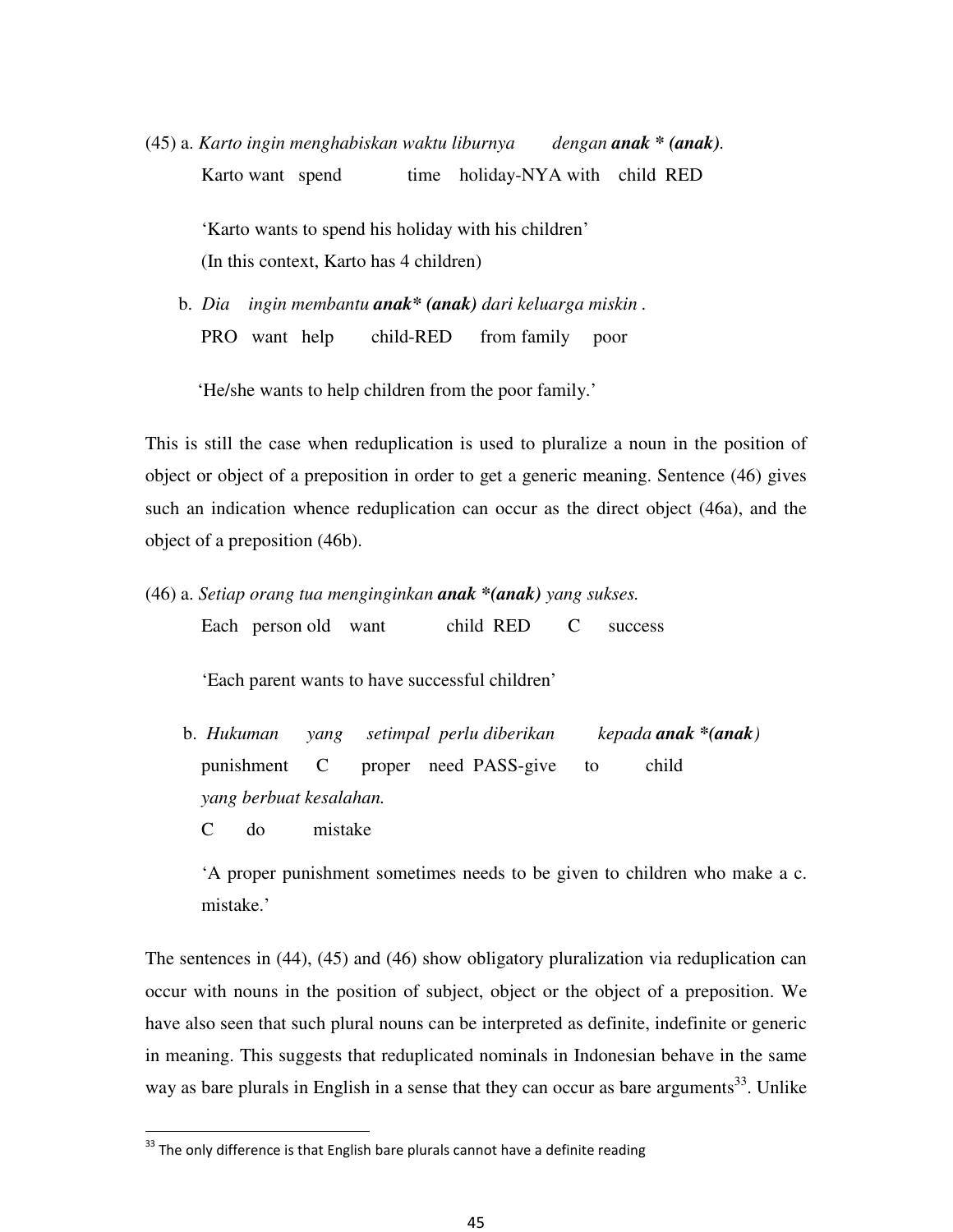(44), (45) and (46) where the occurrence of plural is obligatory, sentence (47) below suggests that reduplication can also be optional in the subject position.

(47) a. *Siswa (siswa) di sekolah tingkat menengah akan mengadakan ujicoba ujian* students (RED) at school level medium will exist trial exam *Nasional minggu depan.*  National week next

'Students of secondary schools will have a rehearsal on the national exam.'

- b. *Buku (buku) tentang sejarah Indonesia itu sudah di-baca*  Book (RED) about history Indonesia that already PASS read *semua olehnya.* 
	- all by-NYA.

'The books about Indonesian history have been all read by him/her.'

What is interesting in (47) is that reduplication is optional in a subject position when the reduplicated noun is modified by a prepositional phrase as what occurs in (47a) and (47b). The indefiniteness in (47a) is captured by the idea that the students are from the secondary level and it applies to any student of the secondary level. The level of indefiniteness here is actually still disputable, and some people consider such indefinite sentence as a weak indefiniteness since the indefiniteness of the students is restricted by the prepositional phrase which gives a "narrower" scope of the interpretation. In the mean time, (47b) suggests that the optionality of reduplication can be considered as in a definite state since the NP *the books* which is referred to is bound by the prepositional phrase *about Indonesian history,* and the morpheme *–nya* which refers to *him/her.* Removing the reduplication will not lead to an ungrammatical sentence. In conclusion, the optionality of reduplication in such contexts suggests that it is restricted by a phrase modifying the reduplicated noun, and behaves in different ways when it serves as bare arguments as indicated in sentence (44) - (46) above. This could be further confirmed when the optionality of reduplication occurs in object positions (48a) and (48b), or the object of a preposition as (48c) illustrates.

(48) a. *Pak guru bertemu siswa (siswa) kelas enam di perpustakaan.*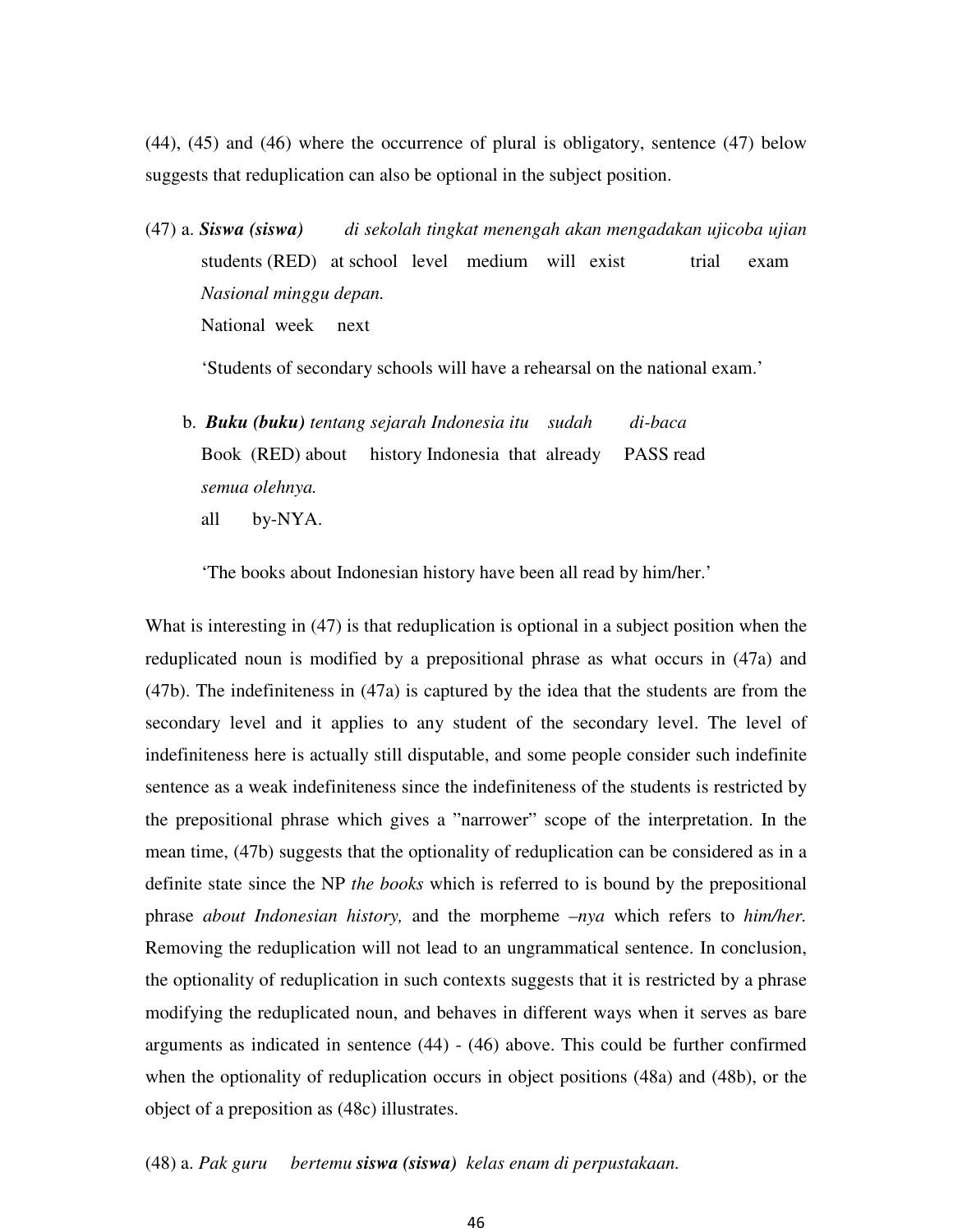Sir teacher meet student (RED) class six at library 'The teacher met the students from grade six at the library.

- b*. Pemerintah akan membagikan buku (buku) mata pelajaran dengan gratis.*  Government FUT distribute book (RED) eye subject with free. ' The government will distribute module/hand books for free.'
- c. *Pak gubernur akan memberikan hadiah bagi anak-(anak) yang berprestasi*  Sir governor FUT give presents for child-RED C talented. 'The governor will give presents for talented children'

Now let us examine the occurrence of reduplication with numeral classifiers. An example is given in (49).

(49) *Menurut Triningsih, saat itu ada tiga orang lelaki yang juga naik*  According Triningsih, time that exist 3 CL men C also raise *dari sekitar ITC Roxy Mas*. 34 from around ITC Roxy Mas

'According to Triningsih, there were three men who also went up to ITC Roxy Mas'.

In (49), we see a numeral *three,* an optional classifier *orang,* and *a* reduplicated noun *lelaki.<sup>35</sup>* Both T'sou (1976) Sato (2009) believe that the use of classifiers and plural morphemes is in a complementary distribution, as discussed earlier. They argue that

i. Perusahaan itu mem-butuh-kan se-orang lelaki. Company that MEN-need-KAN Num-CL man. 'The company needs a man'

l

ii. Ketika bicara komitmen, lelaki dan perempuan kerap berseberangan. When talk commitment men and women often crossed 'When talking about commitment, men and women often dispute'

<sup>34</sup> Cited from http://www.kompas.com/index.php/read/xml/2008/04/25/09014756/ perempuan.jadi.incaran.penodong.

In some circumstances, the word *lelaki* can have either singular or generic meaning as given in (i) and (ii). We will skip this discussion for a space reason, but we assume that it is just a lexical realization.

<sup>&</sup>lt;sup>35</sup> McDonald (1976) suggests that the noun *lelaki* is a reduplicated noun, in which he calls it as a partial reduplication.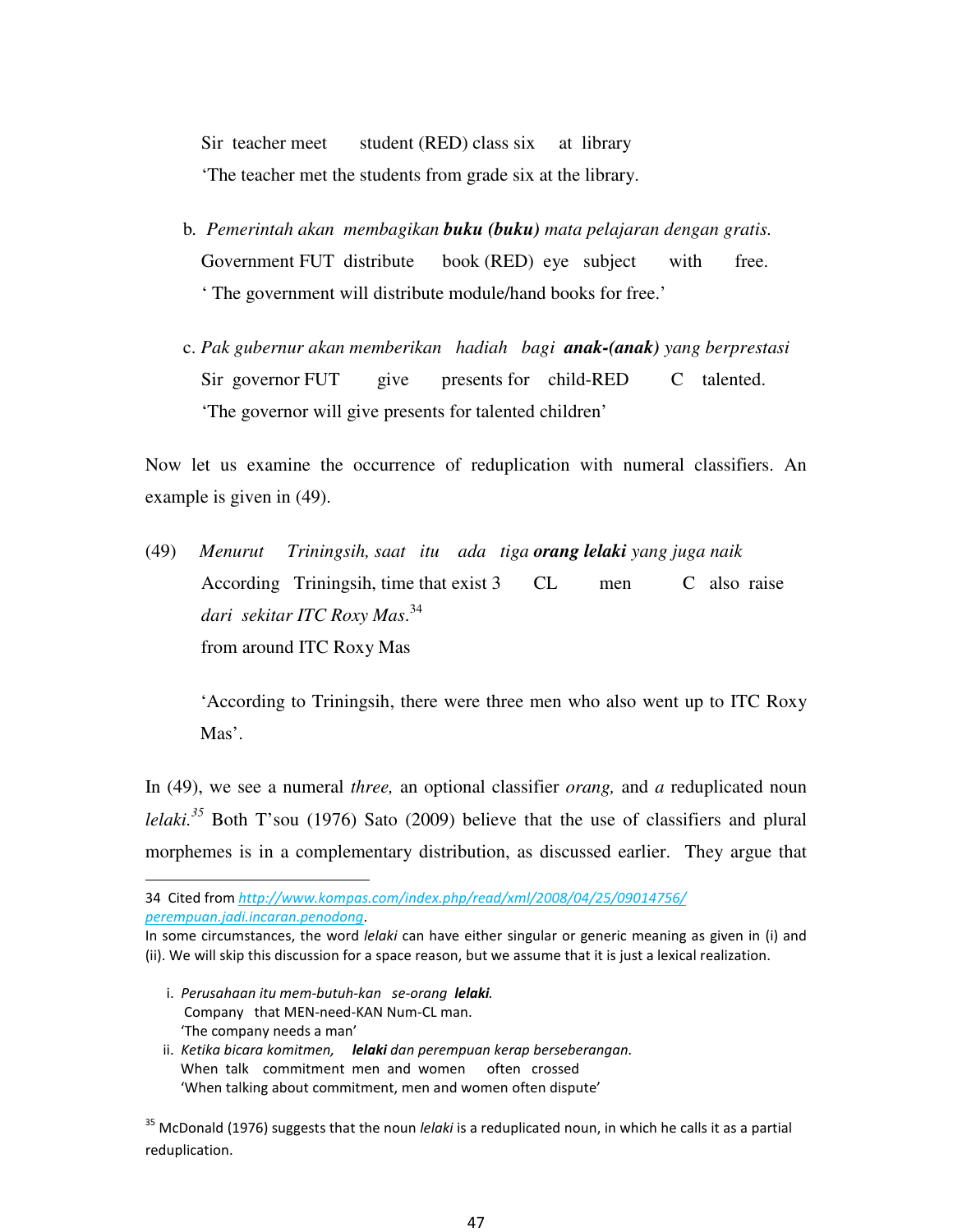both classifier and reduplication are in the Num head position and suggest that the Num head can be filled in by two possible heads, i.e. RED head or CL head. This was illustrated in a construction such as (29), which is repeated in (50) below in comparison to the grammaticality of numeral, classifier, and plural morpheme in (51).

(50) *(\*orang) siswa-siswa*

Cl student-Red

"students"

(51). *Ria Saptarika bersama sedikitnya 80 (orang) siswa siswi.*  Ria Saptarika together least Num CL student RED

"Ria Saptarika went together with at least 80 students"

However, we have shown in (49), and earlier in (6), repeated in (51) below, that it is in principle possible for a classifier to cooccur with RED. The Indonesian plurality of count nouns as given in a number of examples above behaves in almost a similar way to that in English, in a sense that it is productive despite not necessarily being spelled out. In sum, like classifiers, Indonesian reduplication which indicates plurality of nouns can also be of two kinds, optional or obligatory under some circumstances as we have discussed so far in this section. In the following section, we will see whether the cooccurrence of a numeral, a classifier and reduplication is also syntactically grammatical.

#### **4.2. The Syntactic Analysis of Nominal Reduplication**

In English, a plural morpheme such as -*s*, is traditionally recognized as a suffix that is attached to a count noun. Different from a classifier language like Chinese, the plural morpheme *–s* which is suffixed to the noun does not necessarily have to be associated with the definiteness of the plural nominal (Li, 1999). So, there is no reason for N in English to be raised to D to realize the plural morphology. In this section, we will discuss the syntactic analysis of nominal reduplication in Indonesian in comparison to English plural formation. Before we go further to the syntactic analysis, one thing to keep in mind is that when we are dealing with the plurality of a noun, we are dealing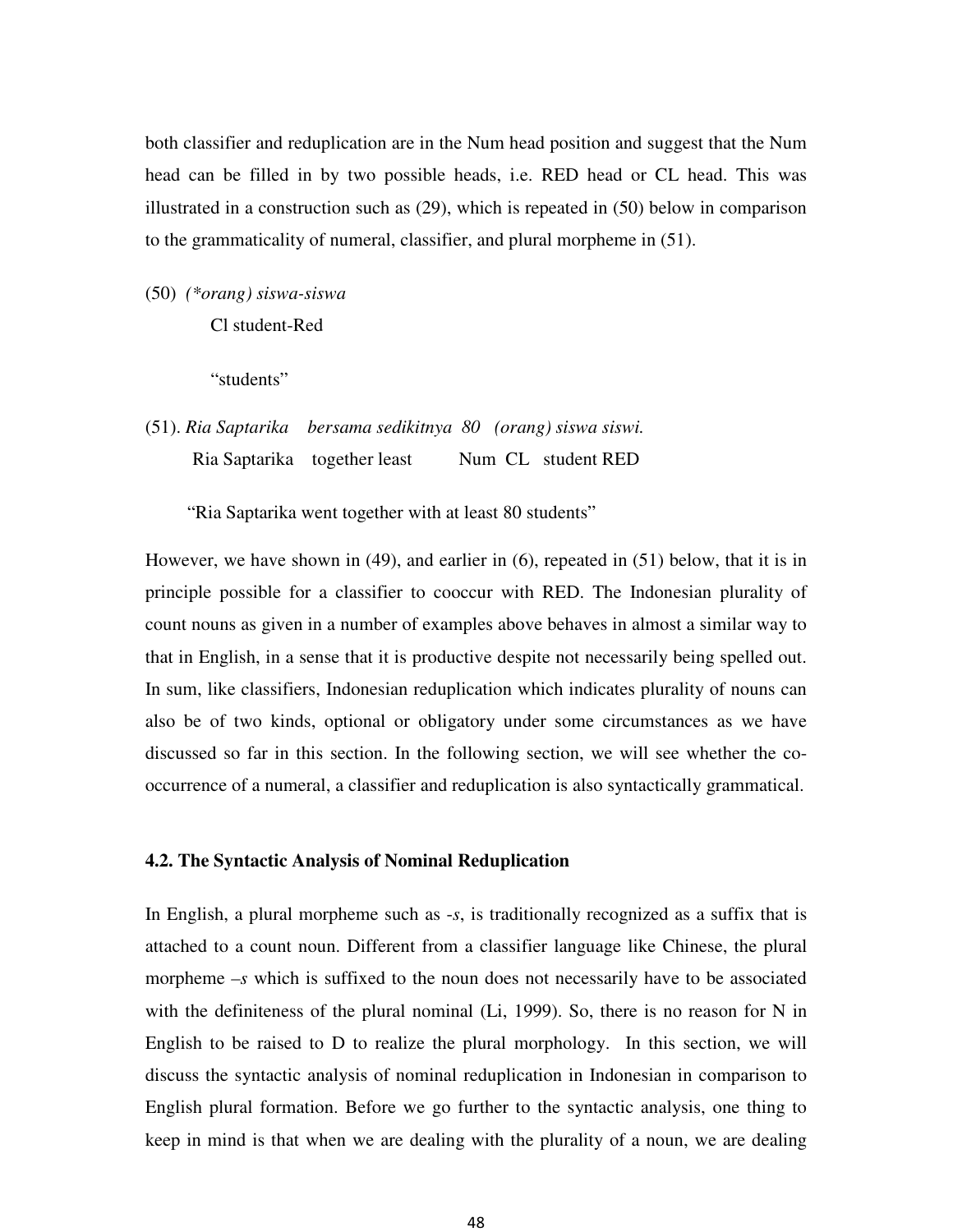with the notion of quantity, which is usually expressed as Number and is based generated in the Num head.

Many people have argued that plural is analyzed as a functional syntactic category which projects its own functional phrase, i.e. a NumP, above the NP (i.e. Carstens (1991) and Ritter (1991, 1995). This is illustrated in (52a) with the noun, *books* together with its counterpart in Indonesian, *buku*, in (52b).



Now let us see what goes on when the pluralized noun is followed by a numeral, i.e. the structure of an expression like *five books* in English or *lima (buah) buku (buku)*, "five books" in Indonesian. If it is the head Num which indicates whether an NP is singular or plural i.e. where a plural morpheme is based generated, then the numeral *lima*, "five" cannot be generated in the Num head since this position is already filled in with a plural morpheme. One possible solution is to insert the numeral in the specifier (Spec) position of the number phrase (NumP) and fill the Num head itself with a plural morpheme, i.e. the quantity expression (five/*lima*) in a cardinal number in the specifier of NumP. So what we expect is that the plural morpheme serves as a functional category attached to the NP which still remains in the Num head position, as illustrated in (53a) for English and (53c) for Indonesian.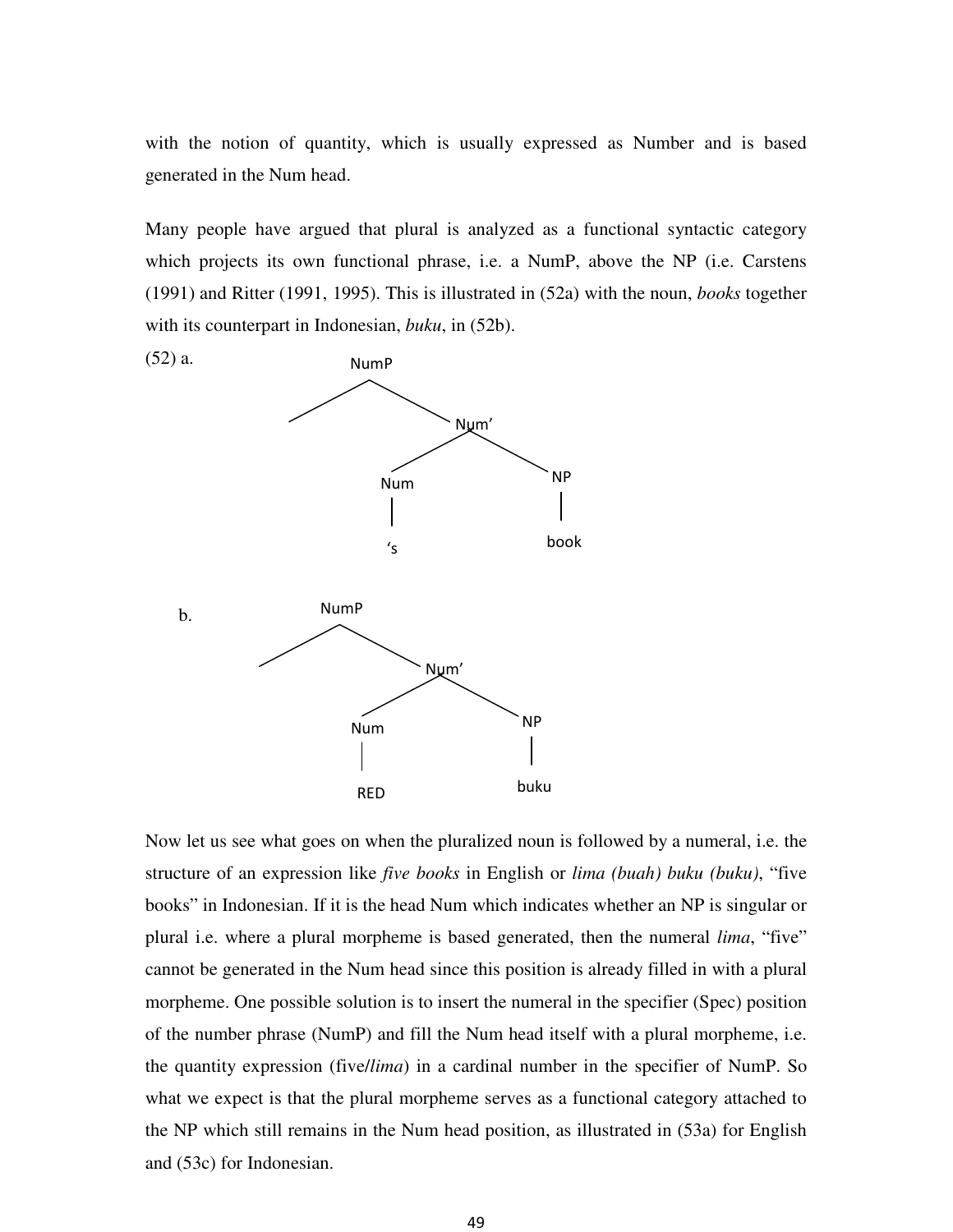

b.



c.

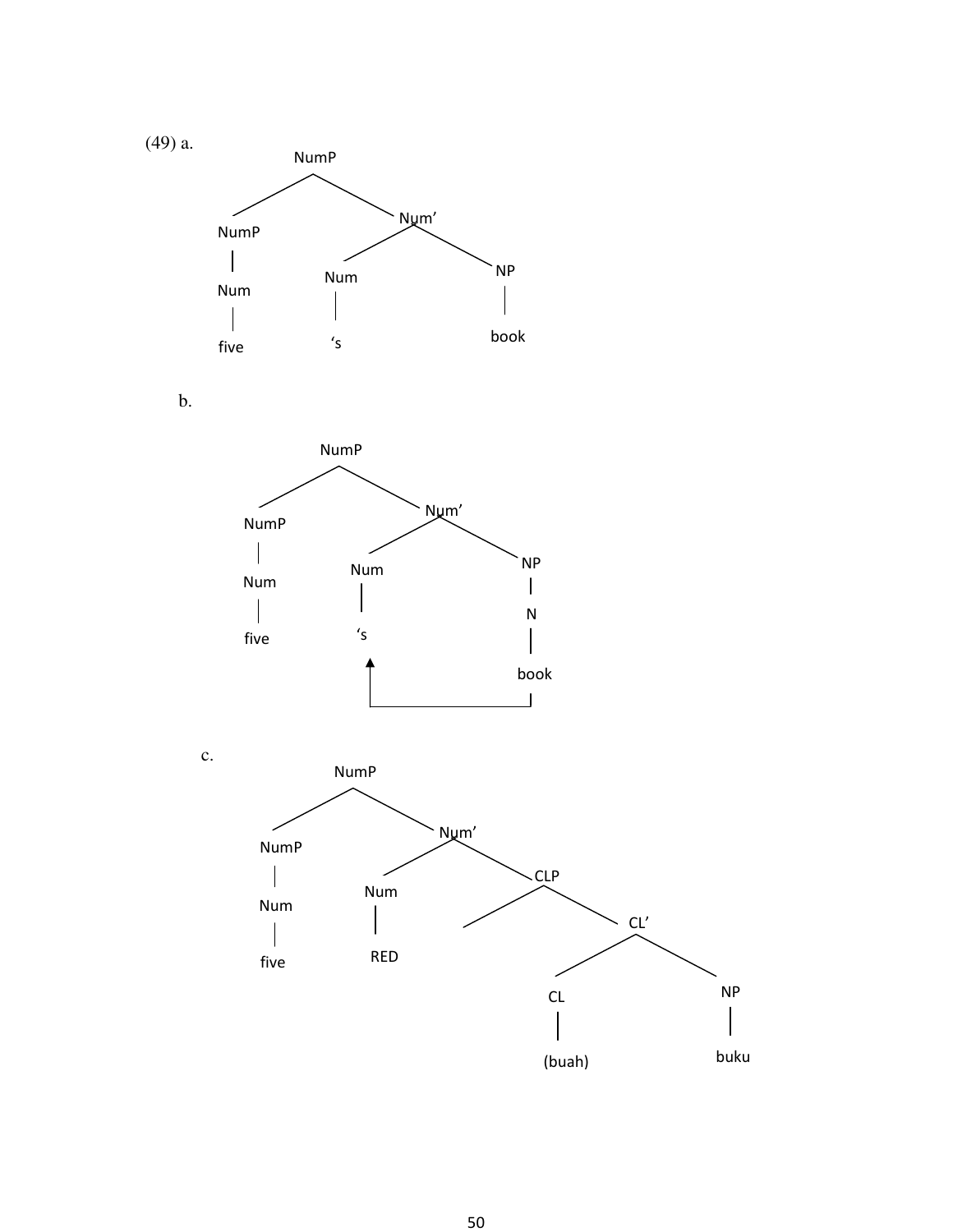It is conceivable in English that the plural morpheme*'s* is realized on a functional category of an NP and is based generated in the head Num as illustrated in (53a). If a cardinal number, for instance *five*, is present, then it has to be inserted in the specifier of the NumP. Then, the quantity expression in the Spec NumP has to agree with the NP it modifies, i.e. if the Spec Num is quantified as more than one, then the PL morpheme has to be realized to agree with. As a result, the noun *book* has to be raised to the Num head position in order to agree with the number feature in the specifier position via Spec-Head agreement in order for the noun to be realized as a plural noun. But what about in Indonesian?

The Indonesian nominal structure in (53b) is unattested. Sentence (53) indicates that, being a classifier language, Indonesian has a number of classifiers which follow the numeral in quantifying a count noun. A classifier will project a classifier phrase which is normally placed below the number phrase (i.e. Simpson (2005), Li (1999)). Let us examine whether the plural analysis of English also applies to Indonesian. Assuming that there is an N to Num movement in a pluralized noun like English, so what we expect is that the NP *buku* moves up to attach to the Num head which is now filled with a RED morpheme as given in (54). However, this movement is constrained by a head movement constrained (HMC) since there is a possible CL head which intervenes the movement.

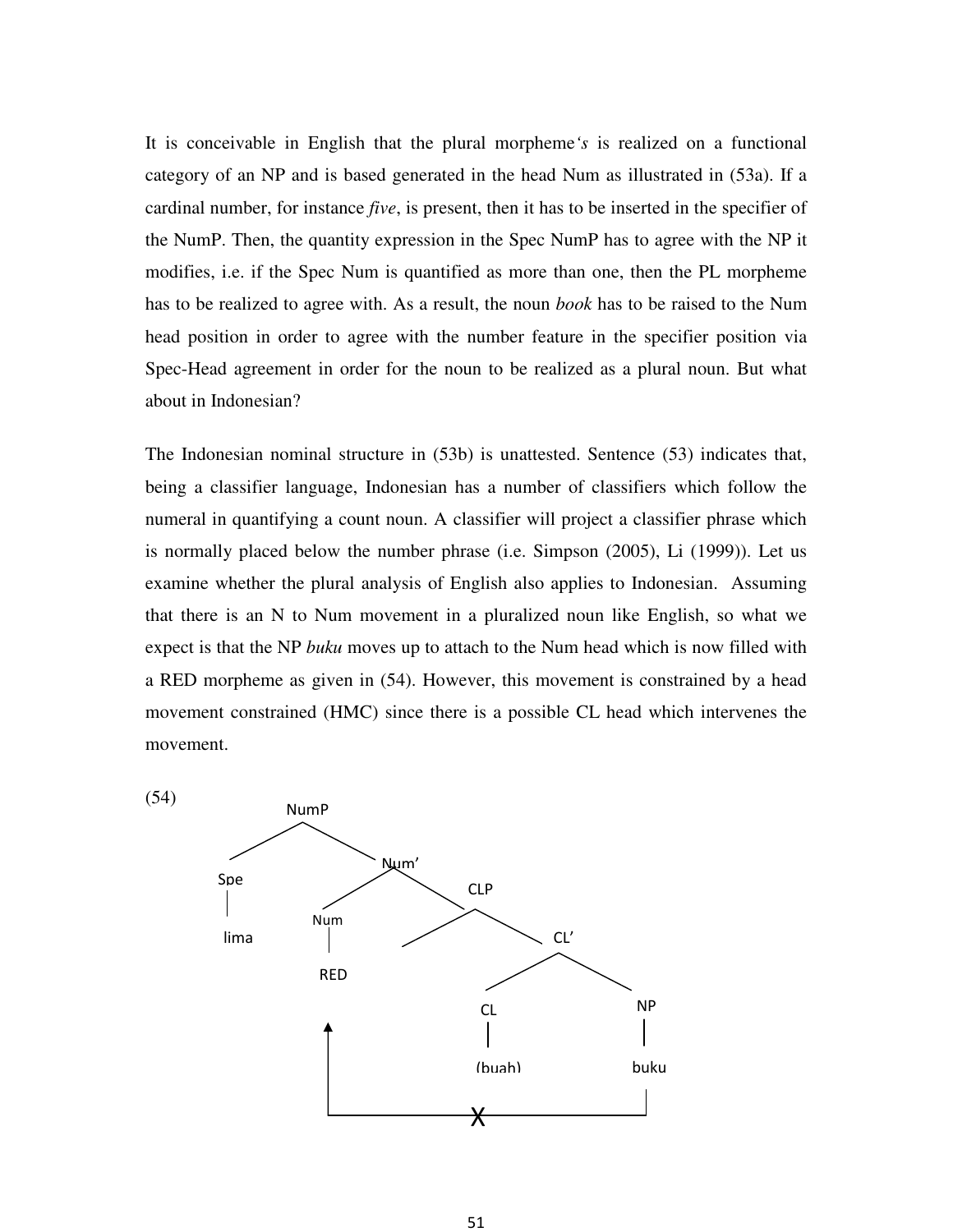This condition is perhaps what Tsou's (1976) and Sato (2009) believe to be one of the reasons for the ungrammaticality of a numeral classifier in Indonesian if it co-occurs with reduplication. However, we have suggested that both numeral classifiers and plurals can be obligatory and optional under certain conditions as discussed in earlier parts. By definition, we still have to assume that a classifier or a RED morpheme is always present, being overt in obligatory conditions, or being covert in optional conditions. Here is our proposal. Suppose that the RED morpheme in Indonesian is as productive as English -s, and the Indonesian classifier is always inherently associated with numerals (see section 3.2), i.e. classifiers are always present whenever numeral quantification applies (Aikhenvald, 2000). So we will get the syntactical reanalysis of (53b) given in (55).

(55). *lima (buah) buku (buku)*



Similar to N to Num movement in English as illustrated in (53b), what happens in the structure of an expression like *lima (buah) buku (buku)*, "five books" is that the noun is quantified by a numeral *lima,* and as we can see that whenever quantification occurs, the classifier needs to be realized, either in an overt or covert way. This is due to the characteristic of a classifier in Indonesian which is inherently attached to a numeral. What we get is a smaller NumP *lima* (buah) which is inserted into the specifier of the bigger NumP. In this case, a classifier may or may not be overtly present in the smaller NumP. In other words, the quantity expression in the Spec NumP has to agree with the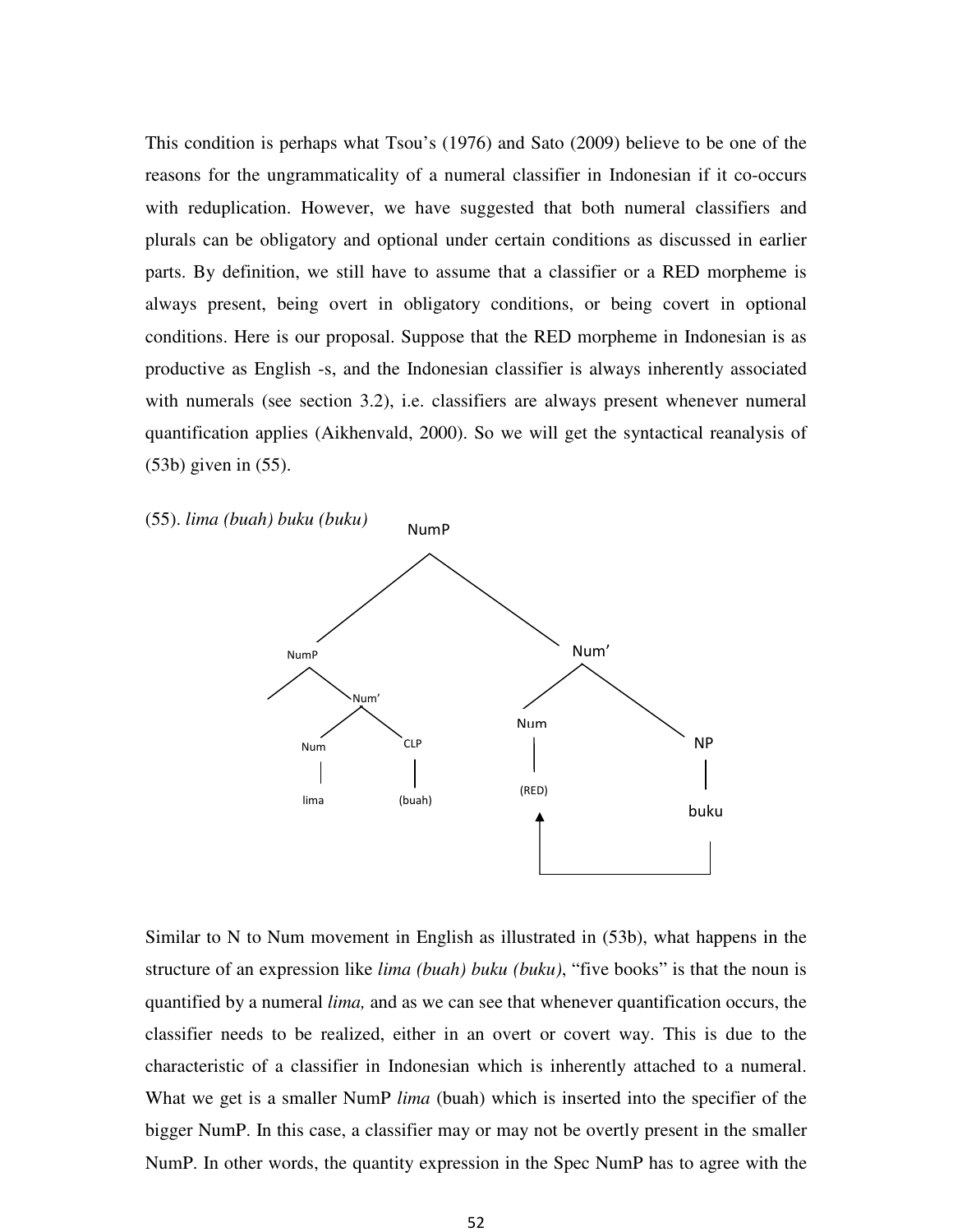NP it modifies, i.e. if the Spec Num is quantified as more than one, then the plural morpheme via reduplication has to be realized to agree with the specifier.

 As a result, the noun *buku* has to be raised to the Num head position in order to agree with the number feature in the specifier position via Spec-Head agreements in order for the noun to be realized as a plural noun. This movement does not necessarily require the reduplication to be overtly present. Similar to the numeral classifier in Indonesian, the reduplication of a noun can be optionally or obligatorily present, depending on the noun it follows as discussed in the earlier part. Therefore, it seems that we have indicated syntactically the optionality and obligatory of classifiers and plurals in Indonesian nominal constructions. This suggests that Indonesian plural formation can be analyzed in an almost similar way to English plural syntax, in a sense that its plural morpheme is productive. In the following section, we present an account for the semantics of plural in Indonesian.

## **4.3. The Semantic Analysis of Nominal Reduplication.**

Chierchia (1998a, 1998b) proposes that the domain of quantification is semantically represented as sets which form a complete atomic join semi lattice as illustrated in (52):



The singular count noun is represented as *a, b* or *c* which constitutes a single atomic individual. The plural individuals are defined as sets of atomic individual combinations (pluralisation) of the atomic individuals. Chierchia further assumes that pluralization can be obtained via the ' $\leq$ ', or "subpart" relation, i.e. the atomic singular individual is a subpart of any plurality combination of the atomic individuals in the plural domain it belongs to. As for instance, suppose that *book1, book2* and *book3* are all the books in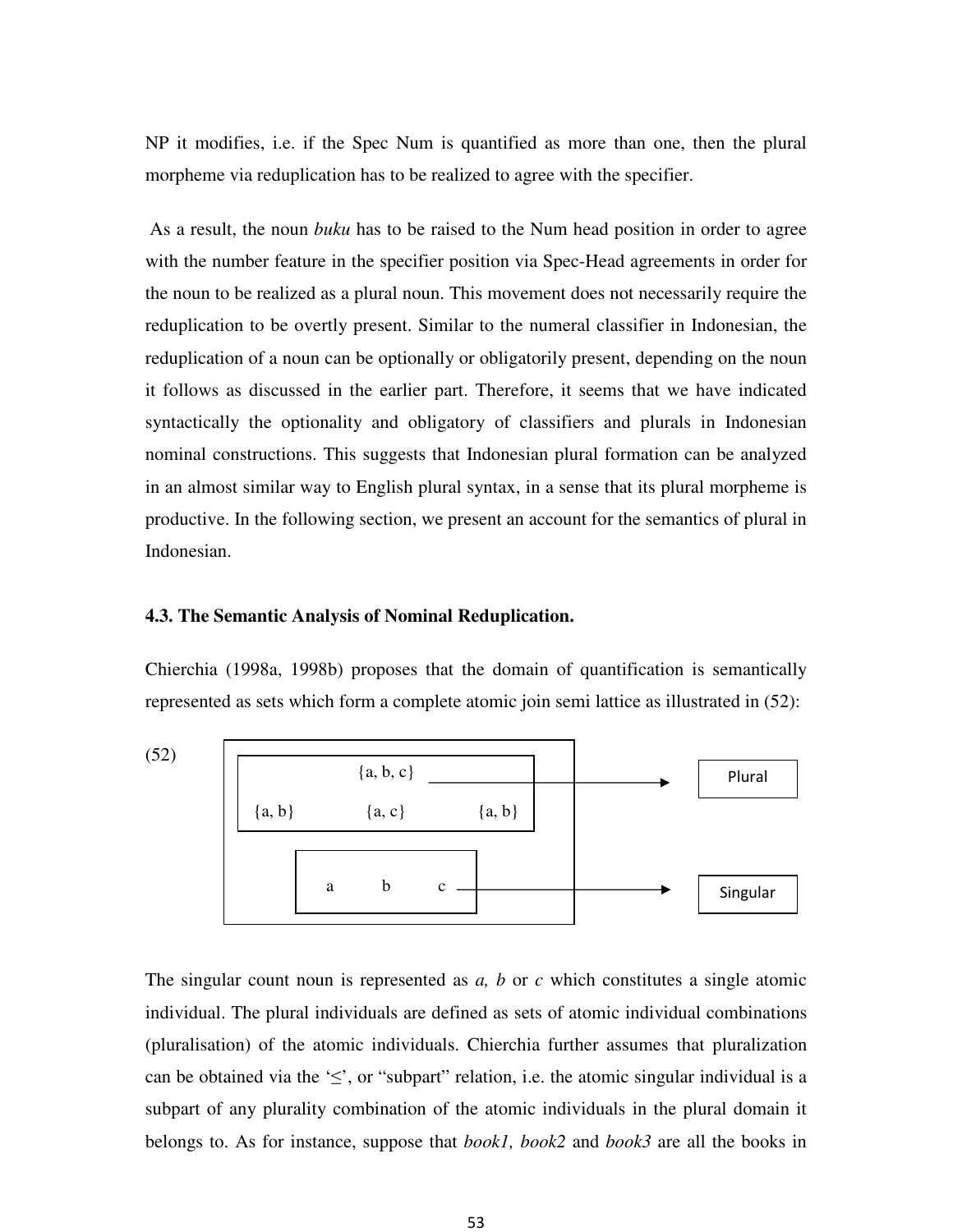the world; if we have the singular noun *book*, either *book1, book2* or *book3* will be true of it. The plural count noun *books* will be true of *book1, book2*, and *book3* and all the other possible groups such that each individual book is a subpart of them. In other words, pluralization is defined as a function that applies to sets of atoms which turns them into the corresponding sets of pluralities. Therefore, pluralization of nouns in English is obtained via PL operation which is defined in (56a) while the mapping of the atoms into sets of plural individual in the semi lattice form is visualized in (56) below.

(56) a. PL operation:



$$
PL(B) = \lambda x \, [\neg B(x) \land \forall y [y \le x \land At(y) \rightarrow B(y)]]
$$

In Chierchia's theory, mass nouns constitute all the atoms and the sets of plural individuals, i.e. they come out as lexemes which are already pluralized. Therefore, mass noun can also be defined as the neutralization of singular and plural distinctions. When a singular and plural distinction is neutralised, the denotation of mass nouns such as *furniture* will comprise all properties (sets) of singular and plural individuals, i.e. all the atoms and the sets of plural individual, as pictured in (57) below.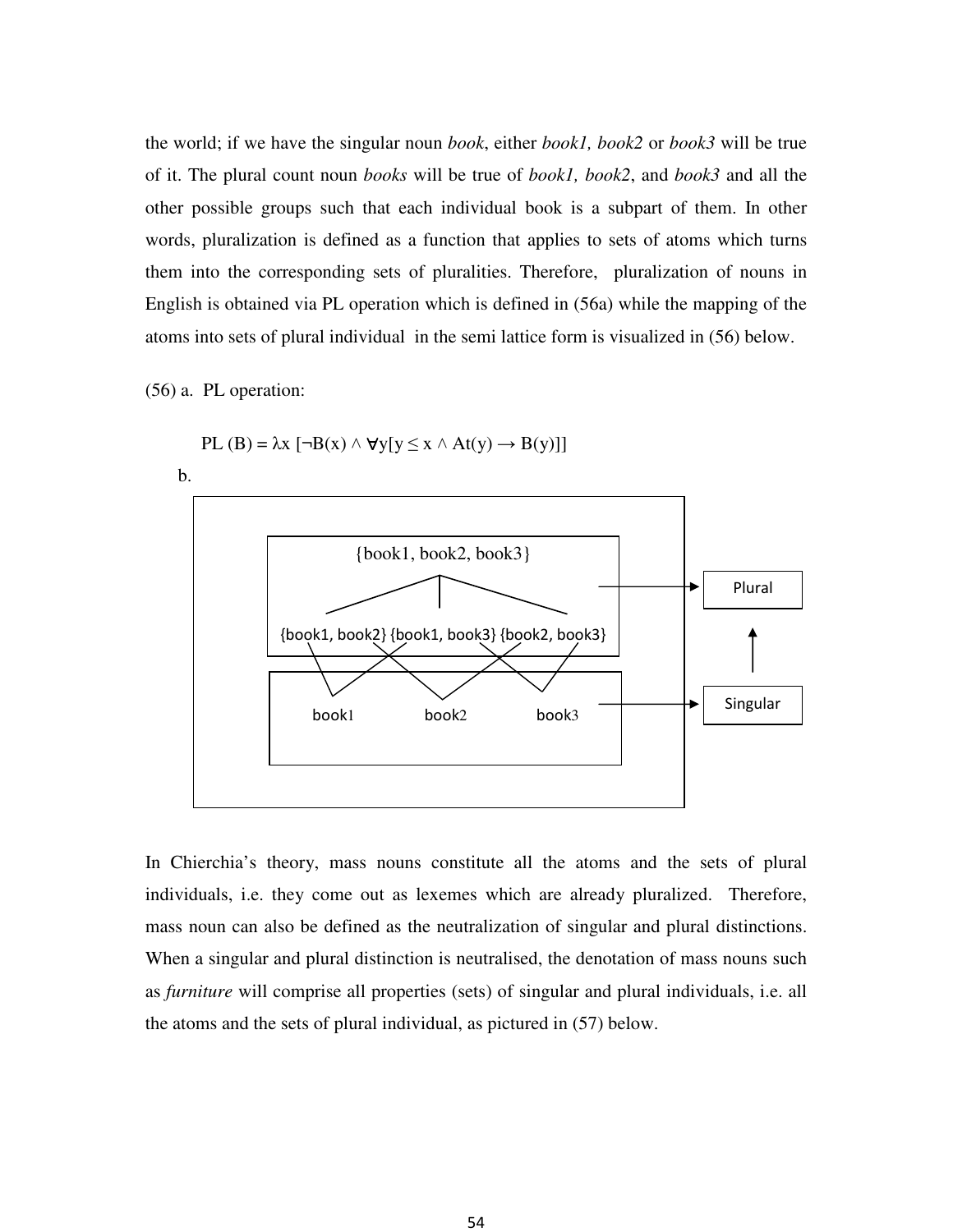

Now let us see whether Indonesian plural is still analyzable in a similar way as that of English one. In (58), the denotation of the singular count noun *buku,* "book" constitutes a set of individual books *buku1, buku2, buku3*. We propose that the denotation of plural *buku buku,* "books" is obtained via the operation PL (B) *buku* as given in (58a). Given that all nouns as mass nouns in Indonesian (as the primary characteristics of [+arg,-pred languages]), the denotation of plural nouns reduplication can be obtained by removing the individual atoms from the denotation mass nouns. This operation in a semi lattice form is pictured in (58b).This operation is different from that of English in a sense that English pluralization is obtained via shifting the individual atoms to the sets of pluralities whereas Indonesian pluralization is obtained by removing the individual atoms.

58). a. Plural (PL) operation in Indonesian PL  $(B) = \lambda x [B(x) \land \neg At(y)]$ 

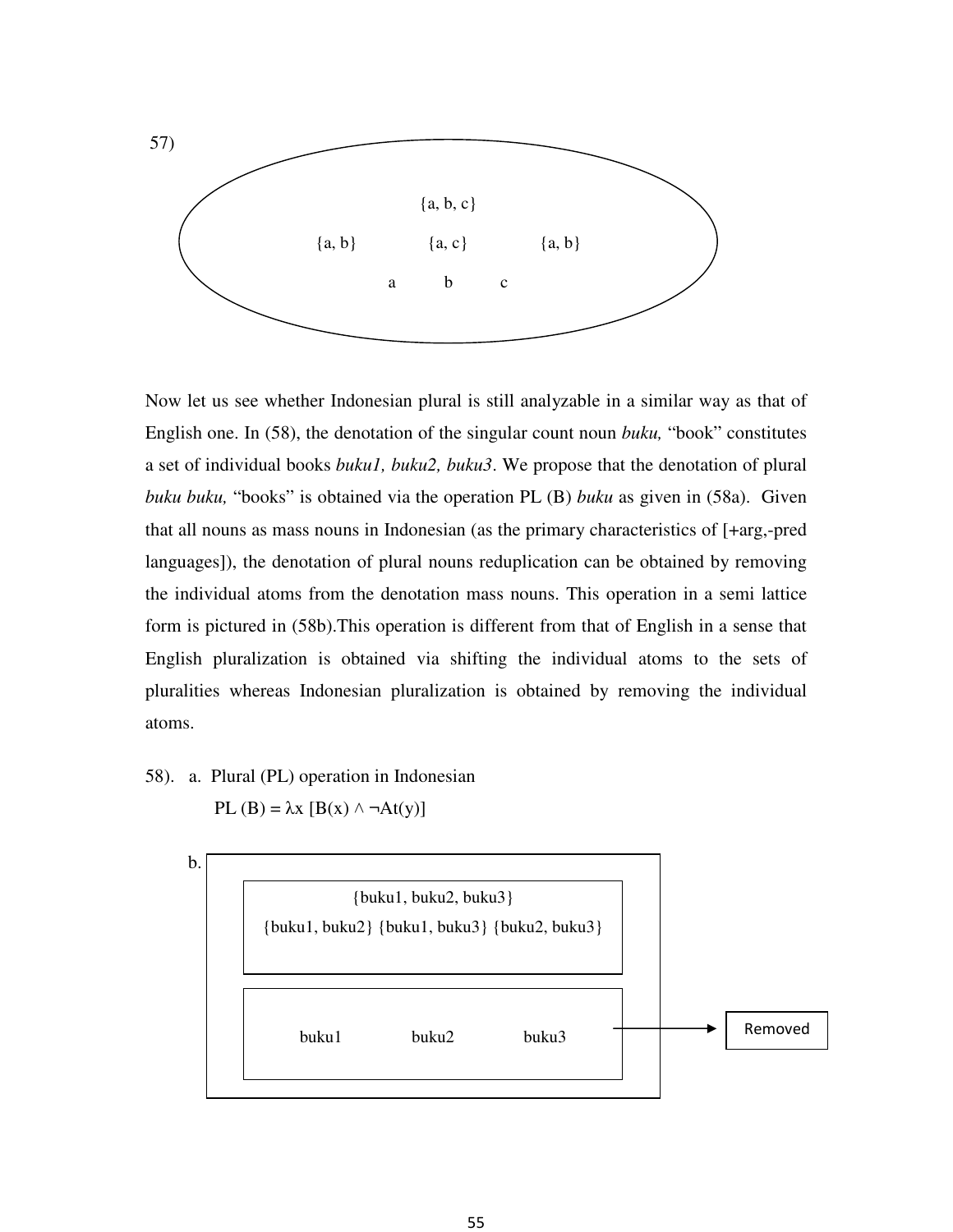c.

l



Similar to languages which have a semantically active, obligatory, plural morpheme, the extensions of count nouns in Indonesian constitute sets of atomic individuals; i.e. if all the books in the actual world were *buku1, buku2,* and *buku3*, the extension of the singular count noun *buku* in the actual world would be {*buku1, buku2, buku3*} whereas the extension of *buku buku,* a plural reduplication of *buku,* in the actual world would be {*buku1, buku2, buku3}, {buku1, buku2}, {buku1, buku3},* and *{buku2, buku3*} (see 58c). Therefore, it is now clear that the extension of a plural count noun in Indonesian excludes the atomic individuals in the mass noun denotation (58b) resulting in the extension of the plural count noun (58c). This is what distinguishes the extension of plural count noun in Indonesian from that of English.

As for mass nouns, Chierchia proposes that the extension of a mass noun is a union of singular and plural term extensions, as mentioned earlier. It consists of a set of all the plural individuals generated by a set of atoms, including each individual atom as well, as visualized in (57) above. If *a, b,* and *c* were all the pieces of a mass noun *furniture* in the actual world, the extension of the mass noun *furniture* would be  ${a + b + c, a + b, a}$ + c, a+ b, and a, b, c} (see (56)). Chierchia (1998a: 347) further suggests that the extension of a mass noun like *water* is analogous to the one of nouns like *furniture.* The only difference is what counts as a minimal portion of water which is somewhat vague and may vary from context to context.<sup>36</sup>

 $36$  This analysis is different from the standard Linkian analysis, which posits that there are no identifiable smallest portions of the substance in question in any context. Chierchia's analysis can be argued to conform closer with intuitions, since if the word water is used to talk about large bodies of water (e.g. water on Mars), drops of water would not be considered relevant minimal amounts, whereas if the topic of conversation were, say, the dryness of the surface of a DVD, a drop of water would most likely be taken as the relevant minimal amount. Moreover, Chierchia's analysis correctly predicts that there may be special contexts in which even microscopic amounts of water can actually be identified as atomic individuals, i.e. individual H<sub>2</sub>0 molecules. Chierchia's analysis of mass nouns is described in greater detail in Chierchia (1996) (see also Gillon 1992). (see Chierchia 347)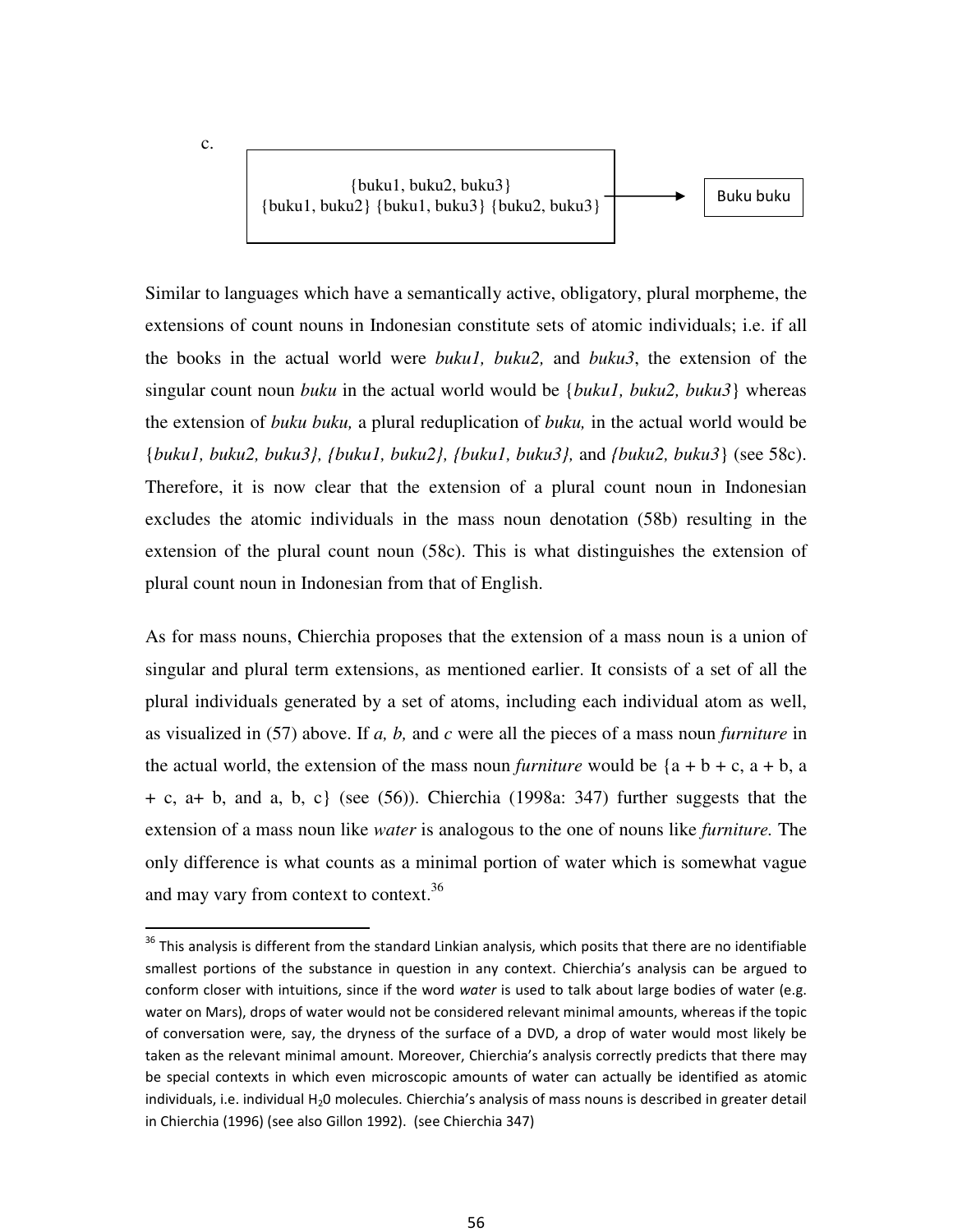As noted in the earlier parts, all nouns in numeral classifier languages are considered to be mass nouns. It results in the necessity for the use of numeral classifiers for numeral modification in individuating relevant parts of the mass nouns being counted since Indonesian is a classifier language like Chinese and Japanese. However, we have seen so far that Indonesian plural morphemes can be obligatory under some conditions we have mentioned earlier. If a plural morpheme is semantically active, the distinction between count/mass nouns will be transparent. By definition, Indonesian does have a mass/count distinction, like English as a [+arg,-pred] language. Now let us see whether this account is borne out.

As we have seen, English mass nouns like *furniture* do not discard the semantic mass/count distinction. This means that the operation of pluralisation can appeal to a well-defined set of atoms in the denotation of the nouns to which it applies. This is also the case in Indonesian, I propose, where the distinction of a mass/count count noun is also transparent. Indonesian mass nouns also have distinguishable atoms in their denotation. Let us try to examine this proposal with numerals and classifiers in Indonesian. Suppose that the semantic definition of the numeral *lima*, "five" is a function from a set P of atoms and sums onto that subset of P containing the sums of five object units/atoms as illustrated in (56) below (Krifka, 1995 and Wilhelm, 2008)

(59) 
$$
\lambda P \lambda x [P(x) \wedge CL(x) = 5]
$$

Following Krifka and Wilhelm, the number of atom individuals is counted by a numeral classifier CL as the primary characteristic of [+arg,-pred] languages in Chierchia's sense. Here, the function of CL does not create atoms, but instead accesses the atoms or minimal units in the noun's denotation<sup>37</sup>. This seems to work well in Indonesian since the distinction between mass and count nouns is clear. In other words, a numeral is able to access atoms in a noun denotation for a count noun. So when we have a nominal phrase such as *lima buku,* where the use of classifier and plural reduplication is optional, the semantics for such a noun phrase is analysed as (57).

(60)  $\lambda x$  [*buku*(x)  $\land$  CL(x)  $\land$  (x)= 5]

<sup>&</sup>lt;sup>37</sup> See Dalrymple and Mofu (2009)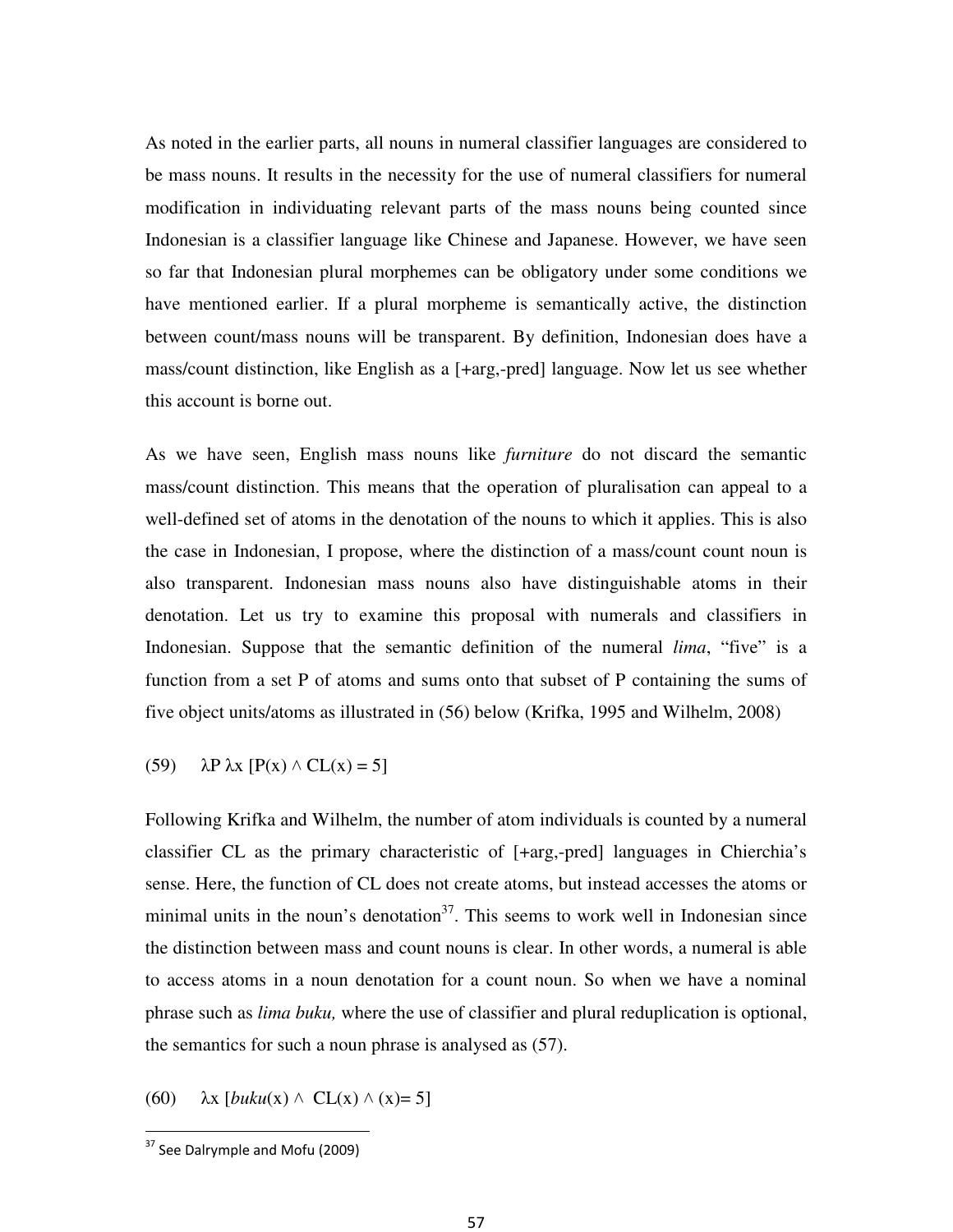The composition in (60) is defined as the plurality of the count noun *buku* such that it comprises 5 (pieces) of *buku*, and the individual *buku* is specified by an optional classifier*.* When a classifier is present, then the individuation portion by the noun denotation is accessed by the classifier being used. So the compositional semantics for a noun phrase such as *lima buah buku* is given in (61)

(61)  $\lambda x$  [*buku*(x)  $\wedge$  *buah*(x)  $\wedge$  (x) = 5]

The composition in (61) is defined as the plurality operation constituted by the noun *buku* which comprise *lima buah buku*, "five (pieces) of books", as specified by the classifier *buah.* In other words, the CL which counts the number of atoms in the sets of plurality functions as an individuation function for the denotation of the noun *buku*. Such compositional semantics occurs when a numeral classifier has to occur in a numeral modification.

We have noted in the previous section that, similar to classifiers, Indonesian reduplication can also be obligatory under certain conditions we have discussed in advance. And now we will see whether the plural reduplication is still semantically active. Here is our proposal. The semantics for a plural reduplication like *buku buku* in Indonesian is defined as (62) given the denotation of plurality in Indonesian is obtained via PL operation in (58a), PL (B) =  $\lambda$ x [B(x)  $\land \neg At(x)$ ].

(62) PL operation of *buku buku* : 
$$
\lambda x
$$
 [buku(x)  $\land \neg At(x)$ ]

Therefore, the complete operation of numeral, classifier, and plural in Indonesian is given in (63a) and applies to a noun phrase *lima (buah) buku (buku)* in (63b).

(63) a.  $\lambda x$  [buku(x)  $\wedge$  CL(x)  $\wedge \neg At(x) \wedge (x)=5$ ] b.  $\lambda x$  [buku(x)  $\wedge$  buah(x)  $\wedge \neg At(x) \wedge (x)=5$ ]

The compositional semantics in (63b) is defined as the plurality operation constituted by the noun *buku* which comprises five "pieces" of *buku*, and such that the individual *buku* is specified by the classifier *buah*, and the noun is pluralized. What occurs in Indonesian nominal constructions such as (63b) is that the denotation of the noun is accessed by the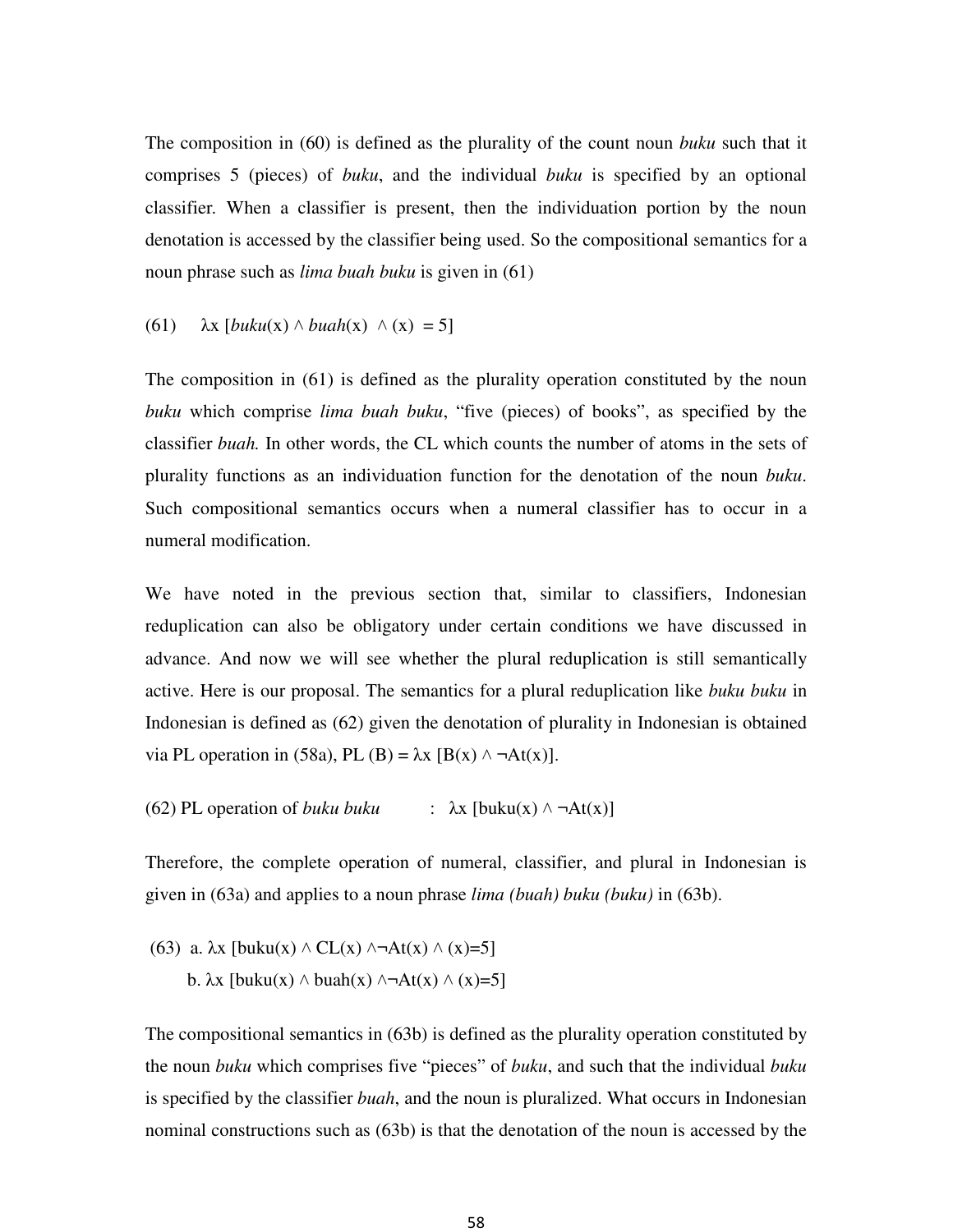numeral *lima* which has the classifier *buah* functioning as the individuation portion of the noun *buku* and the individual atoms of *buku* is removed.

So far, we have seen that Indonesian plurals can be analyzed in almost the same way as those of English, in a sense that they have both a mass/count distinction. Indonesian PL operation can be obtained by removing atomic individuals, while the English one requires the mapping of the atomic individuals in the sets of pluralities which consist of all the possible groups of each individual atom is a subpart of them. To be more precise, like English mass nouns, the semantic mass/count distinction in the domain of quantification in Indonesian is transparent and accessible since it has distinguishable atoms and sets of plural individuals in its denotation.

The conclusion is that, in some ways, Indonesian plural morphemes could be unanalyzable as that of English with respect to Chierchia's parameter. Chierchia claims that no classifier language (i.e. no [+arg, -pred] language) will have a semantically active, and obligatory plural morpheme because all nouns in such languages are mass nouns and mass nouns have already neutralized the singular/plural distinction. However, we have shown evidence both syntactic and semantic that Indonesian goes another way, running counter to Chierchia's generalization.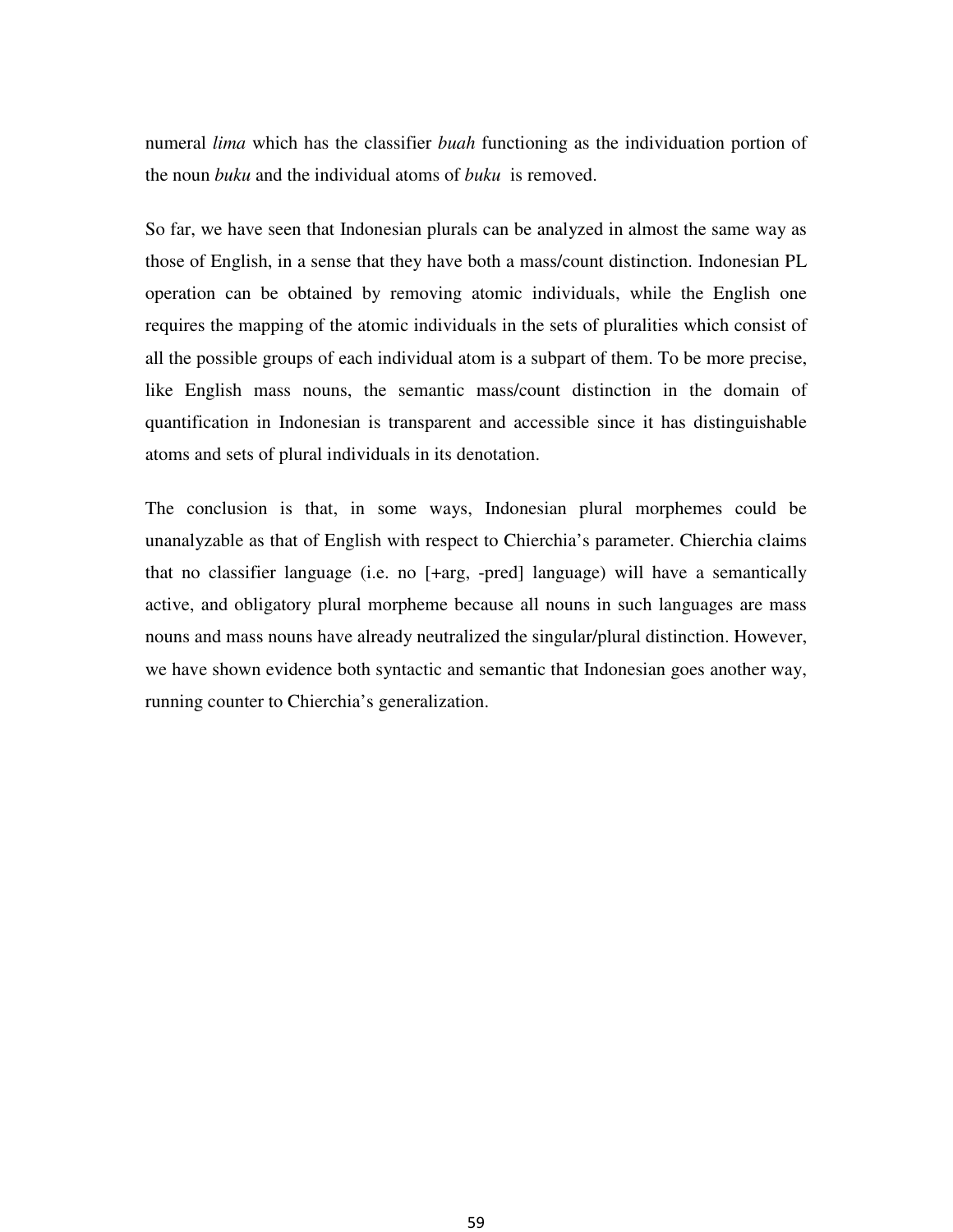#### **5. Conclusions and Implications**

Throughout the previous discussions on the Indonesian nominal construction, we were driven by the way Indonesian nominal constructions fits into Chierchia's NMP. Particular attention was given to the fact that Indonesian is a language which has a generalized classifier system, a mass/count noun distinction, and productive plural morphology via reduplication, i.e. the conditions which are supposed not to occur in Chierchia's model. To verify this, we highlighted Chierchia's parameter setting in order to get a clear picture on how the mapping works. Subsequently, we analyzed the Indonesian nominal construction and tried to fit Indonesian in the model. We put great weight on the grammaticality of bare NPs in Indonesian in argument positions, and the status of classifiers in Indonesian. Along the discussion in those two sections, it became clear that Indonesian is a [+arg,-pred] language for reasons we have discussed. This was further borne out by the fact that Indonesian lacks determiners of the like English type.

However, when we discussed the syntax and semantics of Indonesian plurality via reduplication, we encountered the problem of how Indonesian fits into the model since its plural reduplication is indeed a productive process, not just formal plural reduplication. Furthermore, we observed that the Indonesian mass/count noun distinction is transparent since the PL operation is accessible via removing the individual atoms. All these conditions are ruled out in Chierchia's model. Therefore, the syntactic and semantic analyses on the Indonesian plurality appear to put Indonesian in another setting, i.e. perhaps like English ([+arg,+pred]) with respect to its plural reduplication status. What is actually going with the Indonesian nominal construction? Let us recapitulate what we have observed so far.

Chierchia's Nominal Mapping Parameter has important implications for the study of the noun phrase and its phrasal projections among languages of the world. It has a substantial impact on both the syntactic and morphological distribution of the nominal construction in a given language. This attracted attention to the semantic status of noun phrases in many languages. Assuming that each language has to be classified as one of settings in the model, Gennaro Chierchia claims that languages can principally be classified as follow: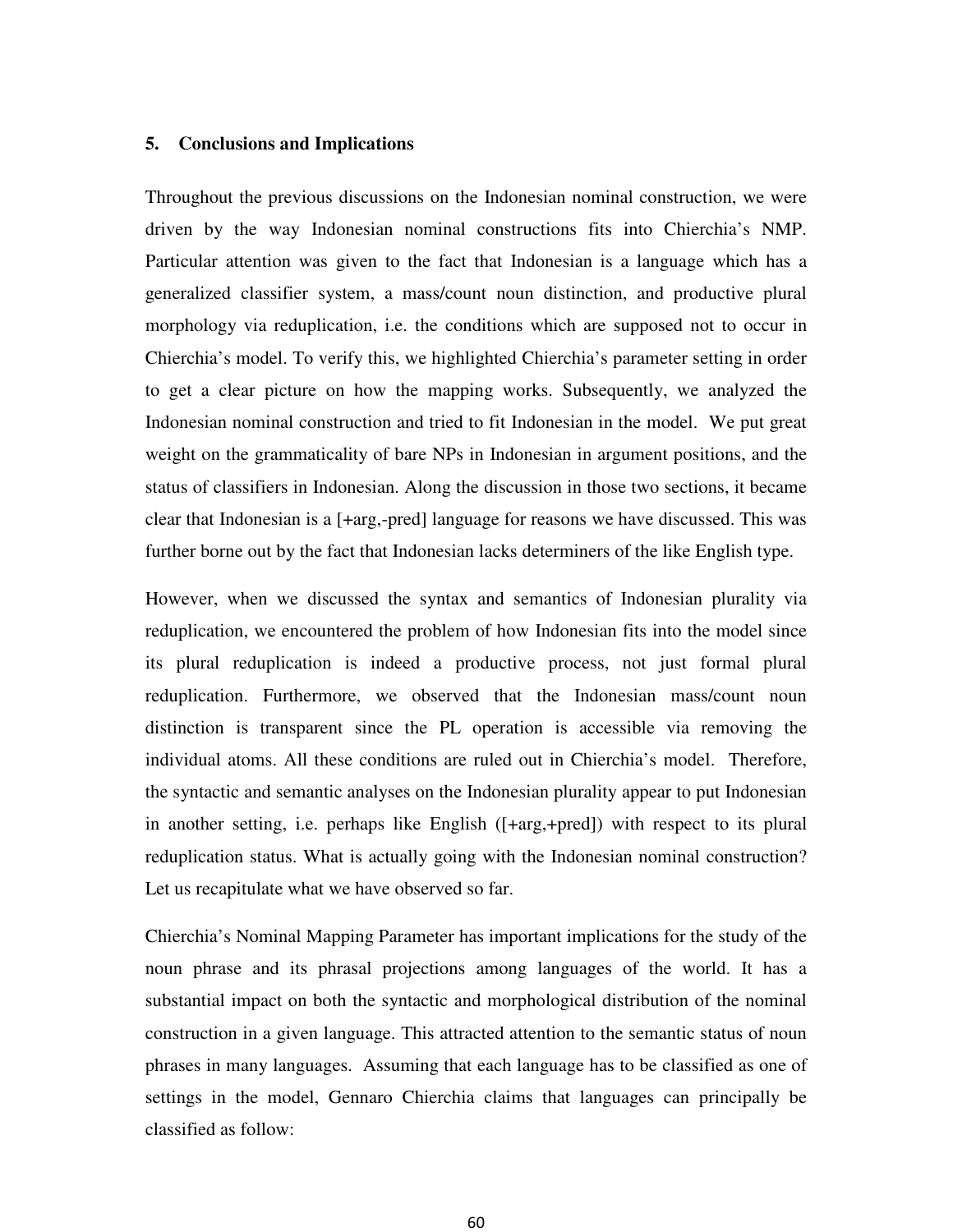- 1. For a language to be in the [+arg, –pred] setting, like Japanese or Chinese, it should allow bare NPs to appear in argument positions, consider the extension of all nouns to be mass nouns, and disallow plural morphology. Moreover, the language should also have a generalized classifier system.
- 2. For a language to be in the [-arg, +pred] setting, like French or Italian, the language should rule out bare nouns appearing in argument positions and the presence of a determiner is obligatory.
- 3. And the last, for a language to be in the [+arg, +pred] setting, like English, the language could have a mass/count distinction, allow mass nouns to occur freely as bare arguments without being necessary to project a D category. Plural count nouns can turn into argumental or predicative. Yet for singular count nouns, they cannot appear in argument positions without a determiner.

What needs to be further observed is that there are only three settings of the NMP and every language exhibits one of them. Nominal denotations in every language cannot escape from those three settings as for the settings have syntactic and morphological consequences as Chierchia says explicitly, "For example, a language with the pluralsingular contrast and a generalized classifier system is certainly logically conceivable; it could, in principle, exist. The point of view we are adopting offers a seemingly principled way for ruling it out…" (Chierchia, 1998: 354).

However, what we have argued so far is that Indonesian does not fit in the model in a sense that its plural morphemes can, both syntactically and semantically, be as productive as those of English. This could suggest that Indonesian, perhaps, is a  $[+arg,$ +pred] language. However, this speculation is ruled out by the fact that Indonesian has a generalized classifier system and bare NP arguments whereas English does not have them, except for mass nouns and bare plurals with respect to the grammaticality of bare nouns appearing in argument positions. Therefore, the question now turns to whether Indonesian is indeed a classifier language.

To answer this question, in section 3, we elaborated on how Indonesian could have been classified as a [+arg, –pred] language in Chierchia's parameter setting. This is due to the fact that Indonesian freely allows bare NPs to occur in argument positions, requires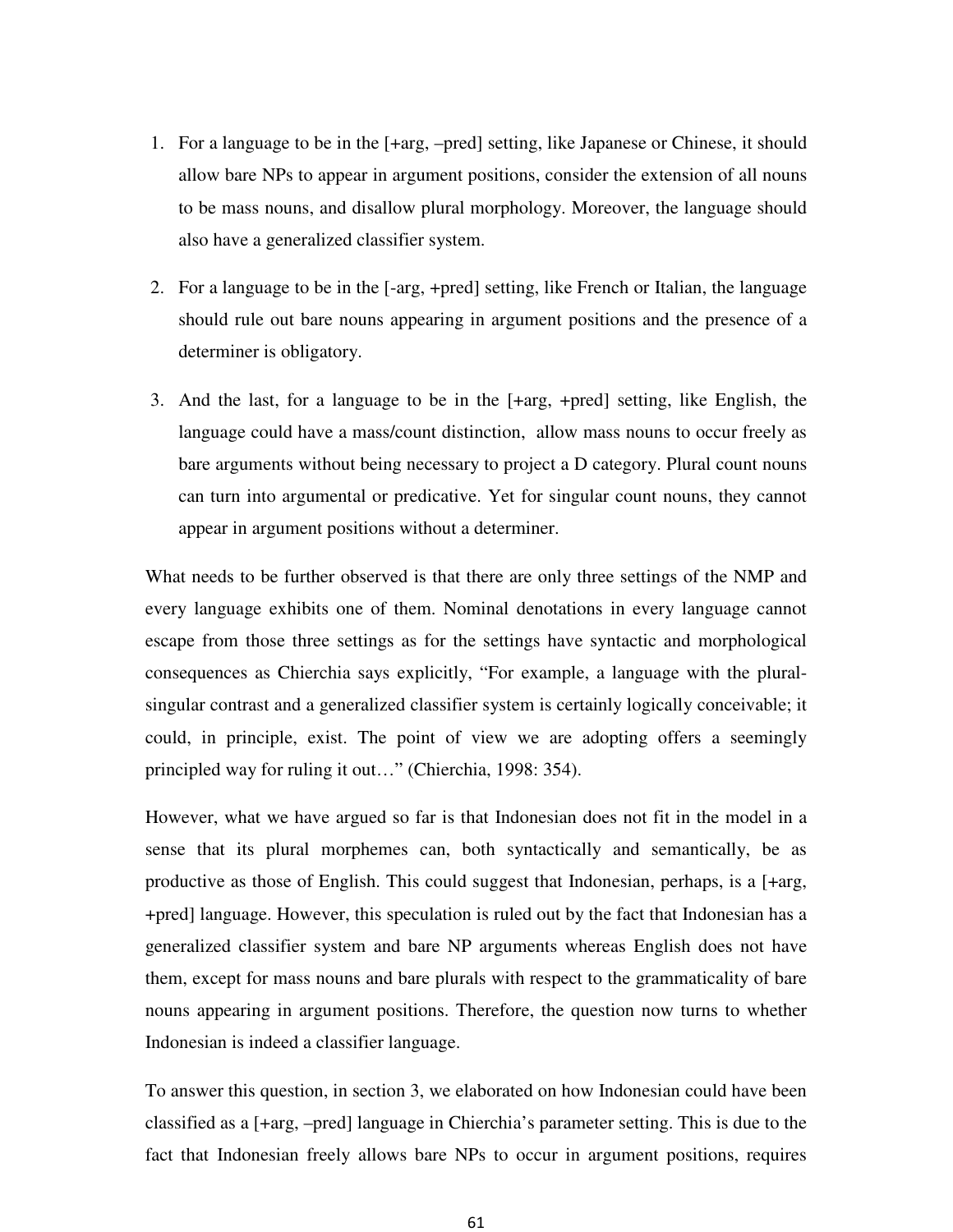numeral classifiers to occur under certain conditions, and has a narrow scope reading due to the presence of intentional operators, as also discussed by Chung (2000). All these characteristics indicate in a straightforward way that Indonesian is indeed a classifier language, i.e. [+arg,-pred] setting. If that is the case, the question again turns to whether Indonesian indeed has mass/count distinctions as well as a productive plural morphology.

To address this problem, we examined how Indonesian plural RED can be analyzed in the same way as English in section 4. We started the analysis by suggesting that Indonesian plural can be optionally or obligatorily present under certain conditions we discussed in section 4. In other words, whether or not the plural RED is spelled out, we still have to assume that a classifier or a reduplication morpheme is always present, being overt in obligatory conditions, or being covert in optional conditions.

Moreover, similarly to English, Indonesian nominals also have a mass/count distinction in their denotation. Consequently, plural morphemes will be activated. The Indonesian PL operation can be obtained by removing the atomic individuals, while the English one requires the mapping of the atomic individuals in the sets of pluralities which consist of all the possible groups of each individual atom is a subpart of them. This indicates that the semantic mass/count distinction in the domain of quantification in Indonesian is transparent and accessible since it has distinguishable atoms and sets of plural individuals in its denotation. We arrived at the conclusion that, in some respects, Indonesian plural morphemes are not analyzable as those of English with respect to Chierchia's parameter.

Chierchia claims that no classifier language (i.e. no [+arg, -pred] language) will have a semantically active, and obligatory plural morpheme because all nouns in such languages are mass nouns and mass nouns have already neutralized the singular/plural distinction. However, we have provided evidence both syntactically and semantically that Indonesian requires another way to accommodate Chierchia's generalization if it holds. Prima facie Indonesian provides evidence against the model. An alternative position would be that Indonesian is a language with a dual system, i.e. the one being a [+arg, -pred] language in a sense that it has a generalized classifier system and bare NP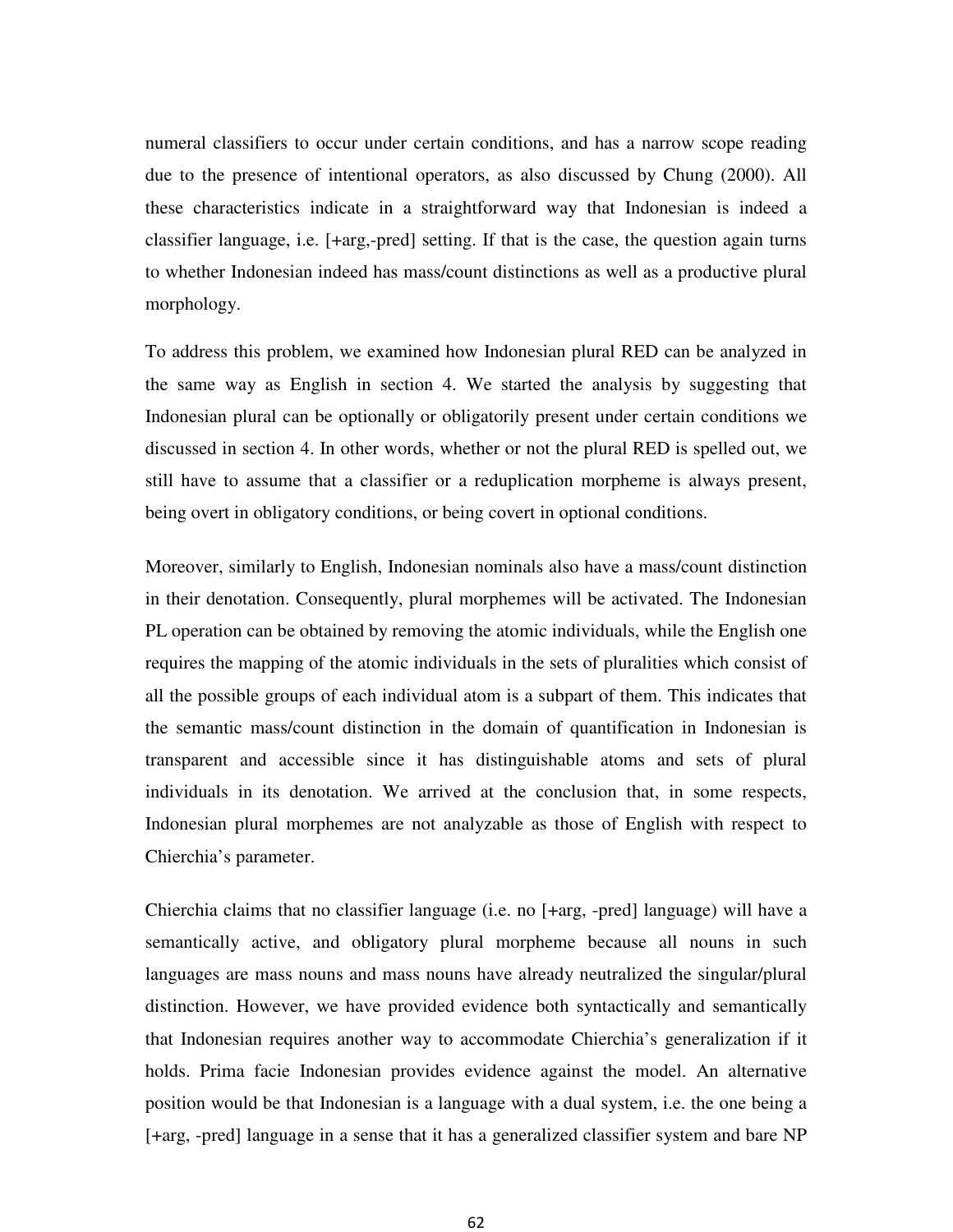arguments for it to be a classifier language like Japanese and Chinese, and the other being a [+arg, +pred] language with respect to its plural morphology for it to be an "English-like language." However, now the question is whether Chierchia's theory allows languages to have a dual system. This raises further questions about intralinguistic variation, and the coexistence of systems within one language. Further research on the nominal mapping across languages may unfold the "mystery" of a noun denotation with respect to its argumenthood. What we did so far just focused on one aspect of plurality in Indonesian, i.e. reduplication. Future research on other aspects of plurality in Indonesian would give a better picture on the behavior of Indonesian plurality in its interfaces.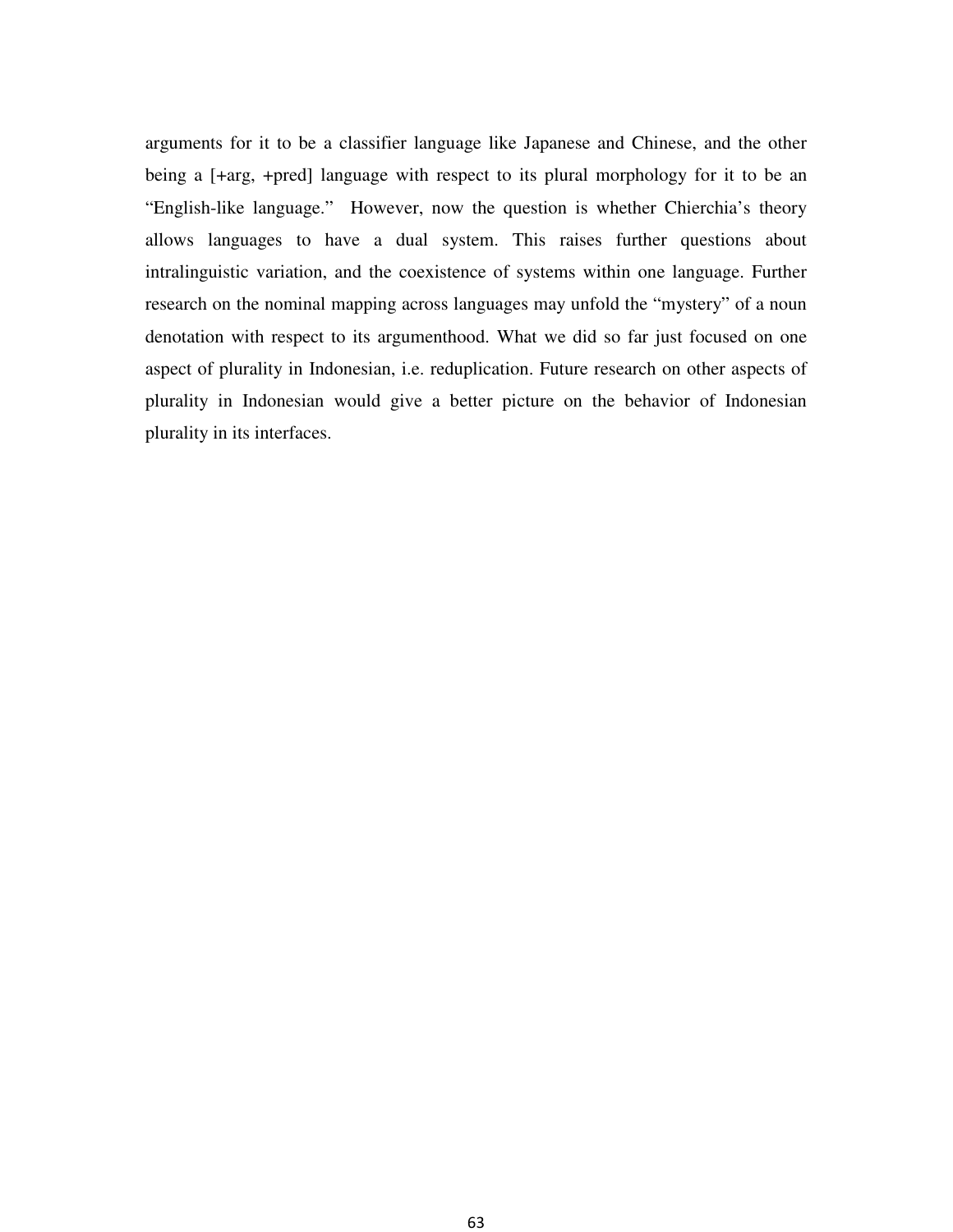#### **REFERENCES**

Abney, 1987. *The English NP and its Sentential Aspect*. Doctoral Dissertation. Massachusetts Institute of Technology. Cambridge.

Aikhenvald, Alexandra. 2000. *Classifiers*. Oxford University Press, Oxford.

- Alwi, Hasan. et.al. 2003. *Tata Bahasa Baku Bahasa Indonesia.* Jakarta. Balai Pustaka.
- Carlson, G.: 1977, *Reference to Kinds in English*, Ph.D. dissertation, University of Massachusetts at Amherst. Published in 1980 by Garland, New York.
- Carstens, Vicki (1991) *The Morphology and Syntax of Determiner Phrases in Kiswahili*, PhD dissertation, University of California, Los Angeles.
- Cheng, Lisa, and Rint Sybesma.1999. Bare and Not-So-Bare Nouns and the Structure of NP. *Linguistics Inquiry* 30: 509–542.
- Chierchia, Gennaro. 1998a. Plurality of mass nouns and the notion of "semantic parameter". In Susan Rothstein (editor), *Events and Grammar*, pp. 53–103. Dordrecht: Kluwer Academic Publishers.
- Chierchia, nGennaro. 1998b. Reference to Kinds across Languages. *Natural Language Semantics* 6**.** 339–405.
- Chung, Sandra. 2000. On reference to kinds in Indonesian. *Natural Language Semantics*  8, pp. 157–171.
- Dalrymple, Mary. 2008. *Plural semantics, reduplication, and numeral modification in Indonesian*. Handout for the talk presented at AFLA 15. July 2, 2008. University of Sydney.
- Dardjowidjojo, Soenjono: 1978, *Sentence Patterns of Indonesian*. University of Hawaii Press, Honolulu.
- Doetjes, Jenny Sandra. 1997. *Quantifiers and Selection: On the Distribution of Quantifying Expressions in French, Dutch, and English*. Ph.D. thesis, Leiden University.
- Gil, David. 1994. "Summary: Numeral Classifiers." *Linguist List* 5: 466
- Greenberg, Joseph. 1975. Dynamic Aspects of Word Order in the Numeral Classifier, in C. Li (ed.) *Word Order and Word Order Change*. University of Texas Press, Austin, 27–46.
- Hopper, Paul. 1986. "Some Discourse Functions of Classifiers in Malay," in C. G. Craig (ed.) *Noun Classes and Categorization*. John Benjamins, Amsterdam, 309–325.
- Kobuchi-Philip, M., 2007. Floating numerals and floating quantifiers. *Lingua*, Volume: 117, Issue: 5 (May 2007), pp: 814-831.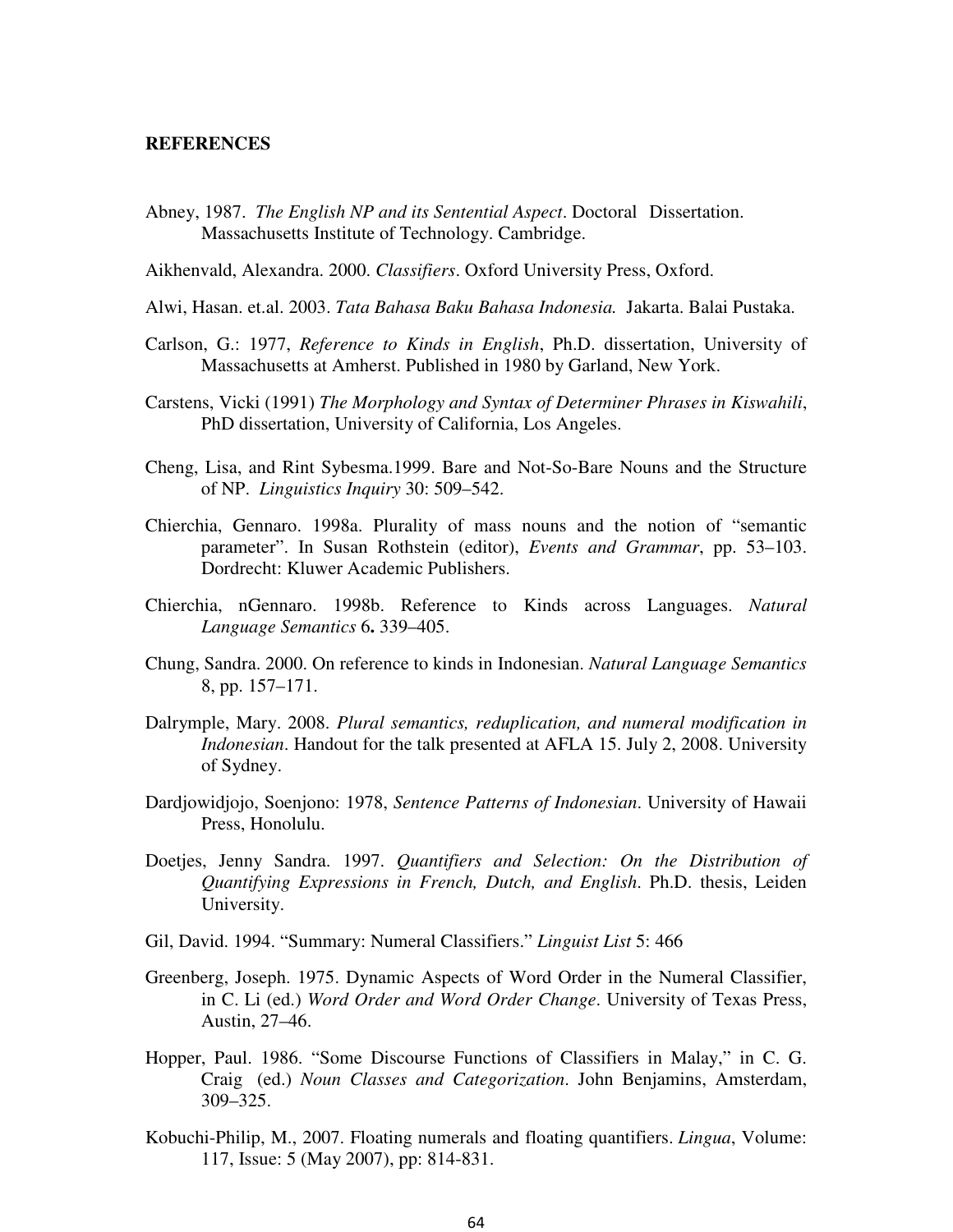- Krifka, Manfred. 1995. Common nouns: A contrastive analysis of Chinese and English. In Gregory N. Carlson & Francis Jeffry Pelletier (editors), *The Generic Book*. Chicago: University of Chicago Press.
- Li, Y.A. 1999. Plurality in a Classifier Language. *Journal of East Asian Linguistics 8*, 75–99. *Kluwer Academic Publishers. The Netherlands.*
- M. P., Dalan. 2006. *The Syntax of Bahasa Indonesia Enclitic NYA*; A Master Thesis. Utrecht Univ. The Netherlands.
- Macdonald, R. Ross: 1976, *Indonesian Reference Grammar*. Georgetown University Press.Washington.
- Muromatsu, Keiko .1998. *On the Syntax of Classifiers*. Ph.D. diss., University of Maryland.
- Pan, Hai-Hua. 1990. *Head Noun Movements in Chinese, the ECP and Minimality*. Unpublished ms., University of Texas at Austin.
- Ritter, Elizabeth (1995) On the Syntactic Category of Pronouns and Agreement, *Natural Language and Linguistic Theory*, 13, 405–443.
- Rizzi, L. 1997. The Fine Structure of the Left Periphery, in L. Haegeman (ed.) *Elements of Grammar*. Kluwer, Dordrecht, 281–337.
- Sato, Yosuke. 2009. *Radical underspecification, general number, and nominal denotation in Indonesian*. AFLA 16. May 1-3, 2009. UCSC
- Simpson, Andrew. 2005. *Classifiers and DP Structure in South East Asia. In Cinque, G. and Kayne, Richard*. The Oxford Handbook of Comparative Syntax. Oxford University Press. Oxford.
- Sneddon, James Neil.: 1996, *Indonesian: A Comprehensive Grammar*. Routledge, Londonand New York
- Szabolsci, A. 1983-1984. The Possessor that Ran Away from Home. Linguistics Review 3, 89-102.
- T'sou, Benjamin. 1976. The structure of nominal classifier systems. *Austoasiastic Studies, volume 2*, ed. by Phillip N. Jenner, Stanley Starosta, and Laurence C. Thompson, 1215-1247. Honolulu, HI: University of Hawaii Press.
- Wilhelm, Andrea. 2008. Bare nouns and number in D¨ene Su˛ lin´e. *Natural Language Semantics* 16, pp. 39–68.
- Wolff, John U., Dede Oetomo, and Daniel Fietkiewicz: 1992a, *Beginning Indonesian through Self-instruction*, Vol. 1. Cornell University Southeast Asia Program, Ithaca, N.Y.